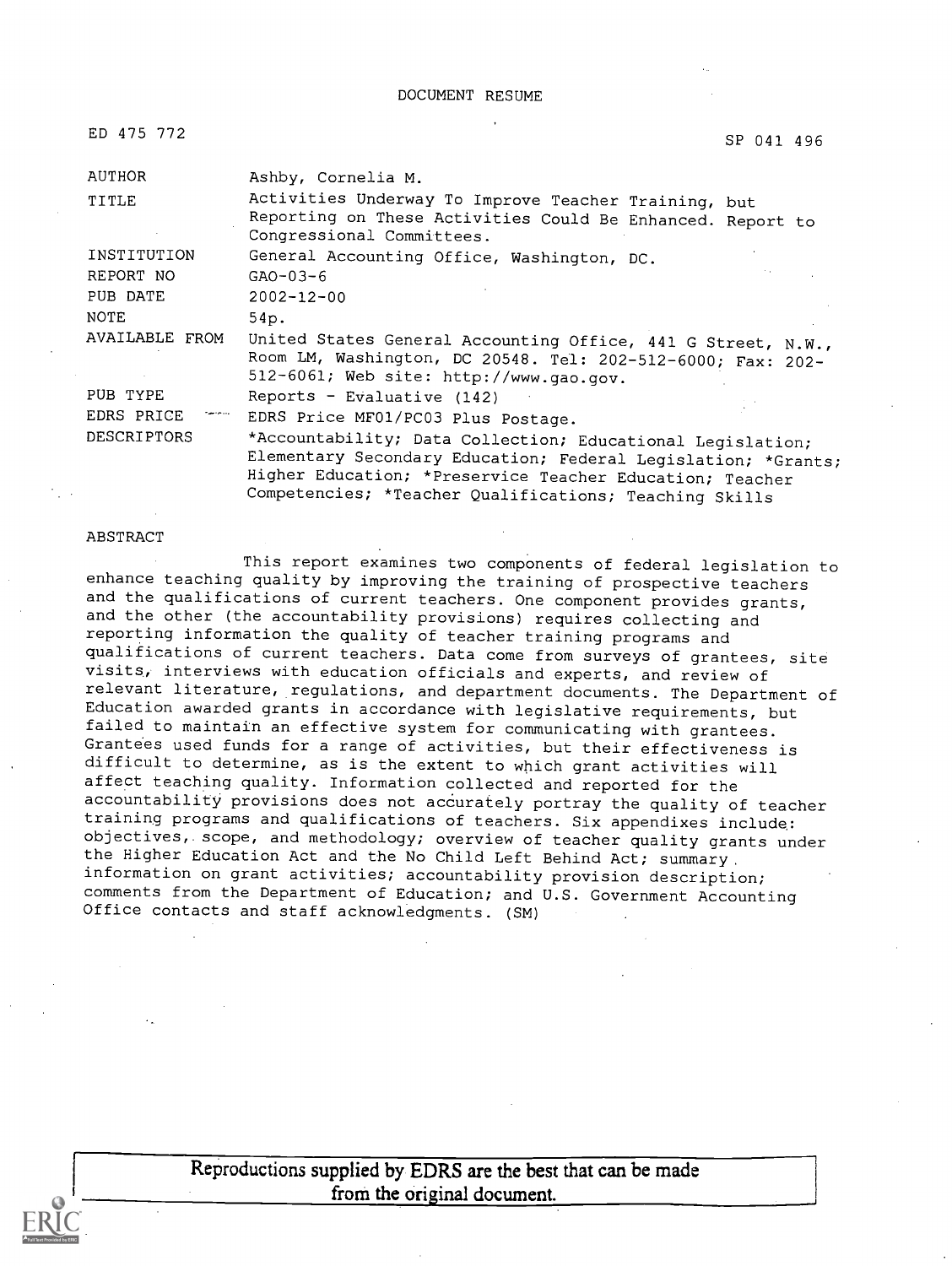

AO Report to Congression

December 2002

 $\overline{r}$   $\overline{r}$ 

 $\frac{1}{4}$ 

# **HIGHER EDUCATION**

r--- <sup>A</sup> a kr) e a a A <sup>4</sup> a Improve Teacher Training, but eporting on These  $\alpha$ Activities Could I  $\mathsf{P} \mathsf{Q}$  $\alpha$ ill $\alpha$ 

U.S. DEPARTMENT OF EDUCATION<br>Office of Educational Research and Improvement<br>EDUCATIONAL RESOURCES INFORMATION CENTER (ERIC)

- $\Box$  This document has been reproduced as received from the person or organization originating it.
	- Minor changes have been made to improve reproduction quality

 $\bigcap$ 

ERIC<sub>3-6</sub>

received from the person or organization<br>
Online or changes have been made to<br>
improve reproduction quality.<br>
Points of view or opinions stated in this<br>
document do not necessarily represent<br>
official OERI position or poli official OERI position or policy.

 $\overline{\phantom{a}}$ 

Accountability  $\star$  Integrity  $\star$  Reliability

 $\overline{2}$ 

EST COPY AVAILABLE

3EST COPY AVAILABLE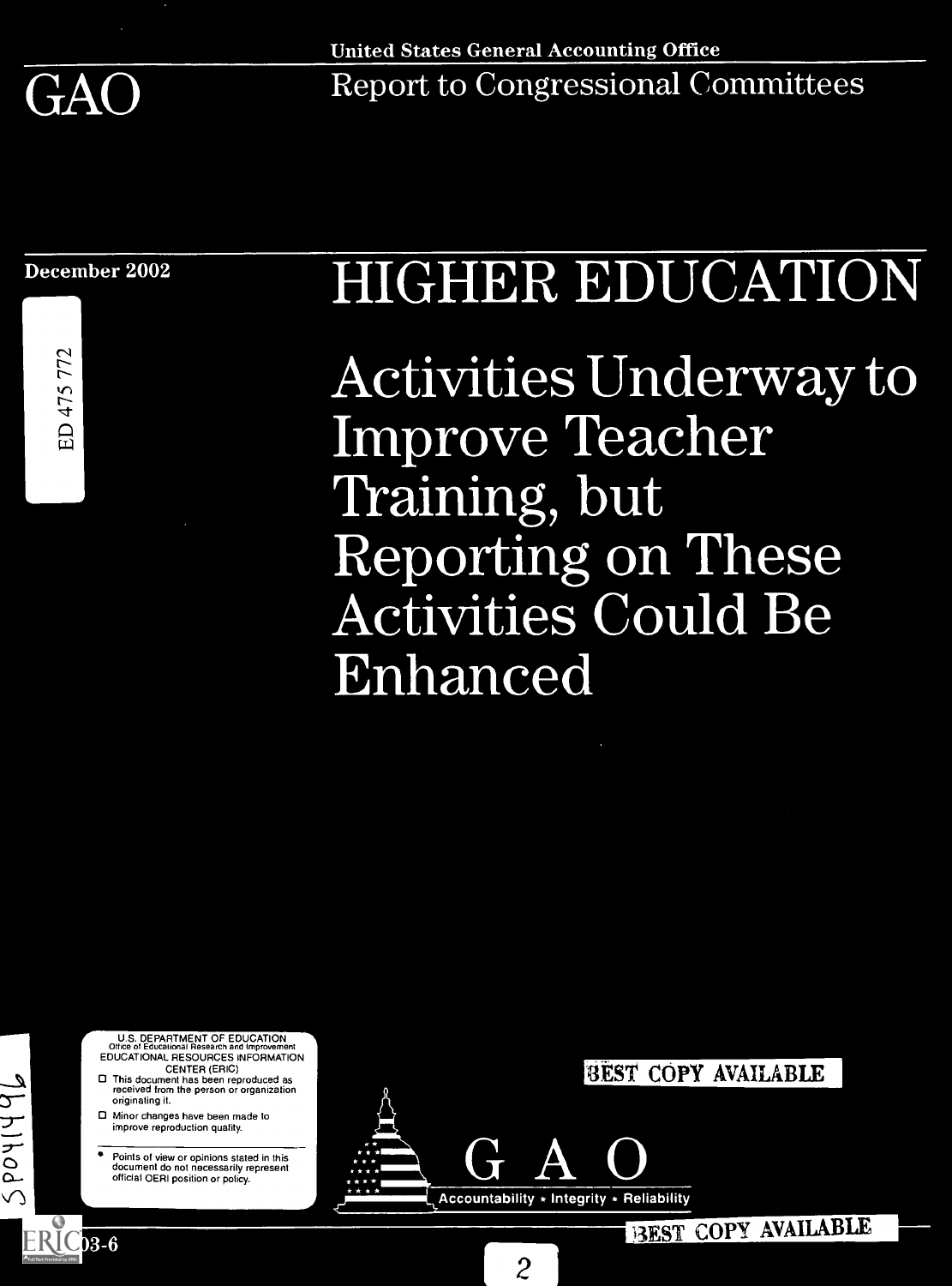

Highlights of GAO-03-6, a report to the Chairman, Committee on Health, Education, Labor, and Pensions, United States Senate, and Ranking Minority Member, Committee on Education and the Workforce, House of Representatives

### Why GAO Did This Study

In 1998, the Congress amended the Higher Education Act (HEA) to enhance the quality of teaching in the classroom by improving training programs for prospective teachers and the qualifications of current teachers. This report focuses on two components of the legislation: one that provides grants and another, called the "accountability provisions," that requires collecting and reporting information on the quality of all teacher training programs and qualifications of current teachers.

### What GAO Recommends

In order to effectively manage the grant program, GAO recommends that the Secretary of Education

- further develop and maintain a system for regularly communicating program information with grantees and
- establish a systematic  $\bullet$ approach for evaluating all grant activities.

To improve the information collected under the accountability provisions, GAO recommends that the Secretary of Education

- define key terms from the legislation clearly and
- allow sufficient time for the verification of the required information.

GAO's report also includes a matter for consideration by the Congress.

In commenting on a draft of GAO's report, Education generally agreed with the findings.

http://www.gao.gov/cgi-bin/getrpt?GAO-03-6

To view the full report, including the scope and methodology, click on the link above. For more information, contact Comelia M. Ashby (202-512-8403).

# G A O HIGHER EDUCATION

# **Highlights** Activities Underway to Improve Teacher Training, but Reporting on These Activities Could Be Enhanced

### What GAO Found

The Department of Education has approved or awarded 123 grants to states and partnerships totaling over \$460 million. Education awarded grants to applicants according to the legislation, but failed to maintain an effective system for communicating with grantees. Grantees have used funds for activities they believe will improve teaching in their locality or state. While HEA allows many activities to be funded under broad program goals outlined in the legislation, most grantees have focused their efforts on reforming requirements for teachers, providing professional development to current teachers, and recruiting new teachers. The extent to which these activities will affect the quality of teaching in the classroom will be difficult to determine because Education does not have a systematic approach to evaluate all grant activities.

Early Exposure to Teaching Is a Recruitment Strategy Used by Several Grantees.



Source: Department of Education archives.

The information collected as part of the accountability provisions did not allow Education to accurately report on the quality of teacher training programs and the qualifications of current teachers in each state. The accountability provisions require all institutions that enroll students who receive federal student financial assistance and train teachers to provide information to their states on their teacher training programs and program graduates. In order to facilitate the collection of this information, HEA required Education to develop definitions for terms and uniform reporting methods. Education officials told GAO that they made significant efforts to define these terms so that the terms reflected the uniqueness of teacher training programs, state reporting procedures, and data availability. In doing so, Education defined some terms broadly. The officials also told GAO that this gave states and institutions discretion to interpret some terms as they wished, resulting in the collection and reporting of information that was not uniform and thereby making it difficult to assess accountability.

BEST COPY AVAILABLE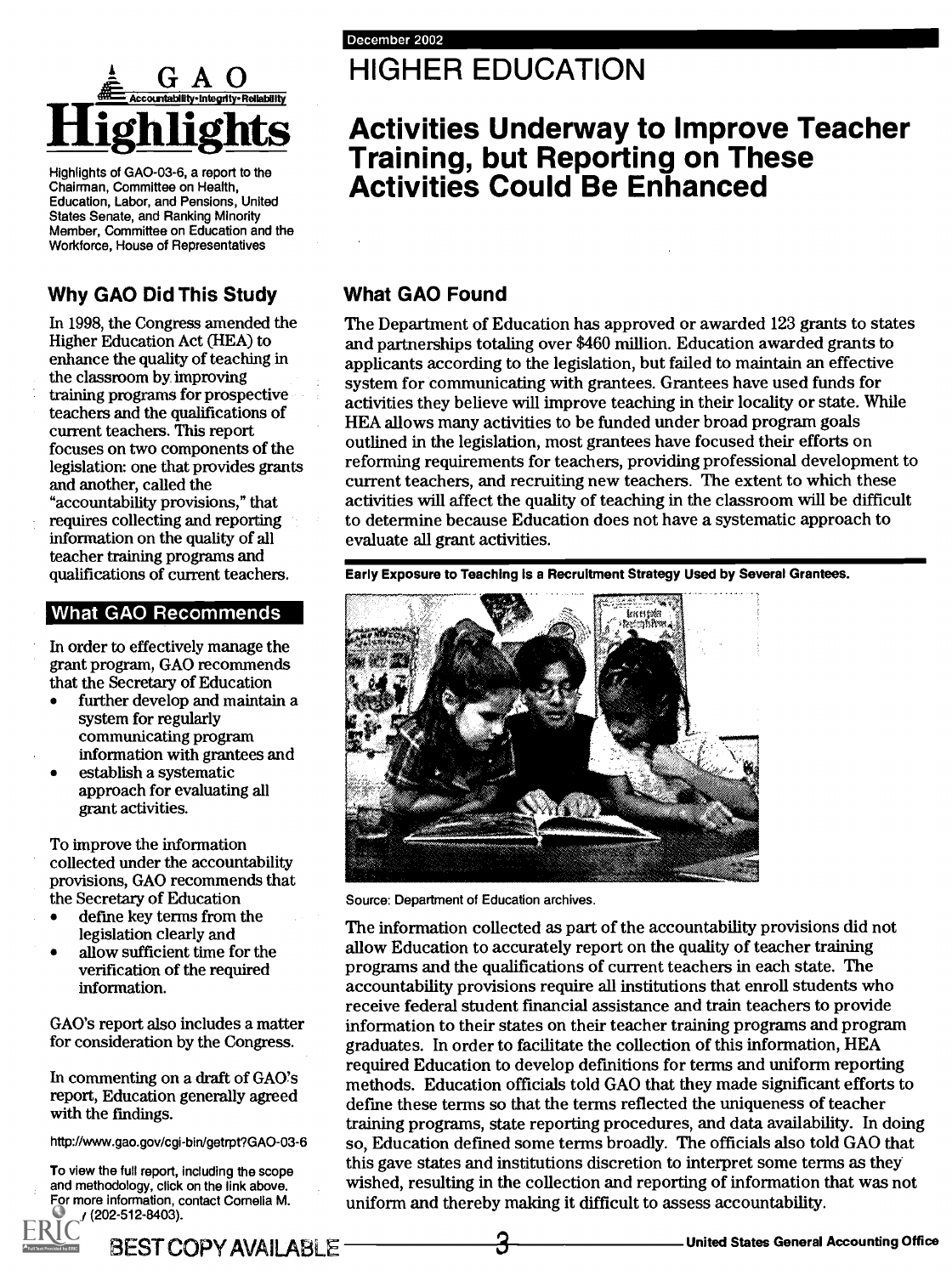# **Contents**

| Letter                                  |                                                                                                  | 1              |
|-----------------------------------------|--------------------------------------------------------------------------------------------------|----------------|
|                                         | <b>Results in Brief</b>                                                                          | 3              |
|                                         | Background                                                                                       | 5              |
|                                         | Education Awarded Grants in Accordance with Legislative                                          |                |
|                                         | Requirements, but Failed to Maintain an Effective System for                                     |                |
|                                         | <b>Communicating with Grantees</b>                                                               | 9              |
|                                         | Grantees Used Funds for a Range of Activities, but Their                                         |                |
|                                         | <b>Effectiveness Will Be Difficult to Determine</b>                                              | 15             |
|                                         | The Extent to Which Grant Activities Will Affect the Quality of                                  |                |
|                                         | Teaching in the Classroom Will Be Difficult to Determine                                         | 21             |
|                                         | Information Collected and Reported for the Accountability                                        |                |
|                                         | Provisions Does Not Accurately Portray the Quality of Teacher                                    |                |
|                                         | Training Programs And the Qualifications of Teachers                                             | 24             |
|                                         | Conclusions                                                                                      | 28             |
|                                         | Recommendations                                                                                  | 29<br>29       |
|                                         | <b>Matter for Congressional Consideration</b>                                                    |                |
|                                         | <b>Agency Comments</b>                                                                           | 29             |
|                                         |                                                                                                  |                |
| <b>Appendix I</b><br><b>Appendix II</b> | <b>Objectives, Scope, and Methodology</b><br>Overview of Teacher Quality Grants under the Higher | 31             |
|                                         | <b>Education Act and the No Child Left Behind Act</b>                                            | 33             |
| <b>Appendix III</b>                     | <b>Summary Information on Grant Activities</b>                                                   | 36             |
|                                         | <b>Accountability Provision Description</b>                                                      |                |
| <b>Appendix IV</b>                      |                                                                                                  |                |
| <b>Appendix V</b>                       | <b>Comments from the Department of Education</b>                                                 |                |
| <b>Appendix VI</b>                      | <b>GAO Contacts and Staff Acknowledgments</b>                                                    | 41<br>44<br>47 |
|                                         | Contacts                                                                                         | 47             |

l,

 $\ddot{\phantom{1}}$ 

 $\overline{\phantom{a}}$ 

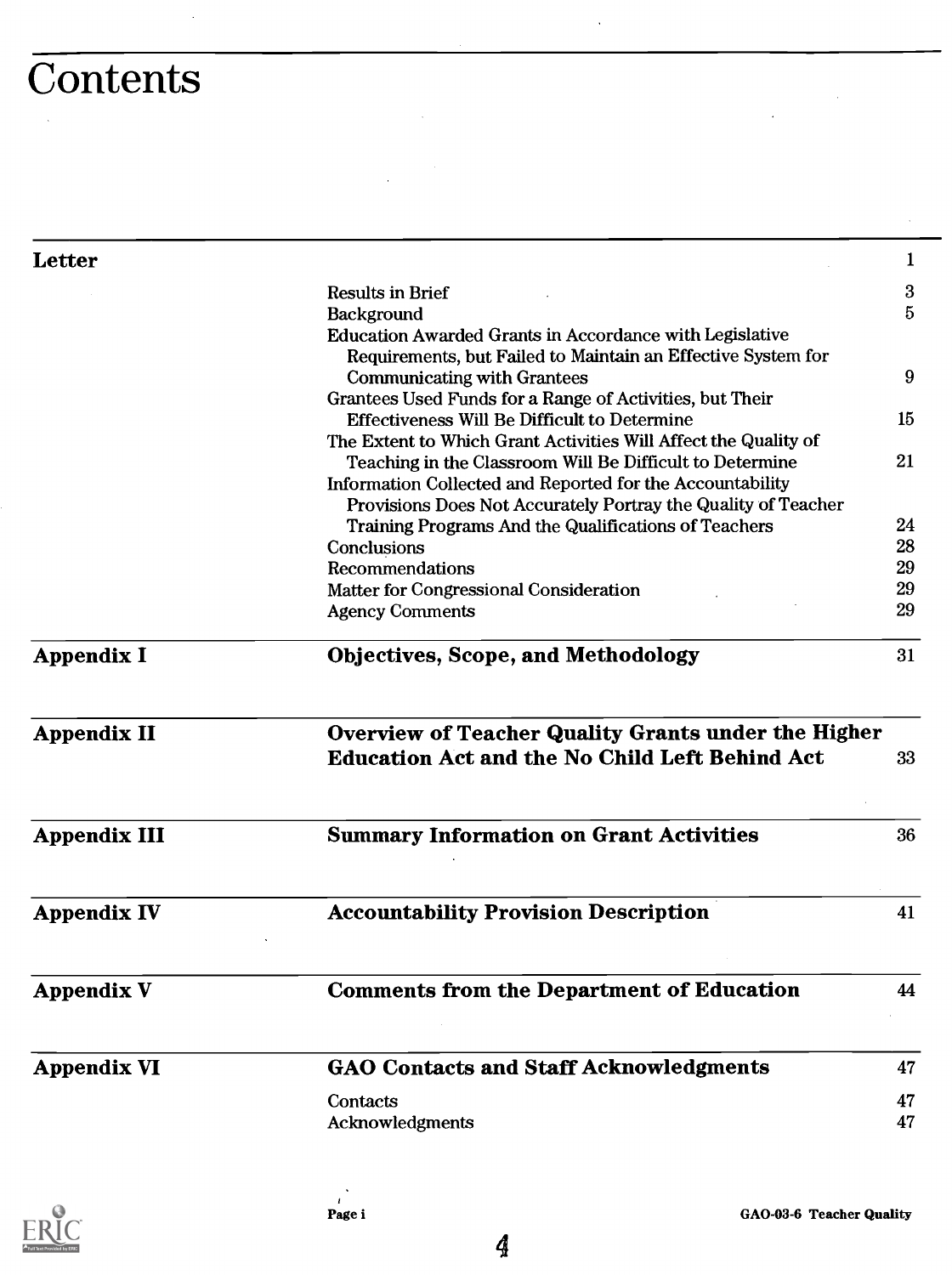### **Tables**

| Table 1: Grant Type, Funding Amounts, and Activities of Grantees<br>We Visited<br>Table 2: Legislative Requirements for Annual Reports<br>Table 3: Selected Definitions for the Collection of Accountability<br><b>Provision Information</b> |    |
|----------------------------------------------------------------------------------------------------------------------------------------------------------------------------------------------------------------------------------------------|----|
|                                                                                                                                                                                                                                              | 16 |
|                                                                                                                                                                                                                                              | 23 |
|                                                                                                                                                                                                                                              |    |
|                                                                                                                                                                                                                                              | 25 |
|                                                                                                                                                                                                                                              |    |
|                                                                                                                                                                                                                                              |    |

### Figures

| Figure 1: Diagram of an Eligible Partnership                     | 6  |
|------------------------------------------------------------------|----|
| Figure 2: Allocation of Grant Funds Available by Legislation     | 7  |
| Figure 3: Grant Applications Reviewed and Awarded the First Year |    |
| of Grant Funding-1999                                            | 11 |
| Figure 4: Range of Funding for Grants by Grant Type              | 12 |
| Figure 5: States That Have Not Yet Received a State Grant        | 13 |
| Figure 6: Early Exposure to Teaching is a Recruitment Strategy   |    |
| <b>Used by Several Grantees</b>                                  | 21 |
| Figure 7: Criteria for Waiver Calculations Varies among Three    |    |
| <b>Neighboring States</b>                                        | 27 |
|                                                                  |    |

#### Abbreviations

| <b>HEA</b>          | Highe  |
|---------------------|--------|
| <b>SITE SUPPORT</b> | Schoo  |
|                     | I Ini: |

er Education Act

ol Immersion Teacher Education and School University Partnership to Prepare Outstanding and Responsive Teachers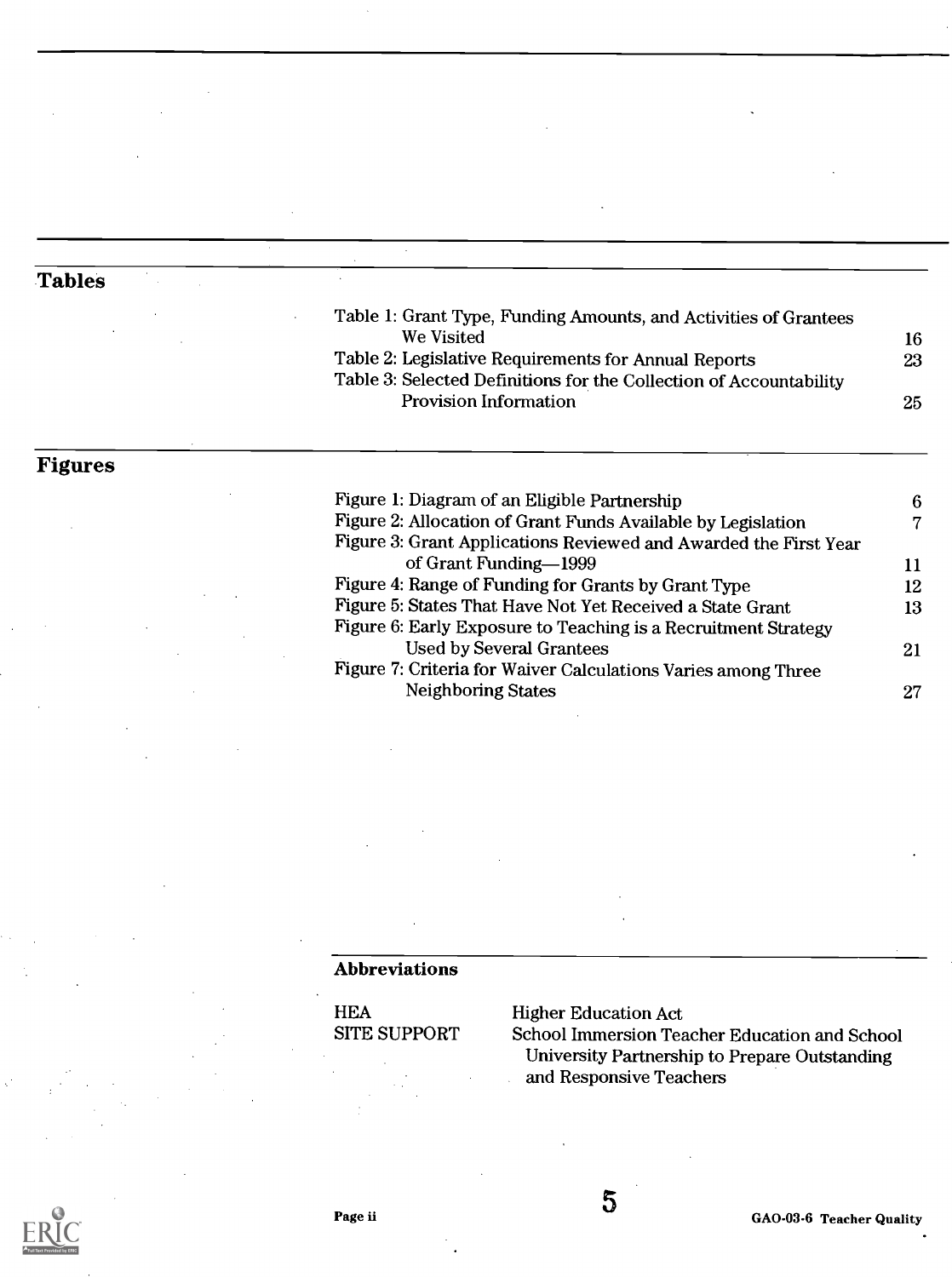

United States General Accounting Office Washington, DC 20548

December 11, 2002

The Honorable Edward M. Kennedy Chairman Committee on Health, Education, Labor, and Pensions United States Senate

The Honorable George Miller Ranking Minority Member Committee on Education and the Workforce House of Representatives

The Department of Education's National Center for Education Statistics recently reported that most teacher training programs leave new teachers feeling unprepared for the classroom. Because recent research reports that teachers are the most important factor in increasing student achievement, the quality of teacher training is critical. In 1998, the Congress amended the Higher Education Act (HEA) to enhance the quality of teaching in the classroom by improving training programs for prospective teachers and the qualifications of current teachers. This legislation is scheduled for reauthorization in 2003.

This report focuses on two components of the legislation: one that provides grants and another, called the "accountability provisions," that requires collecting and reporting information on the quality of teacher training programs and qualifications of current teachers. The grants are given on a competitive basis to states or partnerships between higher education institutions and local school districts to fund activities that recruit and prepare new teachers, and develop and retain current teachers. Since 1998, Education has awarded or approved 123 grants to states' and partnerships totaling over \$460 million. The accountability provisions require all institutions that enroll students who receive federal student financial assistance and train teachers to provide information to their states on their teacher training programs and program graduates. States are required to consolidate some of this information into a report,



<sup>&</sup>lt;sup>1</sup>All 50 states, Washington D.C. and eight territories—the Commonwealth of Puerto Rico, Guam, American Samoa, the United States Virgin Islands, the Commonwealth of the Northern Mariana Islands, the Republic of the Marshall Islands, the Federated States of Micronesia, and the Republic of Palau-are considered states for the purposes of HEA.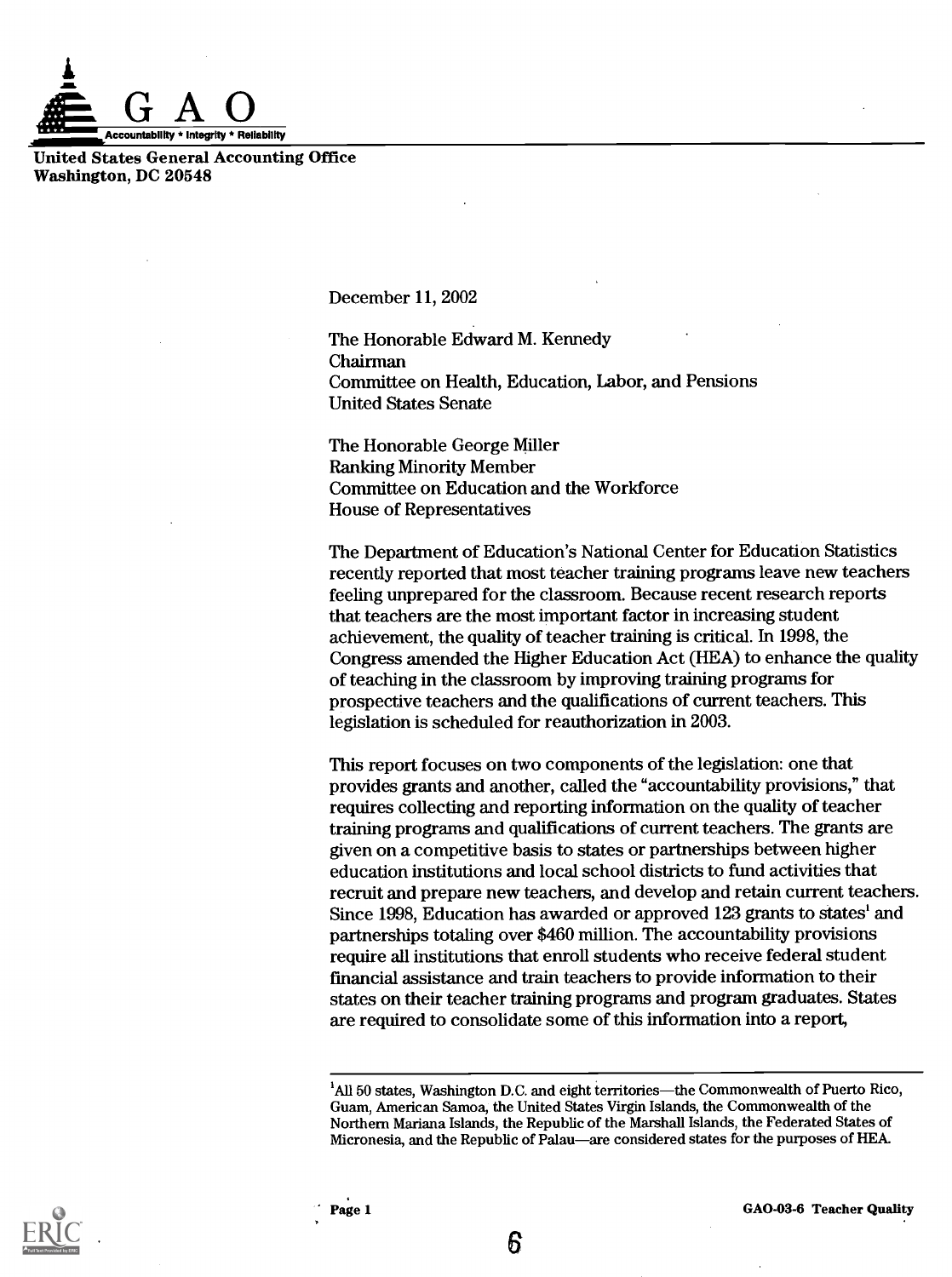supplement it with additional statewide education data, and submit it to Education. Using this information, Education is required to report annually to the Congress on the nationwide quality of teacher training programs and the qualifications of current teachers.

To prepare for the reauthorization of this legislation, the Congress wants to know whether the grants and reporting requirements are contributing to improving the quality of teaching in the classroom. This report addresses the following issues:

- how Education awarded grants and administered the grant program;
- what activities grantees funded and what results can be associated with these activities; and
- whether the information collected under the accountability provisions allows for an accurate report on the quality of teacher training programs and the qualifications of current teachers.

In October 2002, we reported our preliminary results to the Subcommittee on 21st Century Competitiveness, House Committee on Education and the Workforce.<sup>2</sup>

To learn about the implementation of this legislation, we surveyed 91 grantees, the total at the time of our survey, and conducted 33 site visits<sup>3</sup> in 11 states—California, Connecticut, Georgia, Illinois, Maryland, Massachusetts, North Carolina, Rhode Island, Tennessee, Texas, and Wisconsin. Grantees in these states were selected because they represented almost half of the total grant funding at the time of our site visits, were providing a range of grant activities, and were geographically dispersed. We also interviewed Education officials and experts on teaching and teacher training. In addition, we reviewed relevant literature, regulations, and department documents. We conducted our work between December 2001 and November 2002 in accordance with generally accepted



Page 2 GAO-03-6 Teacher Quality

<sup>&</sup>lt;sup>2</sup>See U.S. General Accounting Office, Teacher Training Programs: Activities Underway to Improve Teacher Training, but Information Collected To Assess Accountability Has Limitations GAO-03-197T (Washington, D.C.: October 9, 2002).

 ${}^{3}\text{In}$  addition to the site visits, we conducted a brief interview with the director of another grant, the Renaissance Partnership for Improving Teacher Quality, which consists of 30 institutions of higher education located in 10 different states.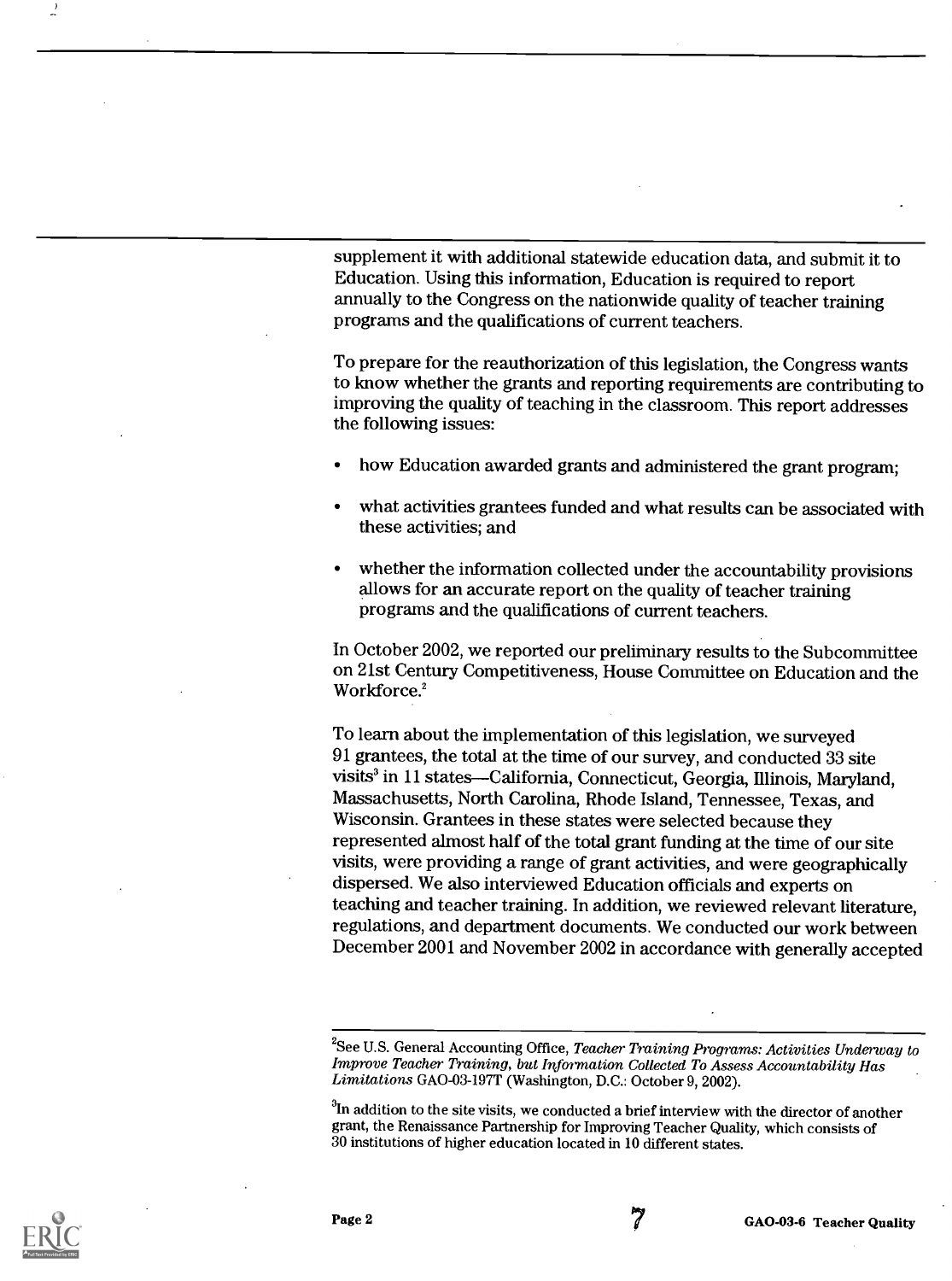|                         | government auditing standards. For details on our scope and<br>methodology, see appendix I.                                                                                                                                                                                                                                                                                                                                                                                                                                                                                                                                                                                                                                                                                                                                                                                                                                                                                                                                                                                                                                                                                                                                                                                                                                                                                                                                                                                                                                                                                                                                                                                                                                                                                                                                                                                                                                                                                                                                                                                                       |
|-------------------------|---------------------------------------------------------------------------------------------------------------------------------------------------------------------------------------------------------------------------------------------------------------------------------------------------------------------------------------------------------------------------------------------------------------------------------------------------------------------------------------------------------------------------------------------------------------------------------------------------------------------------------------------------------------------------------------------------------------------------------------------------------------------------------------------------------------------------------------------------------------------------------------------------------------------------------------------------------------------------------------------------------------------------------------------------------------------------------------------------------------------------------------------------------------------------------------------------------------------------------------------------------------------------------------------------------------------------------------------------------------------------------------------------------------------------------------------------------------------------------------------------------------------------------------------------------------------------------------------------------------------------------------------------------------------------------------------------------------------------------------------------------------------------------------------------------------------------------------------------------------------------------------------------------------------------------------------------------------------------------------------------------------------------------------------------------------------------------------------------|
| <b>Results in Brief</b> | The Department of Education awarded grants to applicants in accordance<br>with legislative requirements, but the new office set up to administer the<br>grant program failed to maintain an effective system for communicating<br>with grantees. The legislation outlined certain program requirements,<br>including that states may receive a state grant only once, grant selection<br>must be competitive, 45 percent of total grant funding be available for<br>state grants, and that Education shall broadly disseminate information on<br>successful and unsuccessful practices. However, the implementation of<br>the grant program was left to Education. The department established the<br>Teacher Quality Enhancement Grant Office to determine the procedures<br>by which the grants were to be awarded and administered. To ensure that<br>the grants were awarded competitively, the office developed grant<br>applications, advertised the grant opportunity to potential applicants,<br>provided technical assistance to applicants, and convened panels to judge<br>the applications. Once the grants were awarded, the office was charged<br>with administering the grant program and, to do so, it developed some<br>operating procedures for the program, such as the annual reporting<br>mechanisms. However, we found that Education failed to maintain an<br>effective system for communicating with grantees about reporting<br>deadlines and successful and unsuccessful practices. Furthermore, 45 of<br>59 eligible states have already been approved for or awarded state grants,<br>and because the authorizing legislation specifically requires that these<br>grants can only be awarded once, only 14 states will be eligible to receive<br>future state grants under the current authorizing legislation. Given this,<br>and because the legislation requires that 45 percent of total grant funding<br>be available for state grants, it is possible that some funding the Congress<br>appropriates for teacher quality enhancement grants will remain unspent. |
|                         | Grantees are using the flexibility the grant program allows to support<br>activities they believe will improve teaching in their locality or state, but<br>the extent to which these activities will affect the quality of teaching in the<br>classroom will be difficult to determine. While the legislation allows many<br>activities to be funded, most grantees have focused their efforts on<br>reforming requirements for teachers, providing professional development<br>to current teachers, and recruiting new teachers. However, within these<br>general areas, grantees' efforts varied. For example, to address teacher<br>shortages, the Los Angeles Unified School District targeted high school<br>students and developed a program to attract young people to the field of<br>teaching; whereas Southwest Texas State University, another grantee<br>addressing teacher shortages, offered scholarships to mid-career                                                                                                                                                                                                                                                                                                                                                                                                                                                                                                                                                                                                                                                                                                                                                                                                                                                                                                                                                                                                                                                                                                                                                             |



Page 3 GAO-03-6 Teacher Quality

 $\mathbf{I}$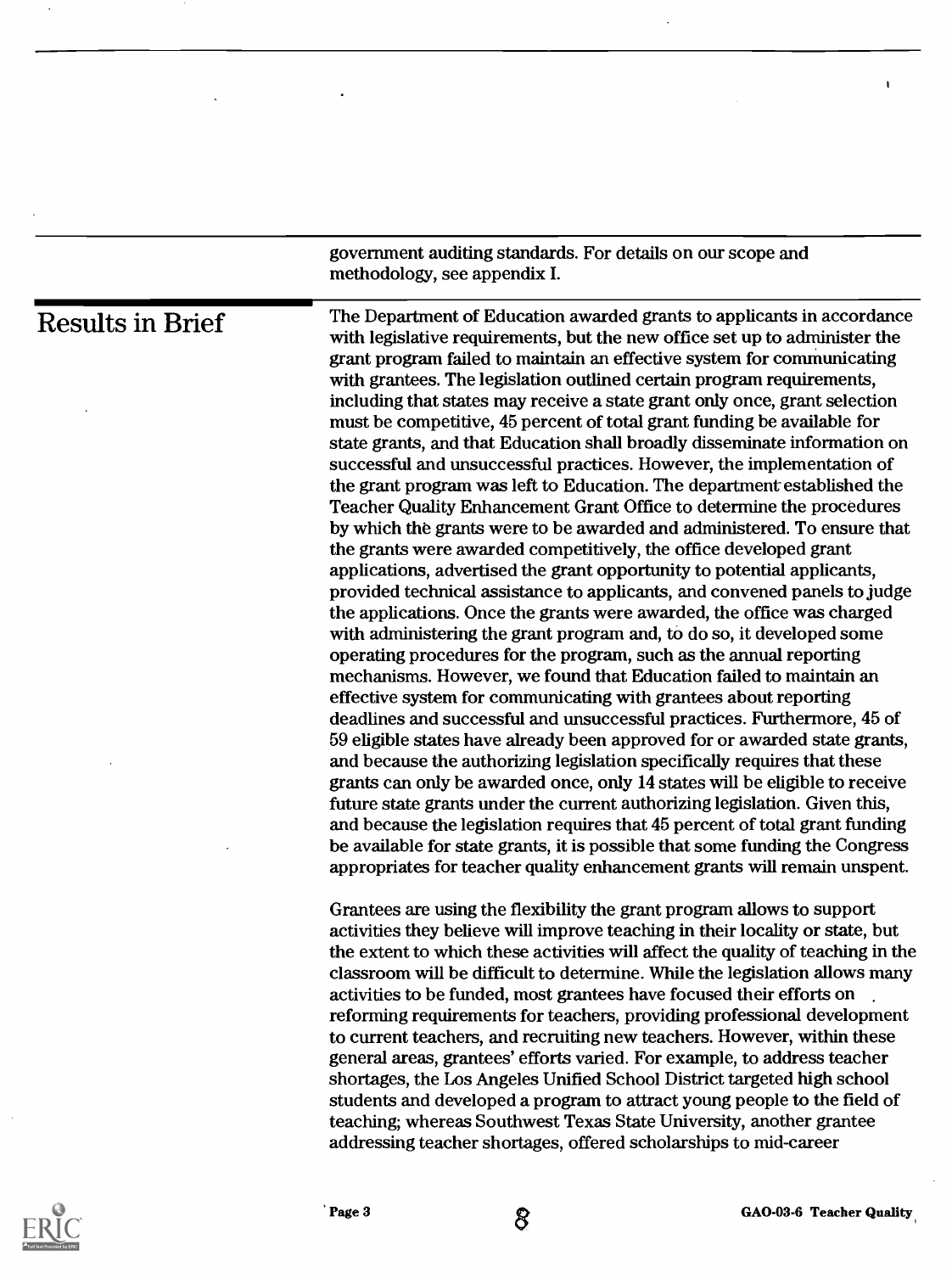professionals. The extent to which these activities will affect the quality of teaching in the classroom will be difficult to determine because Education does not have a systematic approach to evaluate all grant activities.

The information collected as part of the accountability provisions did not allow Education to accurately report on the quality of teacher training programs and the qualifications of current teachers in each state. The accountability provisions require all institutions that enroll students who receive federal student financial assistance and train teachers—not just those institutions receiving teacher quality enhancement grants—to provide information to their states on their teacher training programs and program graduates. In order to facilitate the collection of this information, the legislation required Education to develop definitions for key terms and uniform reporting methods, including the definitions for the consistent reporting of "pass rates"—the percentage of all graduates of a teacher training program who pass the state teacher certification examinations. Education officials told us that they made significant efforts to define these terms so that the terms reflected the uniqueness of teacher training programs, state reporting procedures, and data availability. In doing so, Education defined some terms broadly. Education officials told us that this gave states and institutions discretion to interpret some terms as they wished, resulting in the collection and reporting of information that was not uniform and thereby making it difficult to assess accountability. In addition, time spent verifying the information from states and institutions was limited, which contributed to the inclusion of inaccurate information in Education's report to the Congress.

In this report, we make recommendations to the Secretary of Education to further develop and maintain an effective system for communicating with grantees and to evaluate all grant activities. To improve the information collected as part of the accountability provisions, we also recommend that the Secretary provide clear definitions of terms associated with the collection of required information and allow sufficient time for verification of information collected. Additionally, if the Congress decides to fund these grants as part of the reauthorization of HEA, it may want to clarify whether all 59 states will be eligible for future state grant funding or whether eligibility would be limited to only those states that have not previously received a state grant.

In written comments on a draft of this report, the Department of Education generally agreed with the reported findings. Education did state, however, that our report does not acknowledge the change of administration in 2001 and that it should identify the changes implemented

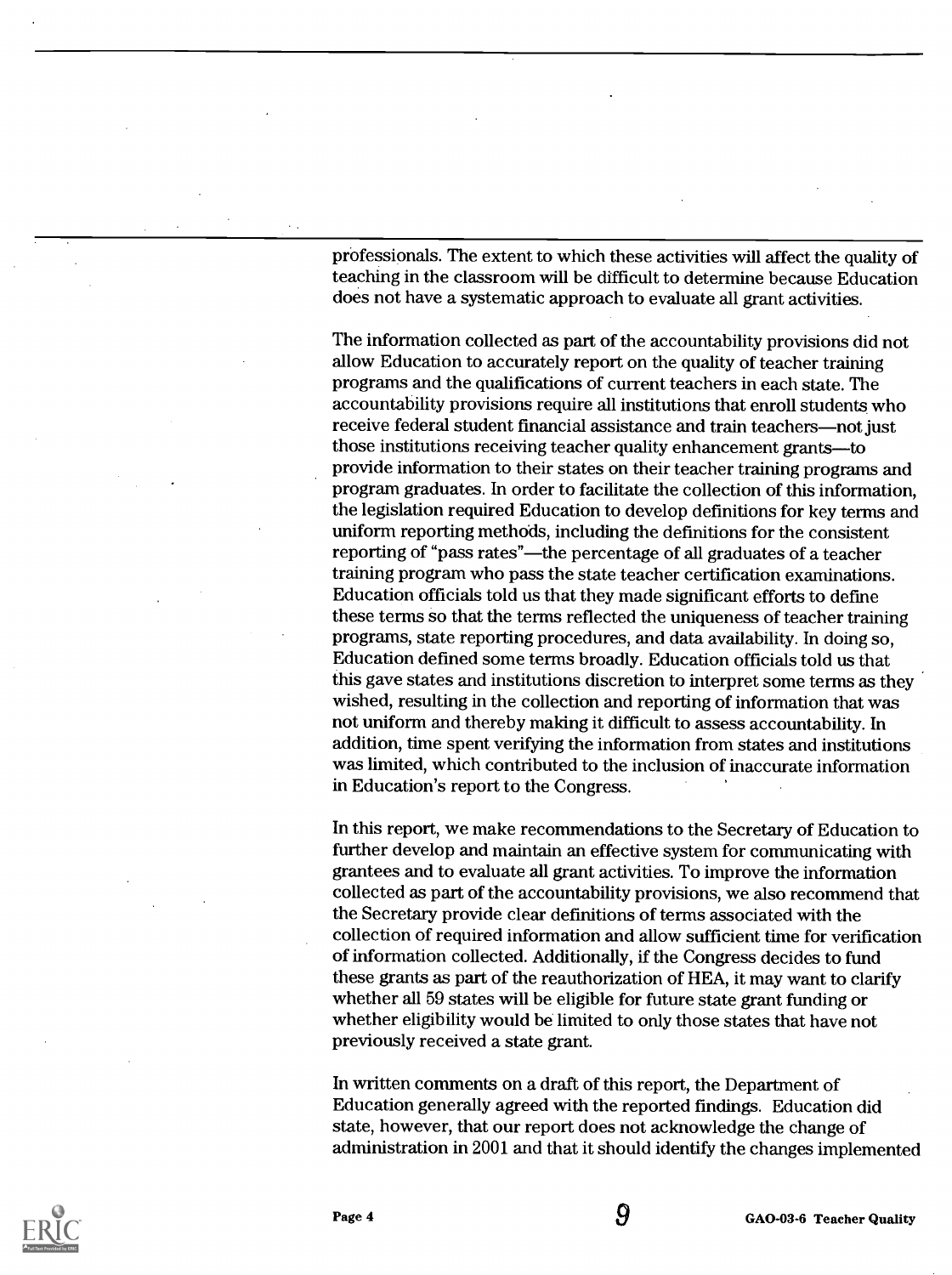by the current administration to address deficiencies. While our work covered questions and found problems with implementation under the current and prior administrations, a comparison of management under the two administrations is not within the scope of our work. Education also provided technical comments, which were incorporated when appropriate.

 $\overline{\text{Background}}$  Over \$460 million has been awarded or approved in grants under the  $\overline{\text{Background}}$ 1998 HEA amendments to enhance the quality of teacher training programs and the qualifications of current teachers. The legislation requires that states may receive a state grant only once and that the grants must be competitively awarded. Three types of grants were made available:

- (1) State grants are available for states to implement activities to improve teacher quality in their states.
- (2) Partnership grants are available to eligible partners to improve teacher quality through collaborative activities. Eligible partnerships must include at least three partners—teacher training programs, colleges of Arts and Sciences, and eligible local school districts.' Partnerships may also include other groups, such as state educational agencies, businesses and nonprofit educational organizations as partners (see fig. 1).
- (3) Recruitment grants are available to states or partnerships to use their funding for activities to help recruit teachers.



<sup>&</sup>lt;sup>4</sup>School district eligibility is limited to those with (1) a high percentage of students whose families fall below the poverty line and (2) a high percentage of secondary school teachers not teaching in the content area in which the teachers were trained to teach, or a high teacher turnover rate.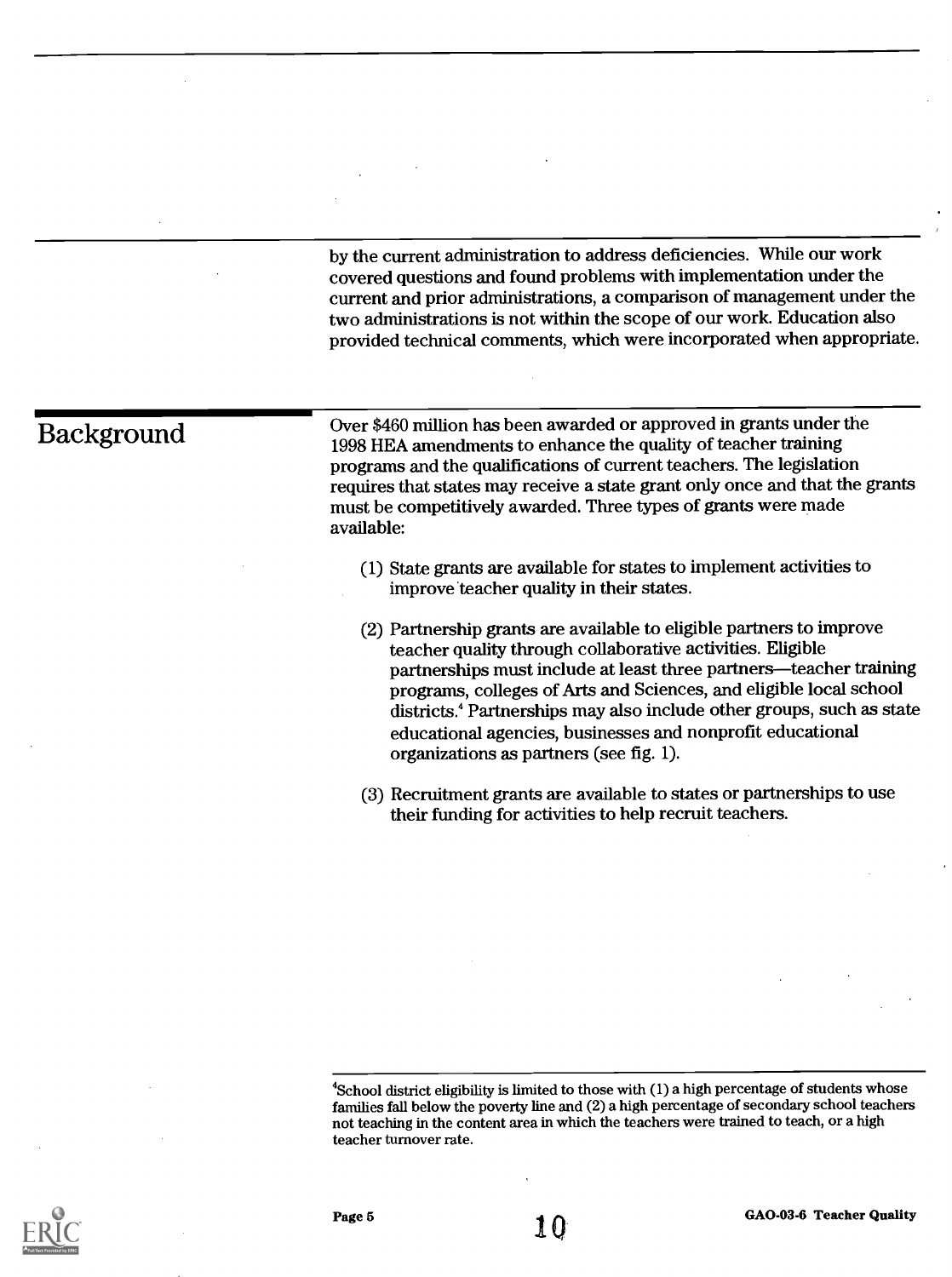

#### Figure 1: Diagram of an Eligible Partnership

Source: GAO's analysis of HEA.

Because the legislation sets out broad program goals for which grant funds can be used-such as reforming state teacher certification requirements and recruiting new teachers-it allows grantees to support activities under these program goals they believe will improve teaching in their locality or state. The grants are flexible enough to allow grantees to use the funding for a wide range of activities aimed at improving the quality of teaching in the classroom. For example, grantees are allowed to provide scholarships and stipends as a recruitment effort for teacher candidates as well as provide laptop computers to new teachers in order to integrate technology into the classroom. Figure 2 shows the funding allocation provided by the legislation for the three types of grants.

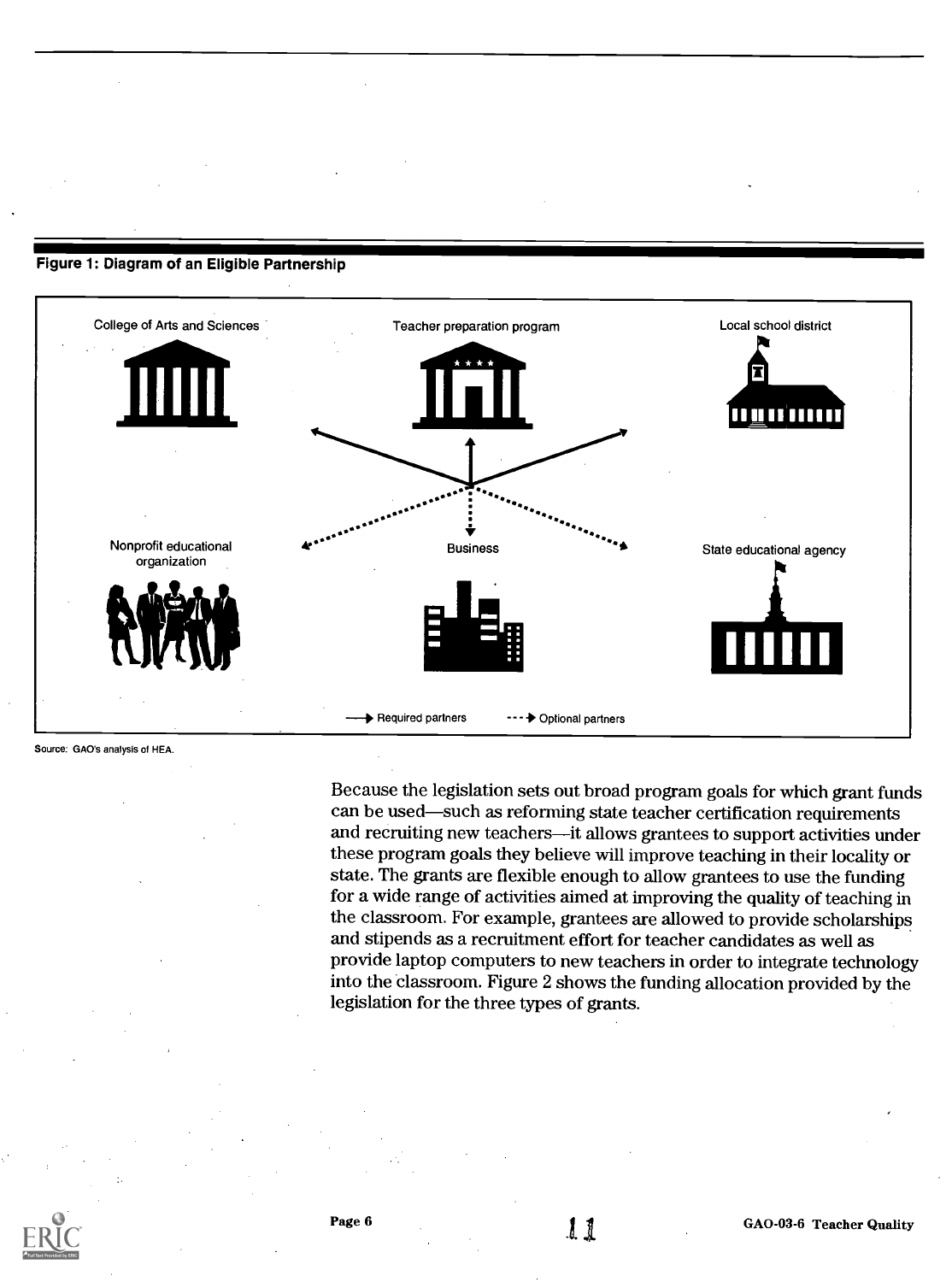

#### Figure 2: Allocation of Grant Funds Available by Legislation

Source: Higher Education Act.

The legislation requires monitoring and evaluation of activities supported by these grants. Each grantee is required to submit an annual report to Education on its progress toward meeting program goals specified in the legislation, which must include performance objectives and measures to determine if grant activities were successful. The legislation also required Education to evaluate all grant activities and to broadly disseminate information about successful and unsuccessful practices.

In addition to the grants, the 1998 HEA amendments include an annual reporting requirement on the quality of teacher training programs and the qualifications of current teachers. This component of the legislation, called the "accountability provisions," requires an annual three-stage process to collect and report information in a uniform and comprehensible manner. The reporting requirements under the accountability provisions mandated, for the first time, that colleges and universities who train teachers be held accountable for how well they prepared teachers. The legislation requires that Education, in consultation with states and teacher training institutions, develop definitions for key terms—including definitions for the consistent reporting of pass rates—and uniform reporting methods related to the performance of teacher training programs. Education officials told us that they made significant efforts to define key terms so that the terms reflected the uniqueness of teacher training programs, state reporting procedures, and data availability.

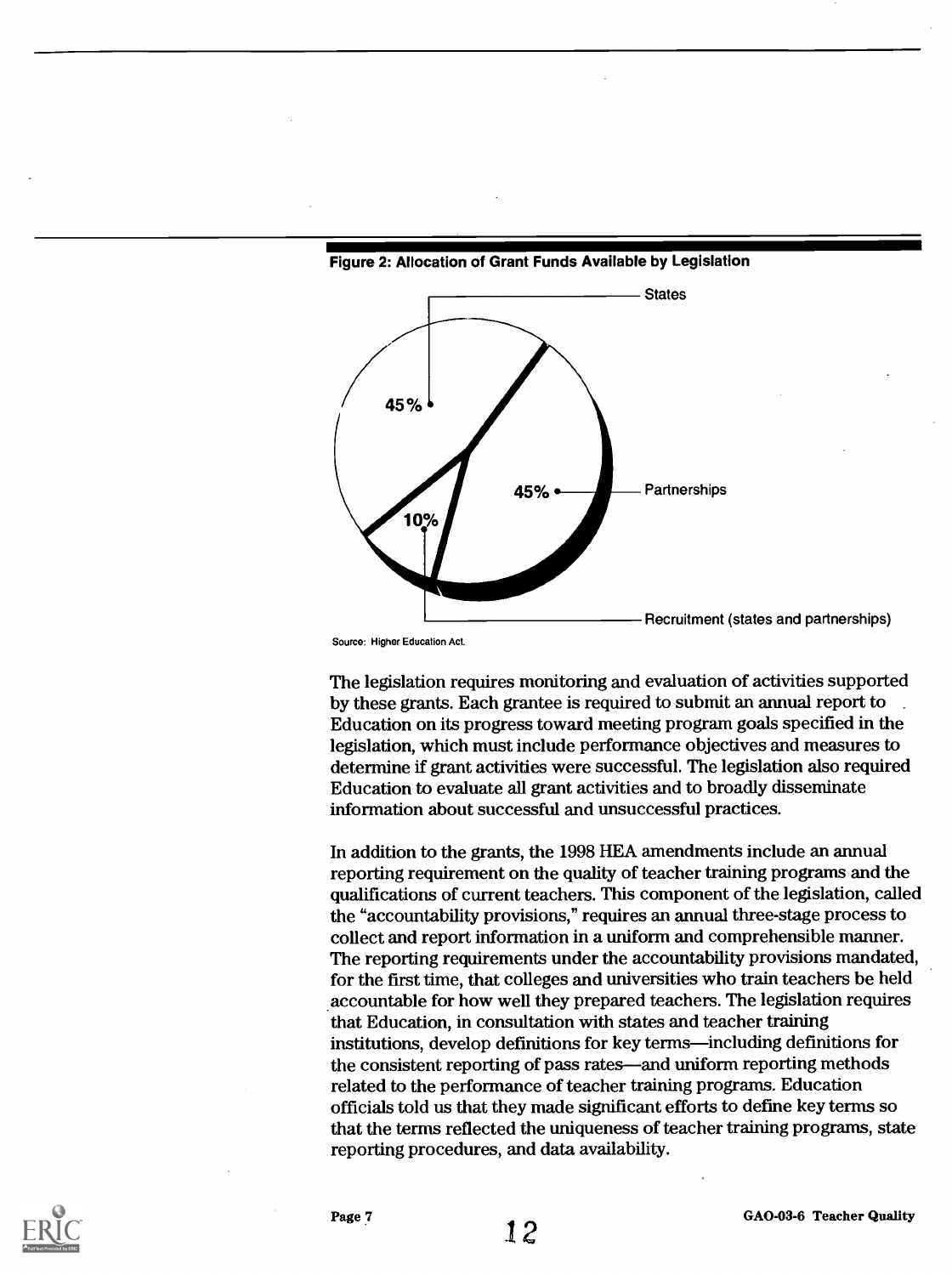In the first stage, nearly every institution that prepares teachers—not just those receiving teacher quality enhancement grants-is required to collect and report specific information to its state, including the pass rate of the institution's graduates on state teacher certification examinations. Then in the second stage, states are required to report to Education the pass rate information institutions reported in the first stage, supplemented with additional statewide information, including a description of state certification examinations and the extent to which teachers in the state are allowed to teach without being fully certified. The third and final stage is comprised of a report to the Congress from the Secretary of Education on the quality of teacher training programs and the qualifications of current teachers. The first round of institutional reports were submitted to states in April 2001; subsequently, state reports were submitted to Education in October 2001. Using this information, the Secretary of Education reported to the Congress in June 2002.'

How one determines the quality of teacher training programs and the qualifications of current teachers has long been debated. The debate is currently centered on the best way to train teachers: the traditional approach, which typically includes extensive courses in subject matter and pedagogy, $6$  or alternative training methods that either (1) accelerate the process of training teachers by reducing courses in pedagogy or (2) allow uncertified teachers to teach while receiving their training at night or on weekends. This debate is further complicated because the quality of teacher training programs and the qualifications for current teachers varies by state. Every state sets its own requirements for teacher certification, such as which certification examination(s)<sup>7</sup> a teacher candidate must take, what score is considered passing on this examination, and how many hours teacher candidates must spend student teaching—practice teaching during their teacher preparation program—in order to become a fully certified teacher in that state. In this way, a teacher who is fully certified in one state may not meet the qualifications



<sup>&</sup>lt;sup>5</sup>U.S. Department of Education Office of Postsecondary Education, *Meeting the Highly* Qualified Teachers Challenge: The Secretary's Annual Report on Teacher Quality, June 2002.

 $^6$ Pedagogy is defined as the study of teaching methods. Courses on pedagogy include training on how to best instruct students but may also include course work on classroom management skills-such as how to maintain order in the classroom.

 $^7$ Most states require teachers to take multiple state certification examinations in order to become certified to teach in certain subject areas.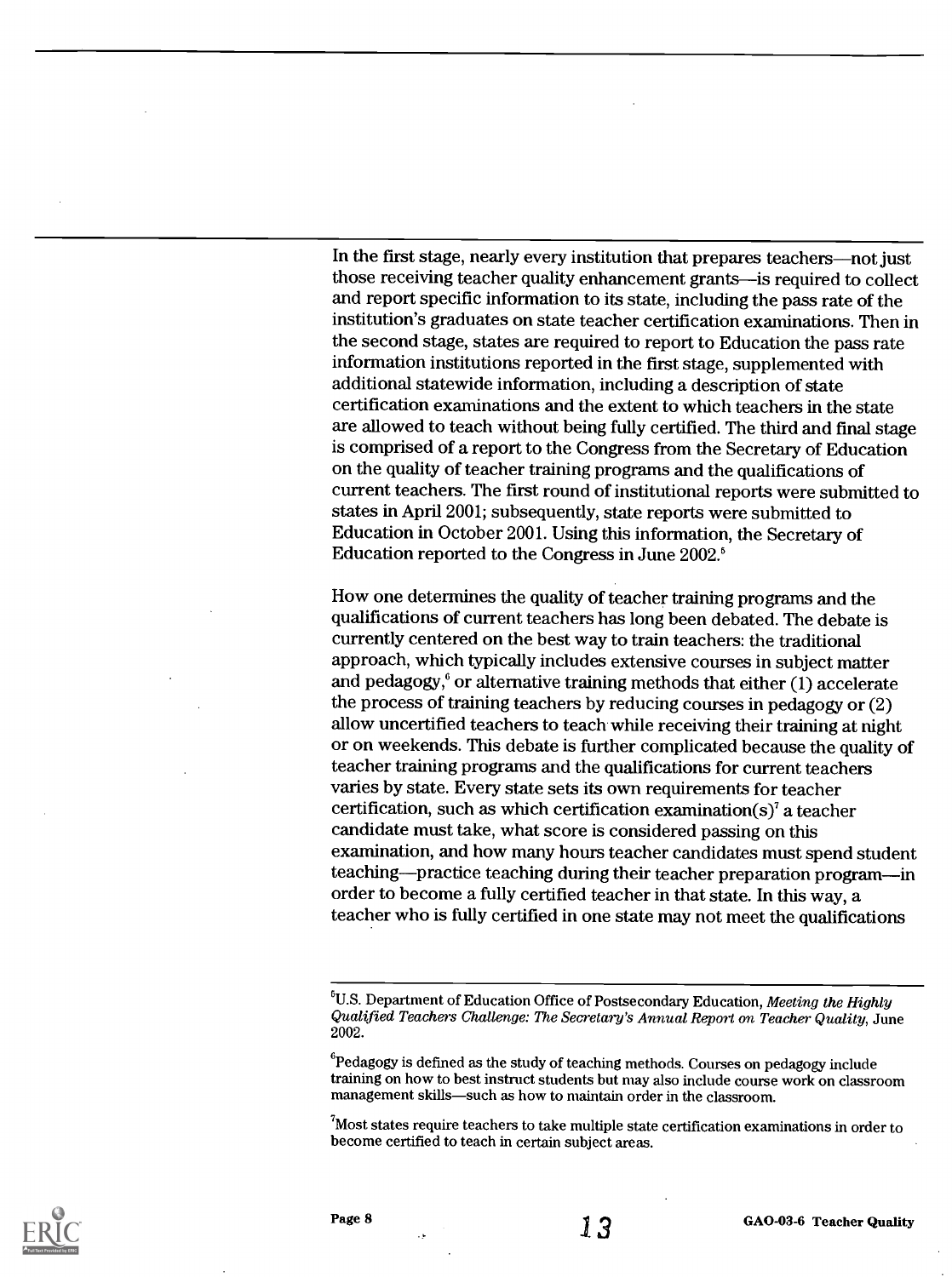for certification in another state. For example, in Virginia, Minnesota and Mississippi, teacher candidates are required to take the same test to be certified to teach high school mathematics. But teacher candidates in Virginia must score 178 (50th percentile of all test takers) to pass the examination, whereas in Minnesota and Mississippi teacher candidates must score 169 (20th percentile of all test takers).

While the 1998 HEA amendments provided grants and reporting requirements to improve the quality of teacher training programs and the qualifications of teachers, it was not until the recent No Child Left Behind Act that the Congress defined a highly qualified teacher.<sup>8</sup> For the purposes of that act, the legislation defines highly qualified teachers as those who 'demonstrate competence in each subject they teach, hold bachelors degrees, and are fully certified to teach in their state. See appendix II for more information on HEA and the No Child Left Behind Act.

Education Awarded Grants in Accordance with Legislative Requirements, but Failed to Maintain an Effective System for Communicating with Grantees

Education awarded grants to applicants according to the legislation but failed to maintain an effective system for communicating with grantees. The legislation outlined certain program requirements, such as the requirement that states may receive a state grant only once, that 45 percent of total grant funding be available for state grants, and that Education shall broadly disseminate information on successful and unsuccessful practices. However, it left the implementation of the grant program to Education. The department established the Teacher Quality Enhancement Grant Office to determine the procedures by which the grants were to be awarded and administered. Once the grants were awarded, the office was charged with administering the grant program and, to do so, it developed some operating procedures for the program. However, Education failed to maintain an effective system for communicating with grantees about reporting deadlines and successful and unsuccessful practices.

New Office Awarded Grants According to the Legislation

Soon after the legislation was passed in 1998, Education created a new office, the Teacher Quality Enhancement Grant Office, that set the grant program in motion by developing applications, advertising the grant opportunities, and convening technical review sessions for potential

'Section 9101(23) of the Elementary and Secondary Education Act, as amended by the No Child Left Behind Act of 2001, Pub. L 107-110.



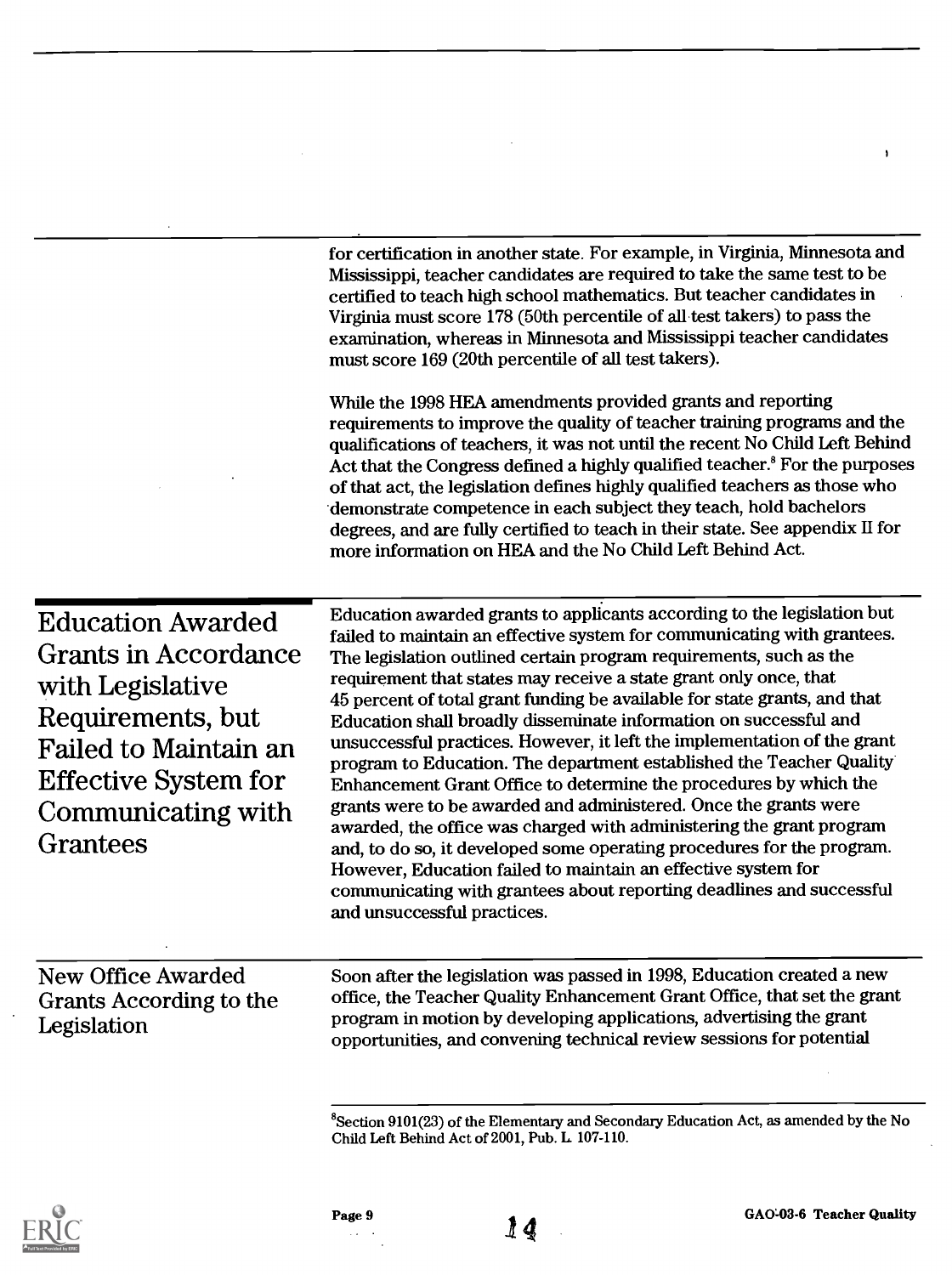applicants. When the office was first established, it conducted focus groups with representatives from different areas—states, local school districts, institutions that train teachers, and community groups-to decide how to implement the legislation. Education officials used this input to develop applications for the state, partnership, and recruitment grants. Education officials advertised the grants and provided opportunities for potential applicants to receive technical assistance on the application procedures. These technical assistance sessions, which grantees told us were helpful, were offered across the country and allowed Education officials to answer questions and explain the criteria by which applications would be judged.

In accordance with the legislation, the office provided funding to state agencies and partnerships between higher education institutions and local school districts with three types of grants-state, partnership, and recruitment—through a competitive process. The legislation required Education to use peer reviewers to determine which applicants would receive grant funding. The office convened panels of peer reviewers to judge the applications. Each peer review panel consisted of representatives from local school districts, states, community groups, teacher training programs, and colleges of Arts and Sciences. In 1999, the first year grants were available, the peer review panel reviewed 371 applications: 41 for state grants, 222 for partnership grants, and 108 for recruitment grants. Of these applications, the office awarded 24 state grants, 25 partnership grants, and 28 recruitment grants (see fig. 3). Since then an additional 21 state, 8 partnership, and 17 recruitment grants have been awarded or approved using the same process.' Between 1999 and 2002, the office awarded or approved a total of 123 grants.'

 $^{9}$ Education funded a total of 45 state grants, 33 partnership grants, and 45 recruitment grants.

<sup>10</sup>Alabama State University was awarded a recruitment grant in 1999 but refused funding after the first year, leaving a total of 122 grants.

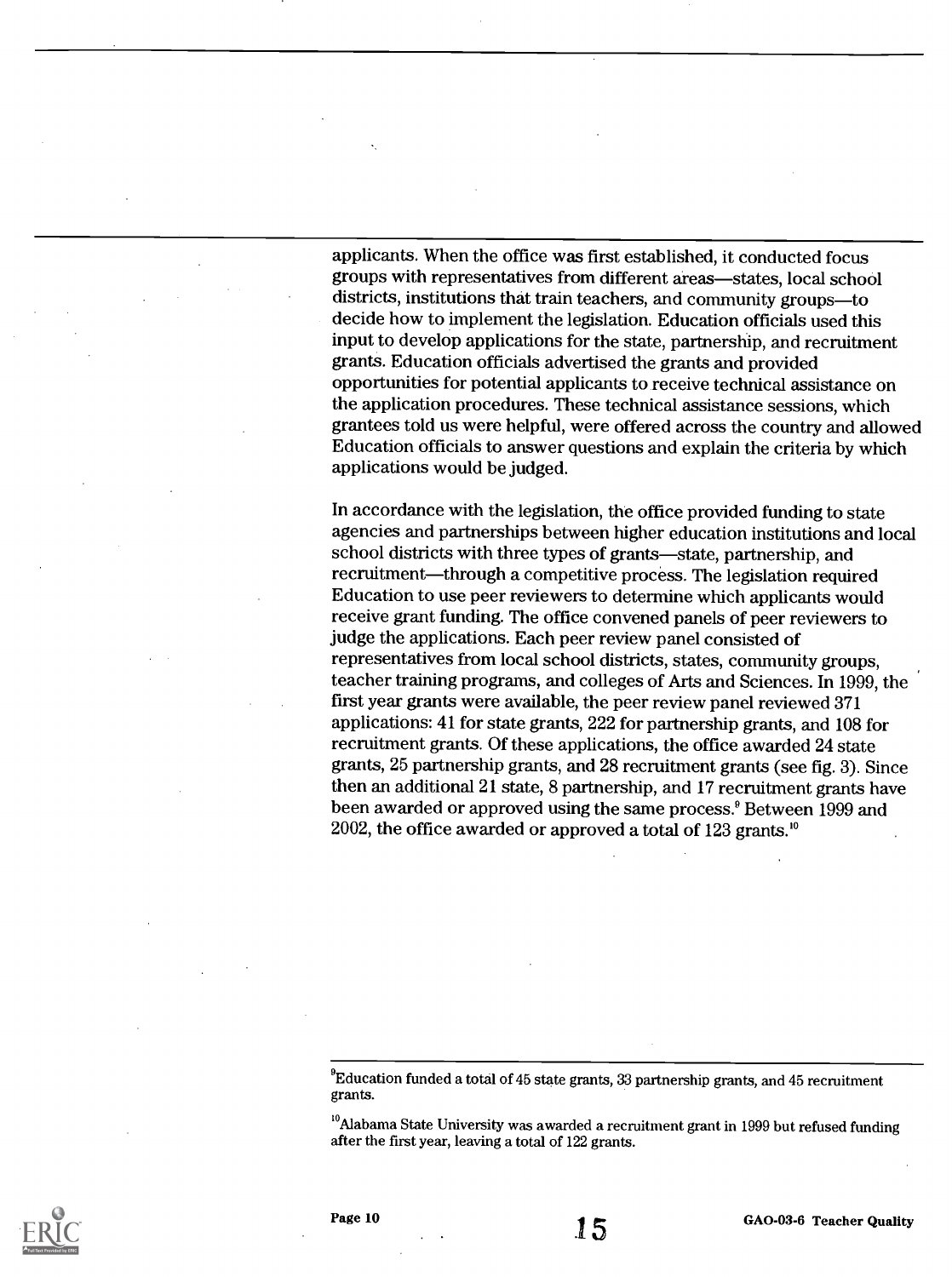





Grant duration and funding amount vary depending on the type of grant. According to the legislation, grants can be awarded to states and partnerships only once, though the funding is dispersed over several years." State and recruitment grantees receive funding for three years, whereas partnership grantees receive funding for up to five years.

State grants ranged from just over \$500,000 awarded to Idaho to \$13.5 million awarded to Virginia. Partnership grant awards ranged from \$1.2 million awarded to Graceland University in Iowa to over \$13.2 million awarded to Arizona State University. Recruitment grants ranged from \$523,890 awarded to Norfolk State University to \$1.4 million awarded to the San Diego University Foundation (see fig. 4). When we divided total



<sup>&</sup>lt;sup>11</sup>Some entities could become eligible for another partnership or recruitment grant by changing the makeup of the partnering group. For example, a college that is part of a current partnership grant could partner with other entities to form a new partnership and become eligible for another partnership or recruitment grant.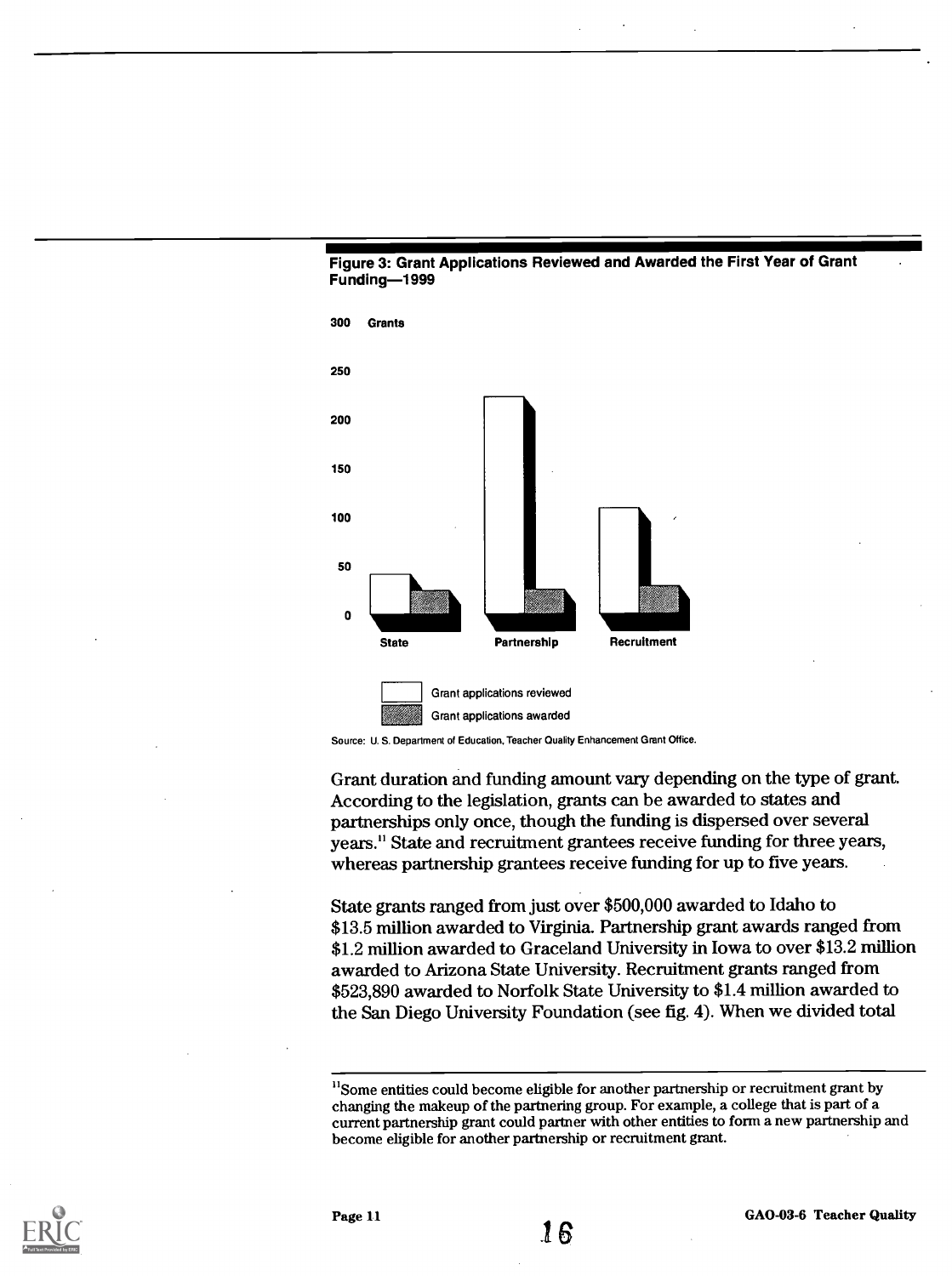grant awards by the duration of the grants, the average annual award for state grants (\$1.6 million) was larger than the average annual award for partnership grants (\$1.2 million), and the average annual award for recruitment grants (\$340,054) was the smallest.



Source: U. S. Department of Education, Teacher Quality Enhancement Grant Office.

Forty-five of 59 eligible states have already been approved for or awarded state grants, and because the legislation specifically requires that these grants can only be awarded once, only 14 states will be eligible to receive future state grants under the current authorizing legislation (see fig. 5). Given this, and because the legislation requires that 45 percent of total grant funding be available for state grants, it is possible that some funding the Congress appropriates for teacher quality enhancement grants will remain unspent.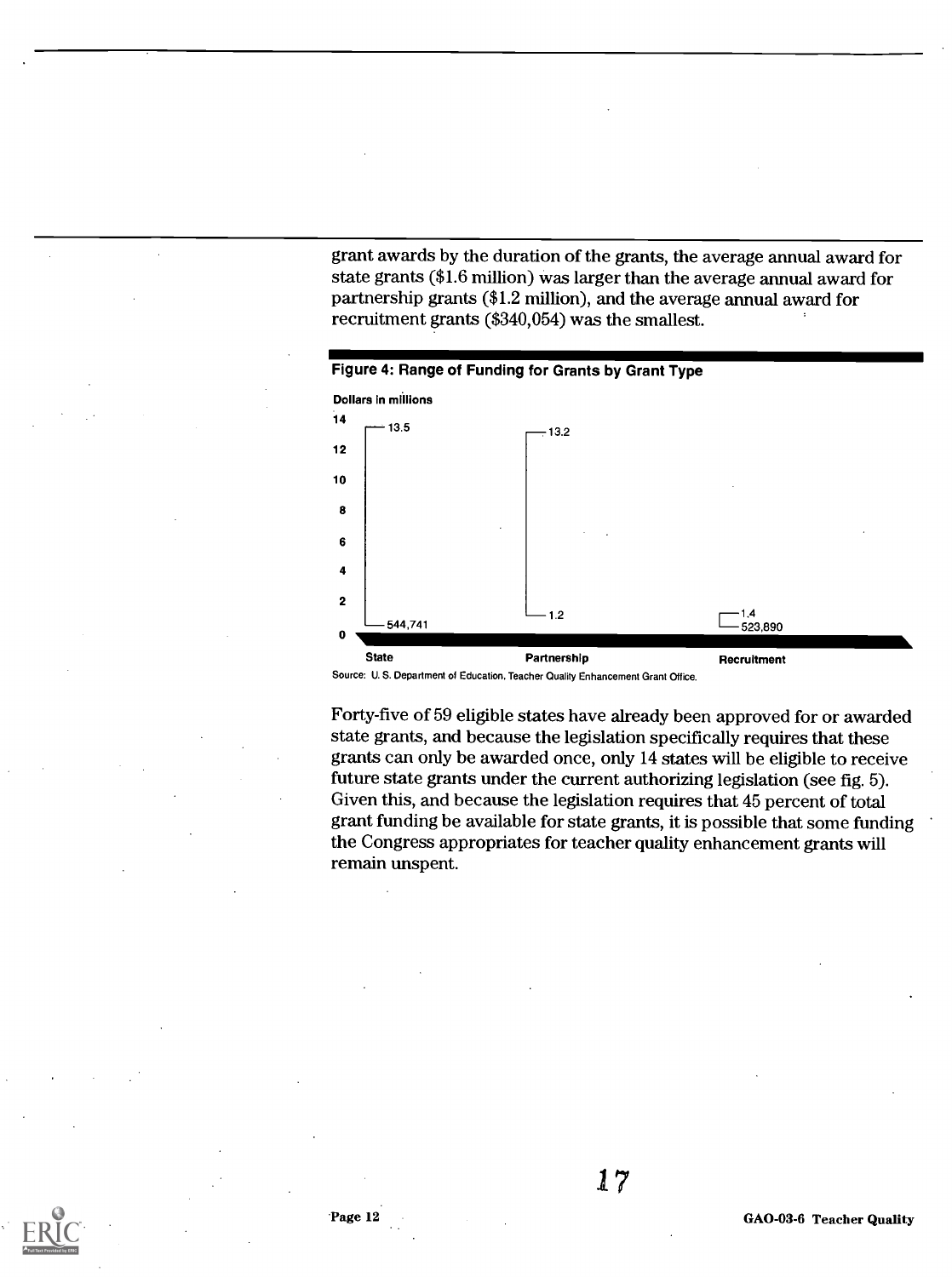

#### Figure 5: States That Have Not Yet Received a State Grant

Source: GAO analysis of Education's documents.

Note: Unshaded 14 states have not received a Teacher Quality Enhancement State Grant. The District of Columbia and eight territories are considered states for the purposes of HEA.

### BESTCOpy AVAILABLE

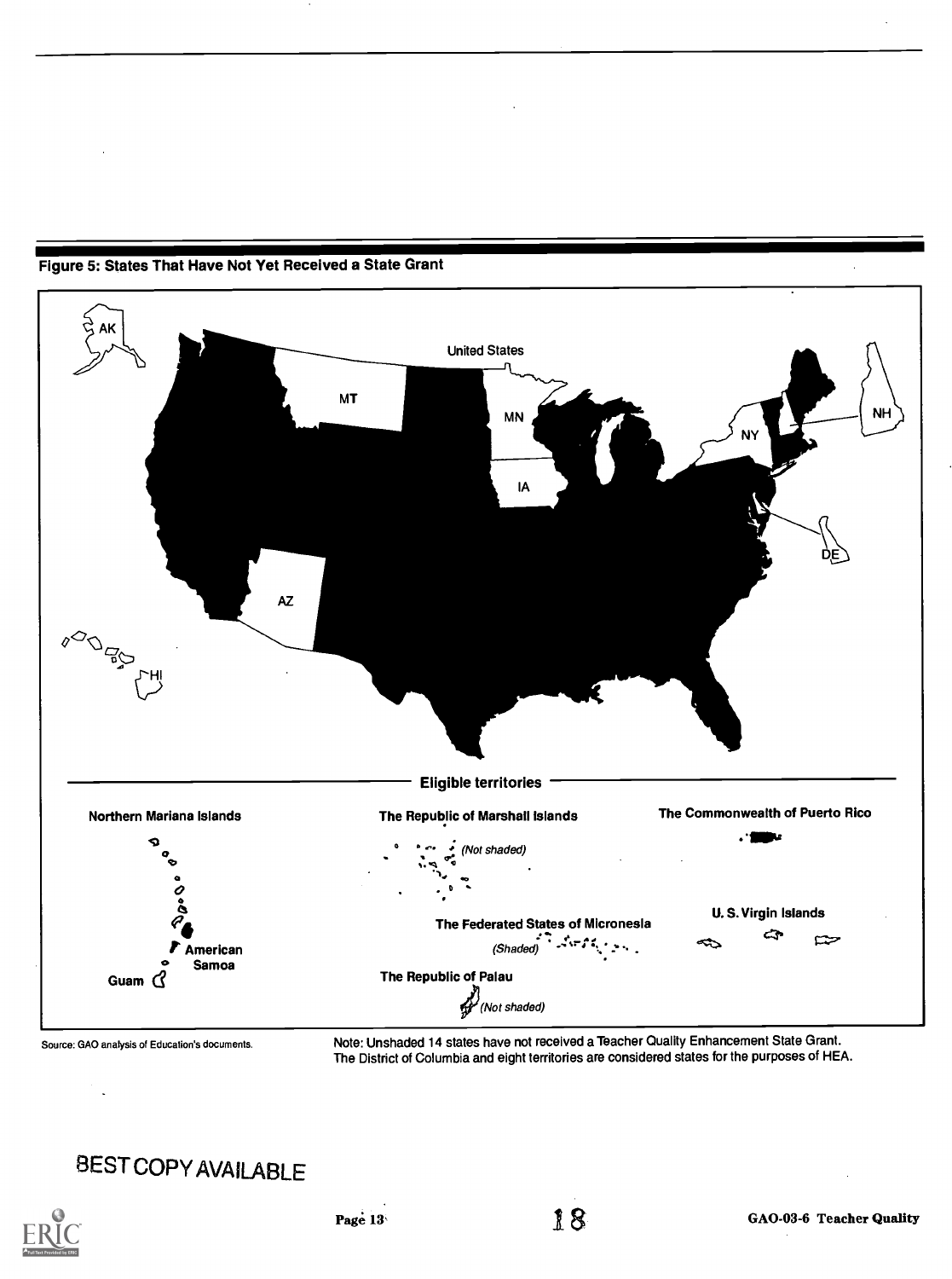### Education Failed to Maintain an Effective System for Communicating with Grantees

Grantees reported that Education failed to maintain an effective system for communicating with them about reporting deadlines and successful and unsuccessful practices. Communication from Education to the grantees, specifically the frequency and accuracy of Education's efforts, was problematic. Education officials and grantees reported that in the beginning of the grant program, staff assigned to assist grantees communicated with them regularly, informing them of reporting deadlines and answering specific questions related to the grant program. However, the office experienced several disruptions in staff and management, and grantees told us that this level of communication with Education was not maintained. Since the grant program began 4 years ago, the Teacher Quality Enhancement Grant Office has had five different managers, and staff in the office has fallen from nine to two. Several officials at Education told us that the constant changes in the office led to a lack of program continuity, which affected the communication with grantees. Almost 75 percent of the grantees reported that the management and staff turnover at Education had been a problem.

In addition, grantees reported that some information received from Education was inaccurate, which led to additional work for the grantees when they were eventually informed of the right information. For example, grantees needed to be informed of what information to include in their required annual report and when to submit it to Education. Many grantees we visited told us that because Education failed to maintain an effective system of communicating this information, they were given incorrect information on what data to include in their annual reports, making it necessary for the grantee to collect and analyze data twice.

Further, the legislation requires Education to broadly disseminate information about successful and unsuccessful practices, but we found that Education did not adequately carry out this requirement. Grantees told us that having access to information about successful and unsuccessful practices would save them time and money in administering their grants. Although a national conference of grantees has been held each year since the grants began and some grantees have been able to participate in a few multigrantee telephone conference calls, grantees reported that these efforts did not adequately allow them to share ideas on successful and unsuccessful practices. For example, some grantees told us that requiring teacher candidates to attend classes on the weekends was an unsuccessful strategy, because few candidates could attend at that time. However, because Education did not broadly disseminate this information, several grantees told us that they wasted time and money

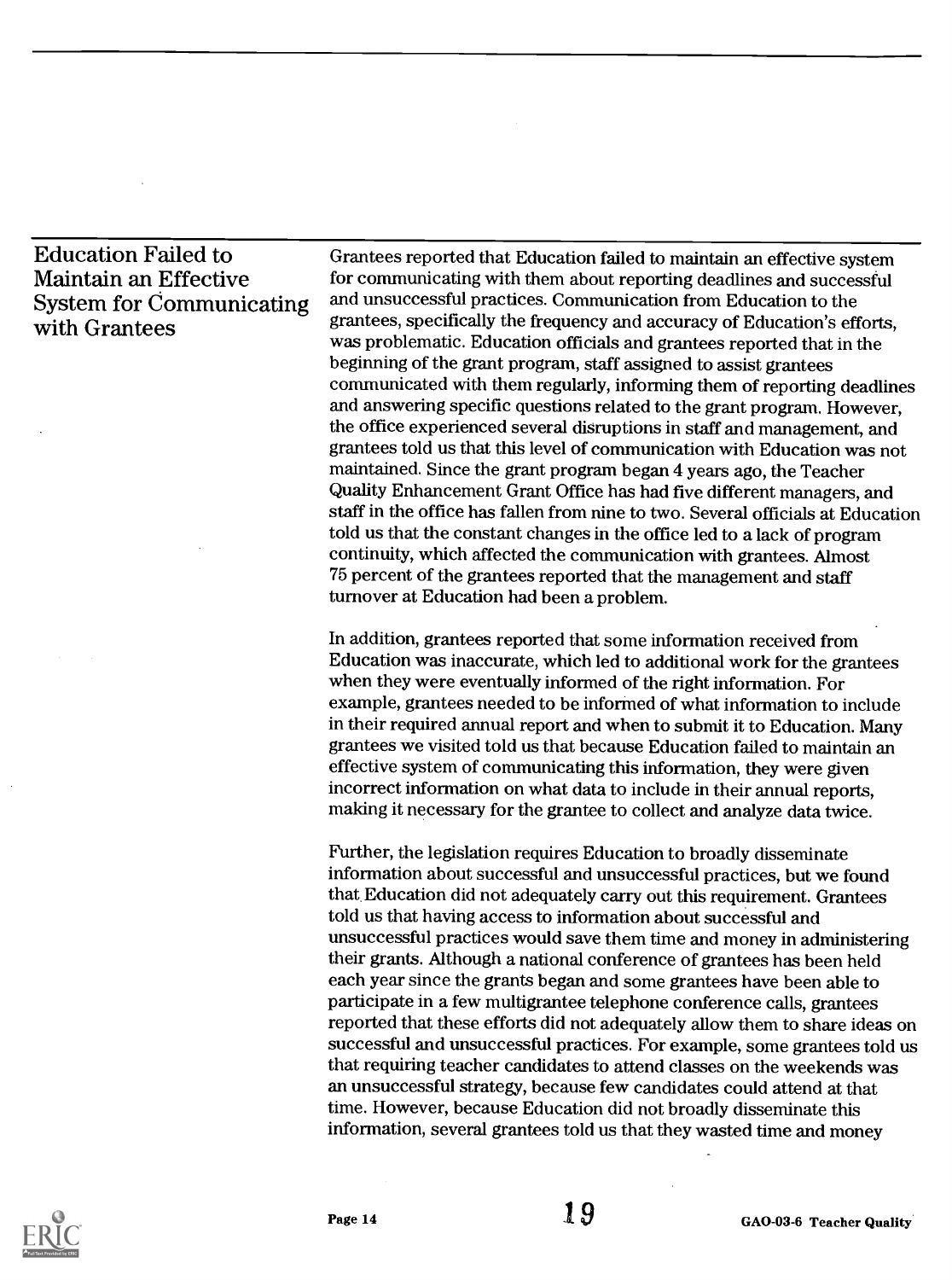|                                                                                                                                               | learning this on their own by offering Saturday courses only to have them<br>sparsely attended.                                                                                                                                                                                                                                                                                                                                                                                                                                                                                                                                                                                                                                                                                                                                                                                                                                                                                                                                                            |
|-----------------------------------------------------------------------------------------------------------------------------------------------|------------------------------------------------------------------------------------------------------------------------------------------------------------------------------------------------------------------------------------------------------------------------------------------------------------------------------------------------------------------------------------------------------------------------------------------------------------------------------------------------------------------------------------------------------------------------------------------------------------------------------------------------------------------------------------------------------------------------------------------------------------------------------------------------------------------------------------------------------------------------------------------------------------------------------------------------------------------------------------------------------------------------------------------------------------|
| <b>Grantees Used Funds</b><br>for a Range of<br><b>Activities, but Their</b><br><b>Effectiveness Will Be</b><br><b>Difficult to Determine</b> | Grantees are using the flexibility the grant program allows to support<br>activities they believe will improve teaching in their locality or state, but<br>no system is in place to determine if these activities will affect the quality<br>of teaching in the classroom. While the legislation allows many activities<br>to be funded under broad program goals outlined in HEA, most grantees<br>have focused their efforts on reforming requirements for teachers,<br>providing professional development to current teachers, and recruiting<br>new teachers. The extent to which these activities will affect the quality of<br>teaching in the classroom will be difficult to determine because Education<br>does not have a systematic approach to evaluate all grant activities.                                                                                                                                                                                                                                                                   |
| <b>Grantees Used Funds for</b><br>a Variety of Activities                                                                                     | The legislation outlines broad program goals for improving the quality of<br>teaching with grant funds but provides grantees with the flexibility in<br>deciding the most suitable approach for improving teaching. Our survey<br>and site visits showed that most grantees focused on three types of<br>activities: (1) reforming requirements for teachers, (2) providing<br>professional development and support for current teachers, and<br>(3) recruiting new teachers. Grantees could focus on only one activity, but<br>all grantees responding to our survey focused on a combination of<br>activities. In our survey, we found that 85 percent of the respondents were<br>using their grant funds to reform the requirements for teachers, 85 percent<br>of the respondents were using their grant funds for professional<br>development and support for current teachers, and 72 percent of the<br>respondents were using their grant funds for recruitment efforts. Table 1<br>shows the activities grantees we visited told us they provided. |



J.

 $\bar{z}$ 

 $\sim$ 

 $\hat{\mathcal{A}}$ 

 $\Delta S_{\rm{max}}$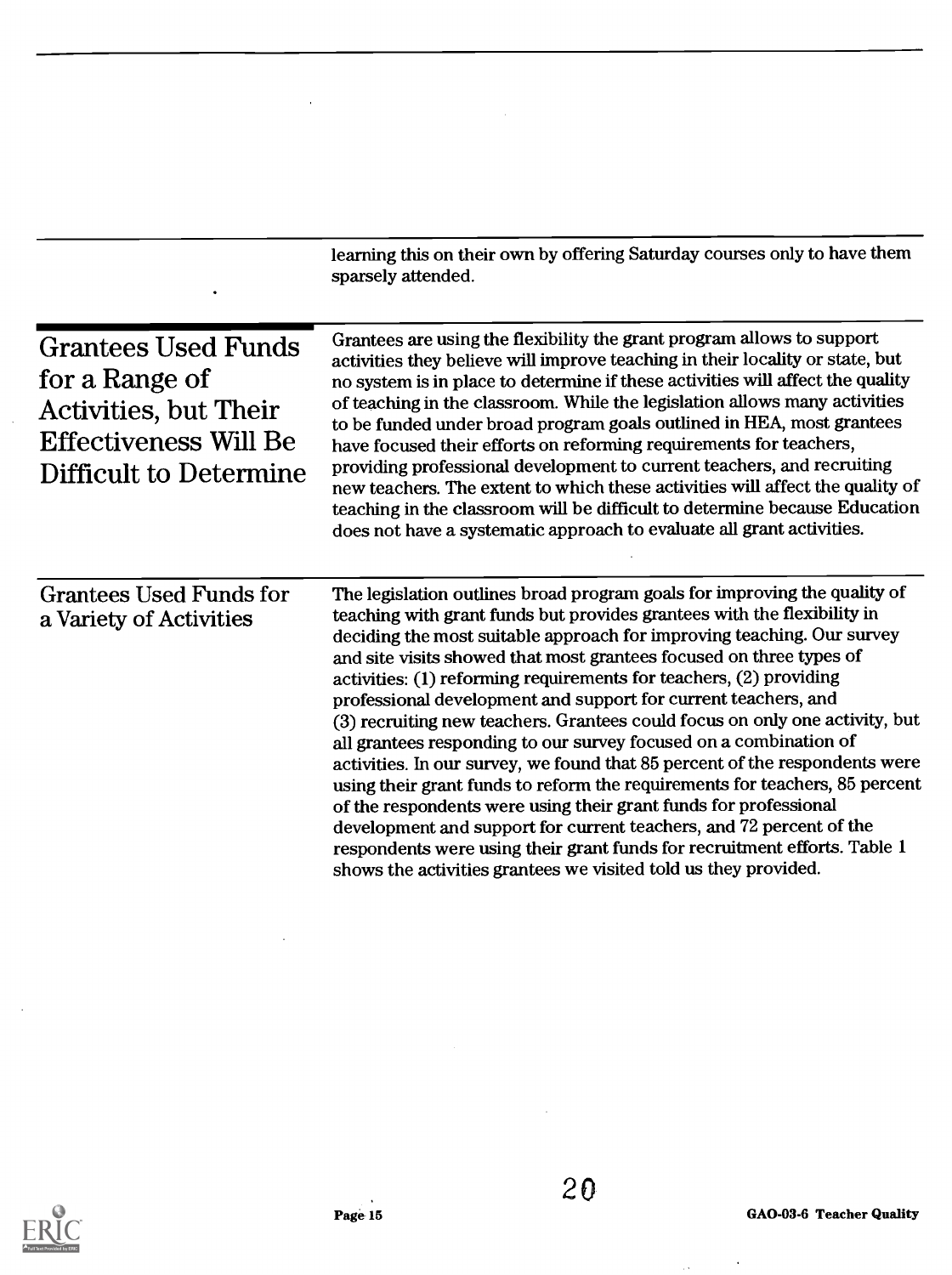|                                                                                   |                      | Reforming<br><b>requirements</b> | Providing<br>professional | <b>Recruiting new</b> |
|-----------------------------------------------------------------------------------|----------------------|----------------------------------|---------------------------|-----------------------|
| <b>Grant awarded to</b>                                                           | <b>Amount funded</b> | for teachers                     | development               | teachers              |
| <b>State grants</b>                                                               |                      |                                  |                           |                       |
| California Commission on Teacher Credentialing                                    | \$10,588,598         | X                                | $\boldsymbol{\mathsf{X}}$ |                       |
| <b>Connecticut State Department of Education</b>                                  | \$1,764,447          | $\mathsf{x}$                     | $\mathsf{X}$              | $\mathsf{X}$          |
| Georgia Board of Regents                                                          | \$9,949,480          | $\boldsymbol{\mathsf{x}}$        | $\mathsf{X}$              |                       |
| Illinois Board of Higher Education                                                | \$4,068,086          | $\overline{\mathsf{x}}$          |                           |                       |
| Maryland State Department of Education                                            | \$5,632,049          | $\mathsf{x}$                     | $\mathsf{x}$              |                       |
| Massachusetts Department of Education                                             | \$3,524,149          | X                                | $\mathsf{x}$              |                       |
| North Carolina Department of Public Instruction                                   | \$8,379,462          | X                                | $\mathsf{x}$              | $\mathsf{x}$          |
| Rhode Island Department of Elementary and                                         |                      |                                  |                           |                       |
| <b>Secondary Education</b>                                                        | \$3,358,502          | X                                | X                         |                       |
| <b>Tennessee Department of Education</b>                                          | \$1,745,465          | $\mathsf{x}$                     | $\mathsf{x}$              |                       |
| <b>Texas State Board for Teacher Certification</b>                                | \$10,751,154         | $\mathsf{x}$                     | $\mathsf{x}$              |                       |
| Wisconsin Department of Public Instruction                                        | \$3,283,720          | $\overline{\mathsf{x}}$          | $\mathsf{x}$              |                       |
| Partnership grants                                                                |                      |                                  |                           |                       |
| Northern California Partnership Grant<br>(California State University-Sacramento) | \$1,277,426          | X.                               | X.                        |                       |
| The Georgia Systemic Teacher Education<br>Program (GSTEP)                         |                      |                                  |                           |                       |
| (University of Georgia)                                                           | \$6,492,635          | X.                               | x                         |                       |
| Illinois Teacher Education Partnership (National                                  |                      |                                  |                           |                       |
| Louis University)                                                                 | \$6,308,245          | X                                |                           |                       |
| Illinois Professional Learners' Partnership                                       |                      |                                  |                           |                       |
| (Illinois State University)                                                       | \$12,611,607         | X                                | $\mathsf{x}$              |                       |
| Renaissance Partnership for Improving Teacher<br>Quality                          |                      |                                  |                           |                       |
| (Western Kentucky University)                                                     | \$5,711,847          | X.                               | x                         |                       |
| Project SITE SUPPORT                                                              |                      |                                  |                           |                       |
| (The Johns Hopkins University)                                                    | \$12,660,901         | X                                | $\mathsf{x}$              | X.                    |
| <b>Project Learning in Communities (LINC)</b>                                     |                      |                                  |                           |                       |
| (University System of Maryland)                                                   | \$4,187,912          |                                  | X.                        | X.                    |
| Massachusetts Coalition for Teacher Quality and<br><b>Student Achievement</b>     |                      |                                  |                           |                       |
| (Boston College)                                                                  | \$7,168,926          | x                                | X.                        |                       |
| <b>Teaching Matters, Quality Counts</b>                                           |                      |                                  |                           | X.                    |
| (North Carolina Central University)                                               | \$3,781,980          | $\mathsf{X}$                     | X.                        | X.                    |
| Innovating to Motivate and Prepare Able                                           |                      |                                  |                           |                       |
| Classroom Teachers for the Urban Setting<br>(Urban IMPACT)                        |                      |                                  |                           |                       |
| (University of Tennessee-Chattanooga)                                             | \$3,270,959          |                                  | $\mathsf{X}$              | X.                    |
| Project Collaboration, Mentoring and Technology<br>(CoMeT)                        |                      |                                  |                           |                       |
| (Our Lady of the Lake University)                                                 | \$5,604,478          |                                  | X.                        | X.                    |
| Institute for School-University Partnerships                                      |                      |                                  |                           |                       |
| (Texas A&M University)                                                            | \$11,623,979         | $\mathsf{x}$                     | X.                        | $\pmb{\mathsf{X}}$    |

### Table 1: Grant Type, Funding Amounts, and Activities of Grantees We Visited



÷.

 $\hat{\boldsymbol{\gamma}}$ 

BEST COPY AVAILABLE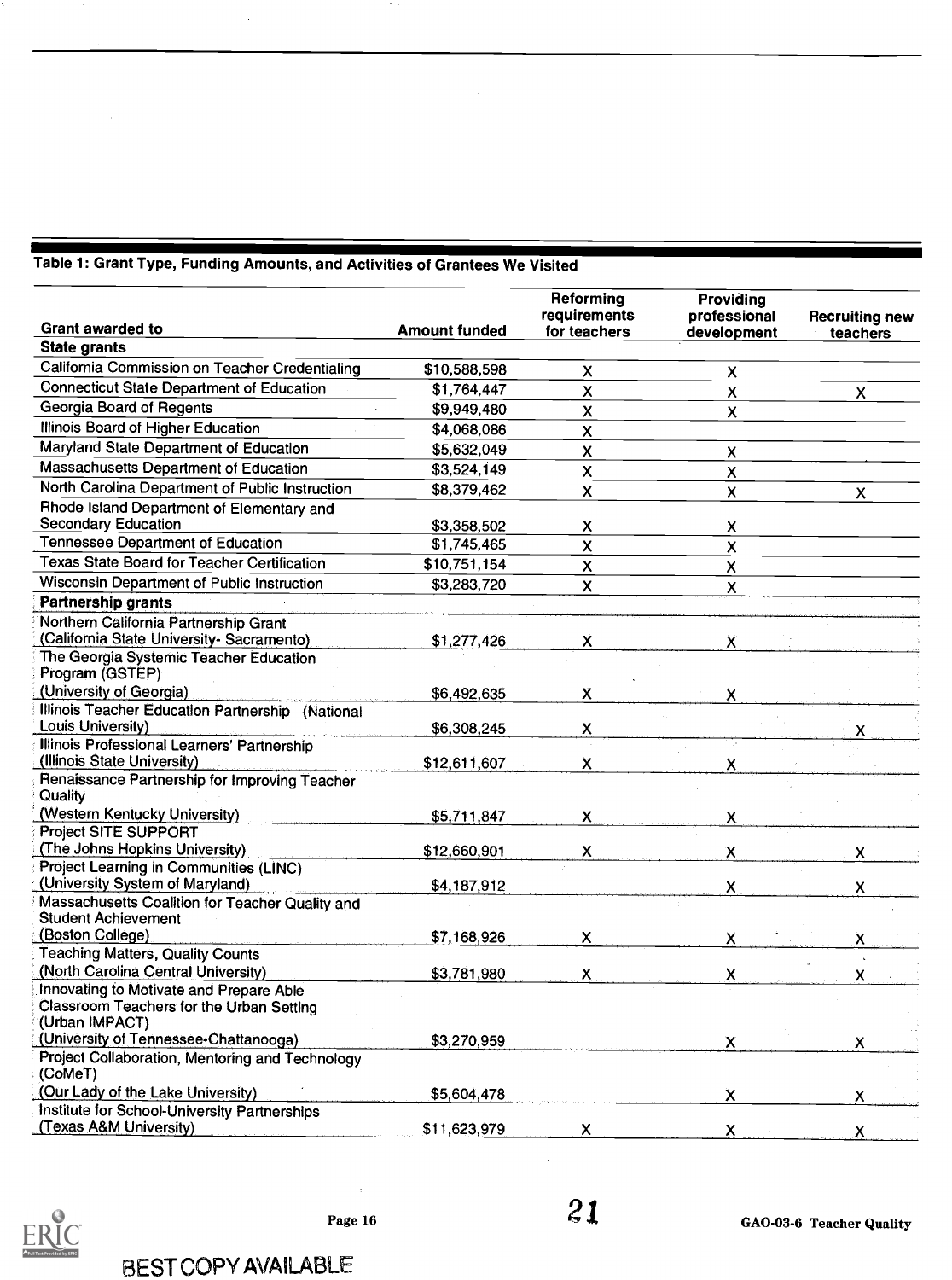| <b>Grant awarded to</b>                                                                                  | <b>Amount funded</b>     | Reforming<br>requirements<br>for teachers | Providina<br>professional<br>development | <b>Recruiting new</b><br>teachers |
|----------------------------------------------------------------------------------------------------------|--------------------------|-------------------------------------------|------------------------------------------|-----------------------------------|
| University of Wisconsin-Milwaukee.                                                                       | \$8,456,364              | $\boldsymbol{\mathsf{x}}$                 | $\mathbf{x}$                             | $\boldsymbol{\mathsf{x}}$         |
| <b>Recruitment grants</b>                                                                                |                          |                                           |                                          |                                   |
| <b>Los Angeles Unified School District</b>                                                               | \$956,261                |                                           |                                          | x                                 |
| <b>Oakland Unified School District</b>                                                                   | \$1,026,168              | x                                         |                                          |                                   |
| San Diego State University Foundation                                                                    | \$1,412,828              |                                           |                                          |                                   |
| University of California-Los Angeles<br>(University of California Regents Office)                        | \$1,213,295              | x                                         |                                          |                                   |
| <b>Connecticut State Department of Education</b>                                                         | \$938,428                |                                           |                                          |                                   |
| <b>Teacher Recruitment Initiative in Tennessee</b><br>(TRI-IT!)<br>(University of Tennessee-Chattanooga) | \$1,193,297              |                                           |                                          | X.                                |
| <b>Teacher Recruitment and Induction Project</b><br>(TRIP)                                               |                          |                                           |                                          |                                   |
| (Southwest Texas State University)<br>Milwaukee Public Schools                                           | \$1,051,241<br>\$844,357 | χ                                         |                                          | v                                 |

Note: Shading is used to show how the grants differ.

Source: GAO's analysis of grant activities from site visits and documents from the U.S. Department of Education.

### Reforming Requirements for Teachers

Most grantees reported using their funds to reform requirements for teachers. Since every state sets its own requirements for teacher certification, such as how many hours a teacher candidate must spend student teaching to become a fully certified teacher in that state, some state grantees reported using their funds to reform the certification requirements for teachers in their state. Grantees also reported using their funds to allow teacher training programs and colleges of Arts and Sciences to collaborate with local school districts to reform the requirements for teacher training programs to ensure that teacher candidates are trained appropriately. Some examples of these reforms include the following:

Requirements for teacher certification—During our site visits, we found that many state grantees are reforming their state certification requirements to ensure that new teachers have the necessary teaching skills and knowledge in the subject areas in which they will teach. For example, Illinois does not currently have a separate middle school (grades 5 through 9) certification. Most middle school teachers in Illinois are instead certified to teach elementary or high school. However, recognizing that this does not adequately address the preparation needs of middle school teachers, state officials intend to use the grant to create a new certification for middle school teachers. This new certification would require middle school teachers to

### BEST COPY AVAILABLE

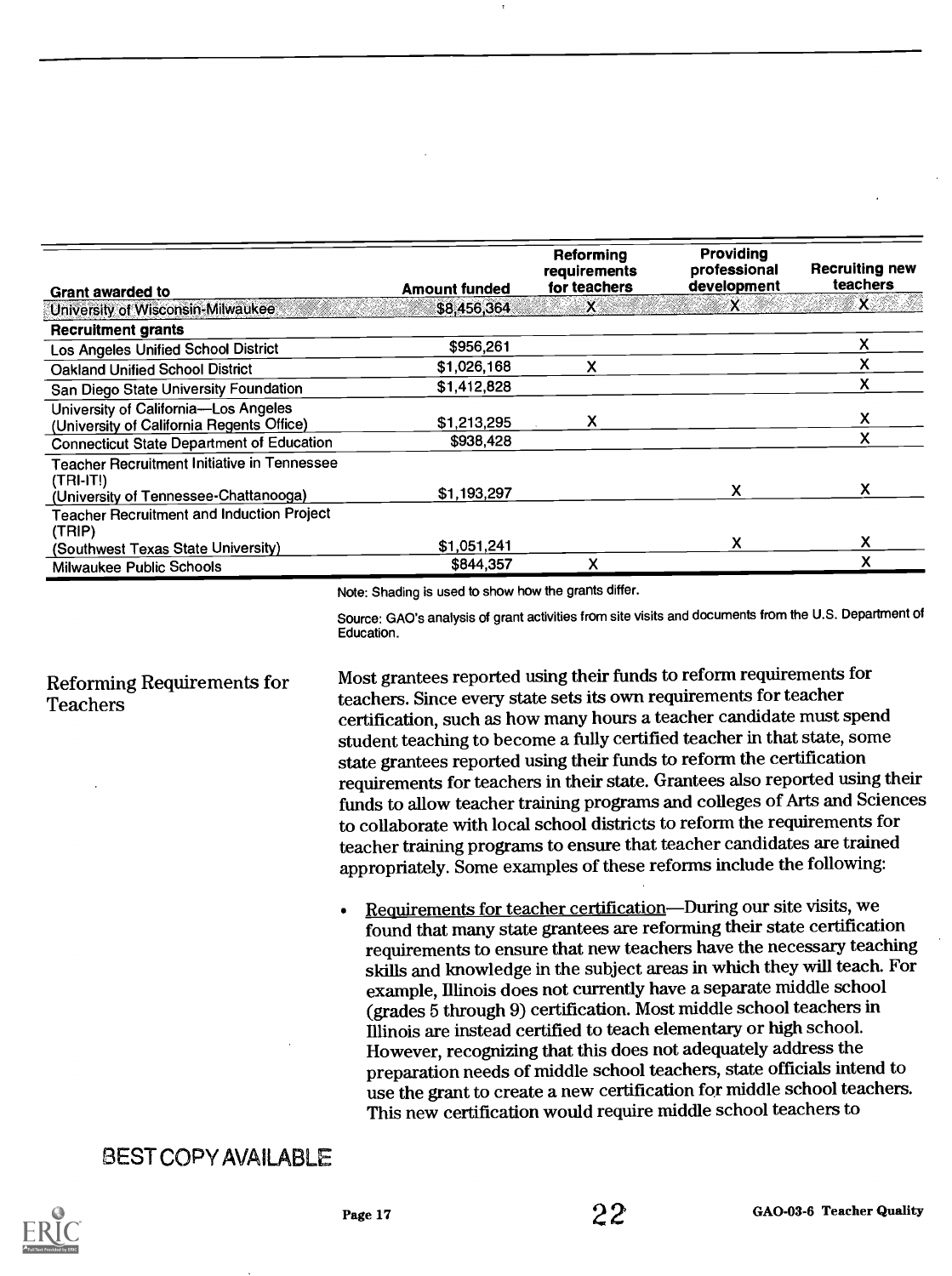demonstrate specialized knowledge on how to best instruct adolescents.

- Requirements for teacher training programs—To improve the quality of teachers, states reported reforming their requirements for teacher training programs. For example, Wisconsin used some of its grant funds to develop a strategy to hold institutions accountable for the quality of the preparation they provide their teacher candidates. This strategy ensured that teacher candidates in every teacher training program receive instruction that prepares them to meet state standards.<sup>12</sup> To begin this effort, the state developed a handbook of standards, procedures, and policies for teacher training programs. In addition, the state plans to enforce these requirements by conductinga thorough review of each teacher training program. Wisconsin and other states we visited are also ensuring that training provided through alternative routes-routes to certification that are not provided by regular teacher training programs—are meeting similar requirements.
- Requirements for teacher candidates—Many teacher training programs reported that they were reforming the requirements for teacher candidates by revising the required coursework. For example, the grant officials from the Massachusetts Coalition for Teacher Quality and Student Achievement reported that they wanted to provide teacher candidates with exposure to schools earlier than was typical in training programs. To do so, they revised their curriculum so that some of their required teacher preparation courses were set in public schools, giving teacher candidates an opportunity to experience the school environment prior to student teaching. Grant officials expressed that this strategy would increase the chances that these teachers would be successful because the teachers would be better prepared for the realities of the classroom.

Many grantees reported having high teacher turnover and saw a need for providing professional development and other support in order to retain current teachers. The primary goal of professional development activities is to provide training and support for current teachers with the intention of improving their skills and retaining them in the classroom. Grantees used their funds for a variety of activities that provided professional development and support, such as providing coursework towards an advanced degree and assigning mentor teachers to new teachers.

<sup>12</sup>Wisconsin has 10 standards, such as demonstration of technological knowledge, that teachers must meet to be certified.

Providing Professional Development and Support for Current Teachers



Page 18 GAO-03-6 Teacher Quality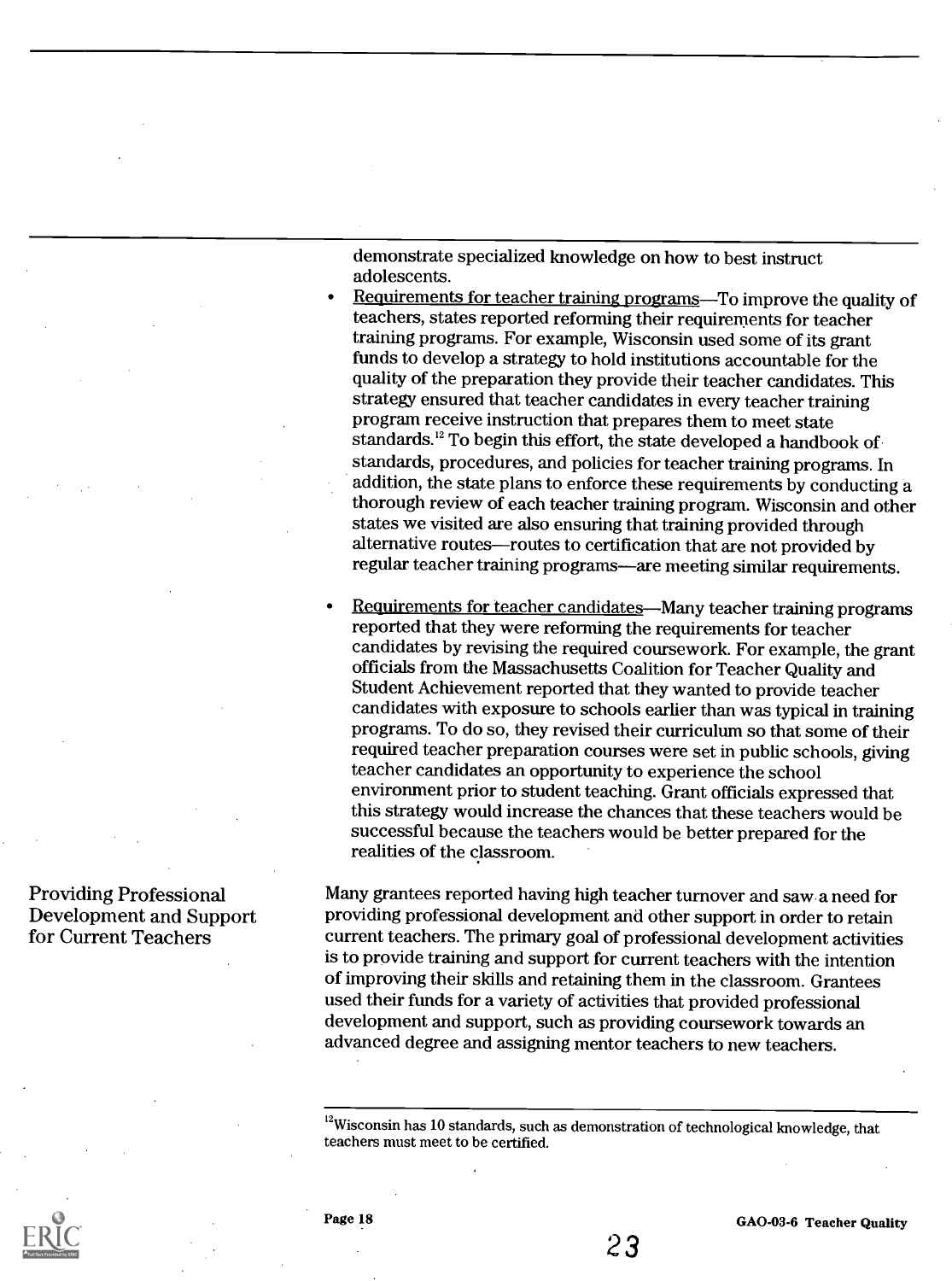During our site visits, we found that mentoring was the most common professional development activity. Of the 33 grant sites we visited, 23 grants were providing mentoring activities. Many of the grantees we visited reported that mentoring programs are beneficial to the mentor teacher as well as the new teacher. The mentor can coach the new teacher on how to best instruct students and adjust to his or her job. In return, a mentor teacher may benefit from additional training and compensation. Some grantees used their funds to establish a mentor training program to ensure that mentors had consistent guidance. For example, Rhode Island used its grant funds to allow two experienced teachers to tour the state to provide training to future mentor teachers and help schools set up mentoring programs. Officials in Rhode Island believed this was an effective way to ensure that new teachers receive quality support.

Recruiting New Teachers Many grantees reported having a teacher shortage in their area and used the grant funds to develop various teacher-recruiting programs. Of the grant sites we visited, many grantees were using their funds to fill teacher shortages in urban schools or to recruit new teachers from nontraditional sources-mid-career professionals, community college students, and middle and high school students.

> The following are examples of grantees using their funds to fill shortages in urban areas or to recruit new teachers from nontraditional' sources:

Recruiting for urban school districts-Grantees that were experiencing a teacher shortage in their urban schools often provided various incentives for teacher candidates to commit to teaching in urban environments. For example, "Project SITE SUPPORT"<sup>13</sup> housed at the Johns Hopkins University recruits teacher candidates with an undergraduate degree to teach in a local school district with a critical need for teachers while, at the same time, earning their masters in education. The program offers tuition assistance, and in some cases, the district pays a full teacher salary. As part of the terms of the stipend, teachers are required to continue teaching in the local school district for 3 years after completing the program. Grant officials told us that this program prepared teacher candidates for teaching in an urban environment and makes it more likely that they will remain in the profession.

<sup>13</sup>The acronym SITE SUPPORT stands for "School Immersion Teacher Education and School University Partnership to Prepare Outstanding and Responsive Teachers."



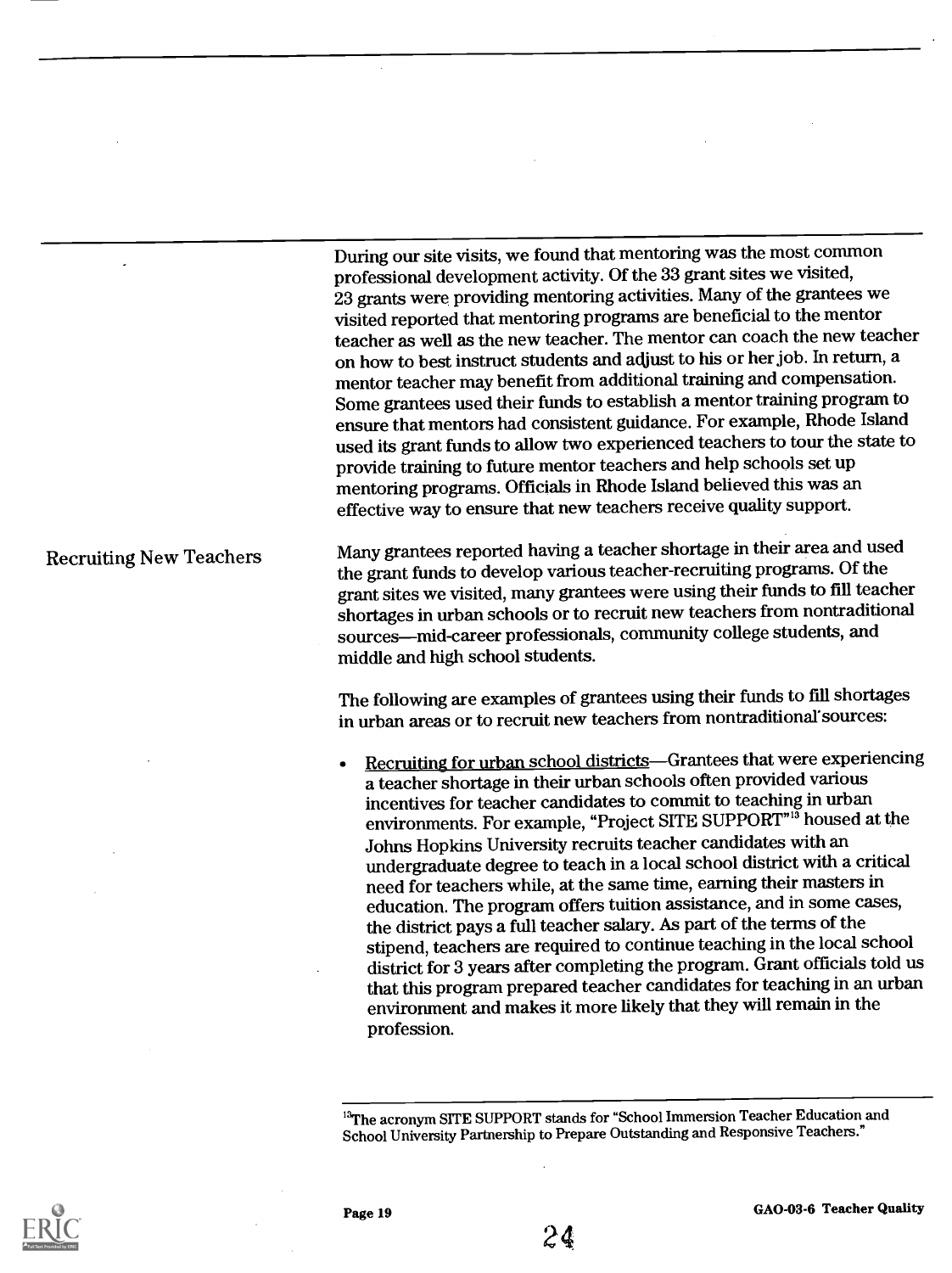- Recruiting mid-career professionals—Many grantees targeted midcareer professionals by offering an accelerated teacher training program. For example, the Teacher Recruitment and Induction Project at Southwest Texas State University offered scholarships to mid-career professionals to offset the cost of classes required for teacher certification. The scholarships paid for a 1-year, full-time program that results in teaching certificates and 18 hours of graduate level credits for teacher candidates. Grantee officials told us that because the grant covers the Austin, Texas, area-an area with many technology organizations—they have been able to recruit highly skilled individuals who can offer a variety of real-life applications to many of the classes they teach.
- Recruiting from community colleges—Some grantees have used their funds to recruit teacher candidates at community colleges. For example, National Louis University, one of the largest teacher training<br>institutions in Illinois, has partnered with six community colleges around the state of Illinois so that the community colleges can offer training that was not previously available. The grant pays for a University faculty member to teach on each of the community college campuses. This program allows community colleges in smaller, rural communities to provide teacher training without teacher candidates<br>incurring the cost of attending National Louis University—a large private university. A grant program official told us that school districts in these areas will have a greater chance of recruiting new teachers trained at one of these community colleges because they were most likely to be from that community.
- Recruiting middle and high school students—Other grantees target<br>middle and high school students. For example, the Los Angeles Unified<br>School District develops programs to attract high school students to the field of teaching. The majority of its grant resources has been used to fund a paid 6-week high school internship for students to work in the classroom with a teacher.<sup>14</sup> The high school intern spends most days with a teacher in the classroom (see fig. 6). The intern's activities could include helping the teacher correct papers and plan activities. Once a week, interns have a class with a grant-funded teacher on curriculum and lesson planning. The grant official told us that the internship



<sup>&</sup>lt;sup>14</sup>The Los Angeles Unified School District operates on a year-round basis, with staggered<br>vacation schedules for students. Internships occur during scheduled student vacations, allowing some students to participate as interns during their vacation in other schools that are in session.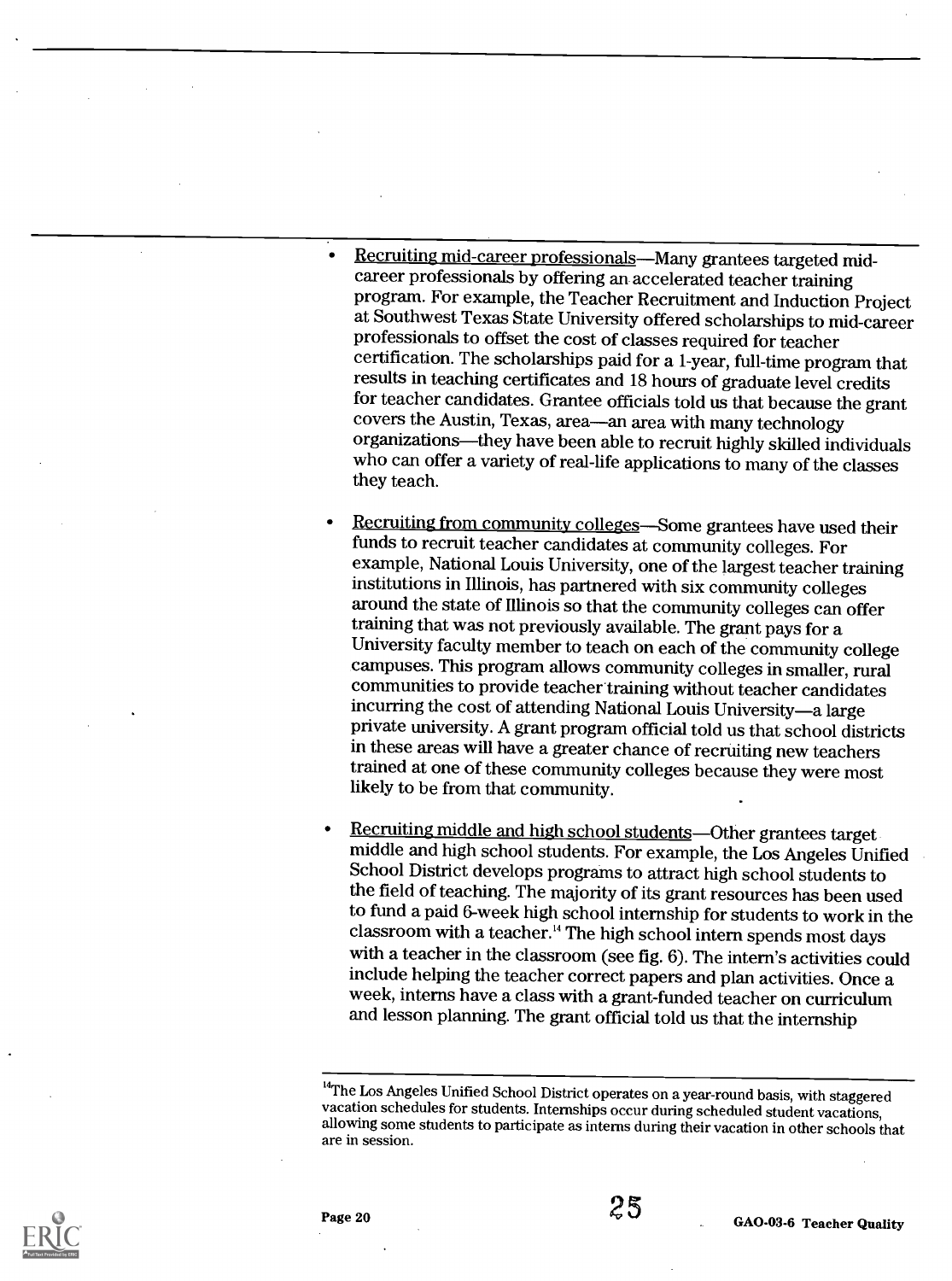introduces younger people to teaching as a profession and, therefore,

may increase the chances that they will become teachers in the future.<br>Figure 6: Early Exposure to Teaching is a Recruitment Strategy Used by Several Grantees





Source: Department of Education archives.

The Extent to Which **Grant Activities Will** Affect the Quality of Teaching in the Classroom Will Be Difficult to Determine

The extent to which grant activities will affect the quality of teaching in the classroom will be difficult to determine. Although the legislation mandates that Education evaluate all grant activities, we found that Education does not have a systematic approach to do so. Education does have one study underway to evaluate some grant activities; however, this study is limited to only one type of grant—partnership grants. In addition, grantees told us that they were given little guidance from Education on what types of information to collect in order to determine the effects of their grant activities. Even though Education has not determined the extent to which these activities affect the quality of teaching in the , to which these activities affect the quality of teaching in the<br>oom, grantees told us that they have used grant funds to improve the quality of teacher training programs and the qualifications of current<br>teachers.

partnerships, it required that Education evaluate all activities funded by When the Congress amended HEA in 1998 to provide grants to states and the grants. Education began a study in 2000 of state and recruitment grants awarded in 1999. However, this study was cancelled by Education before it was completed, and no preliminary findings were released. Education ed the change in the department's administration w icials cited the change in the department's administration when<br>plaining why the evaluation was abandoned. Education has also been onducting a 5-year study of some grants.



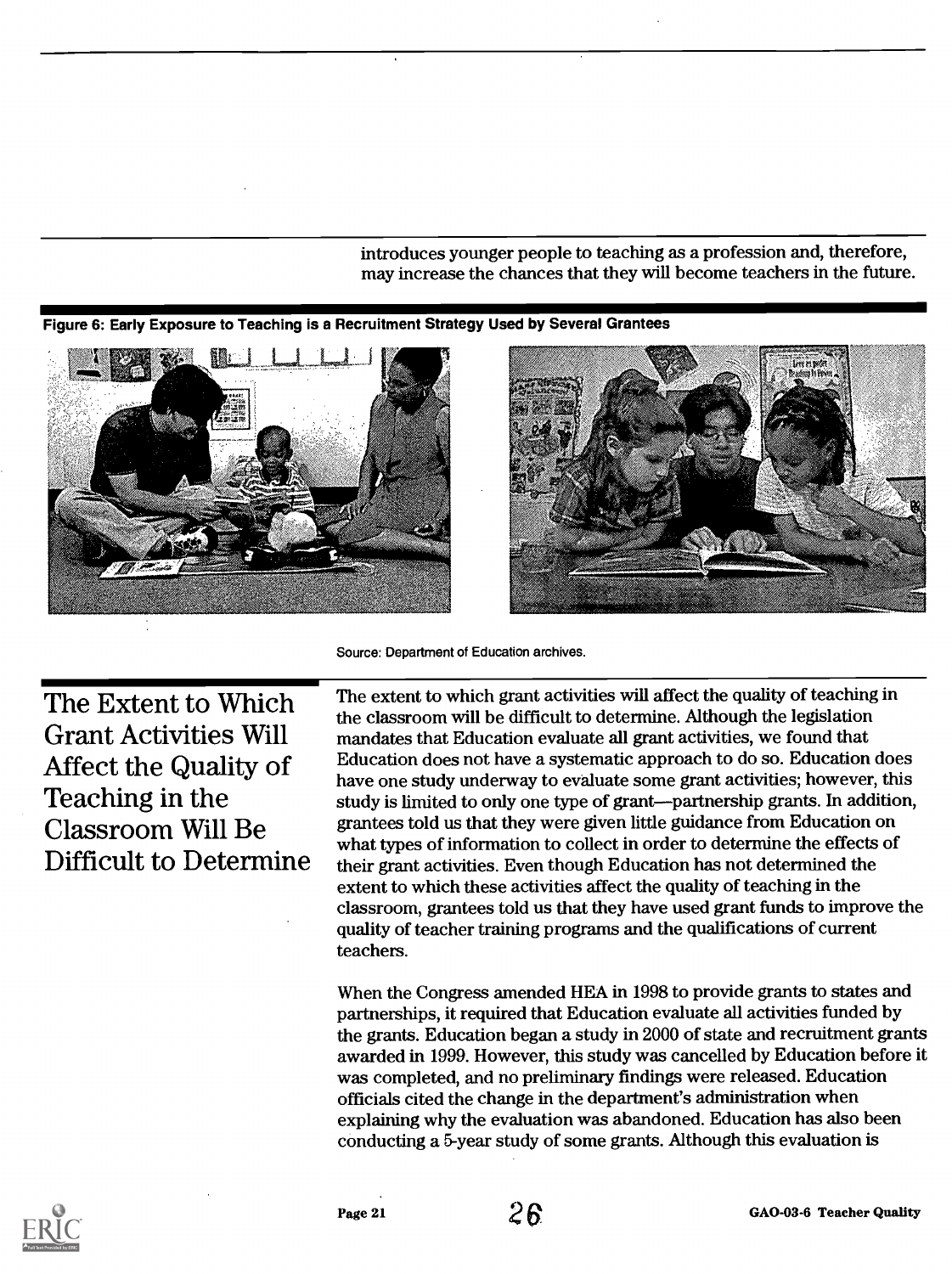designed to take a comprehensive look at grant activities, it is only looking at partnership grants awarded in 1999, making this study too limited for its result to apply to all grant activities. Because the grants last only 3 to 5 years, Education may have lost its only opportunity to collect the necessary information to determine if some grant activities have affected the quality of teaching in the classroom.

In addition, Education did not provide adequate guidance to grantees on what types of information to collect in order to determine the results of their grant activities. For example, in order to determine results, a grantee would need to collect information before and after the activity for the group benefiting, as well as for a comparison group. Many grantees told us that they did not collect this information because Education did not provide them guidance on what types of information to collect. The legislation required grantees to submit an annual report on their progress toward meeting the program's purposes-such as increased student achievement—and its goals, objectives, and measures (see table 2). Education officials provided only limited guidance—through brief descriptions in the application packet and intermittent conversations with grantees that requested assistance—on what information to include in the annual report. Thus, the information that most grantees reported did not allow Education to adequately determine the results of their grant activities.

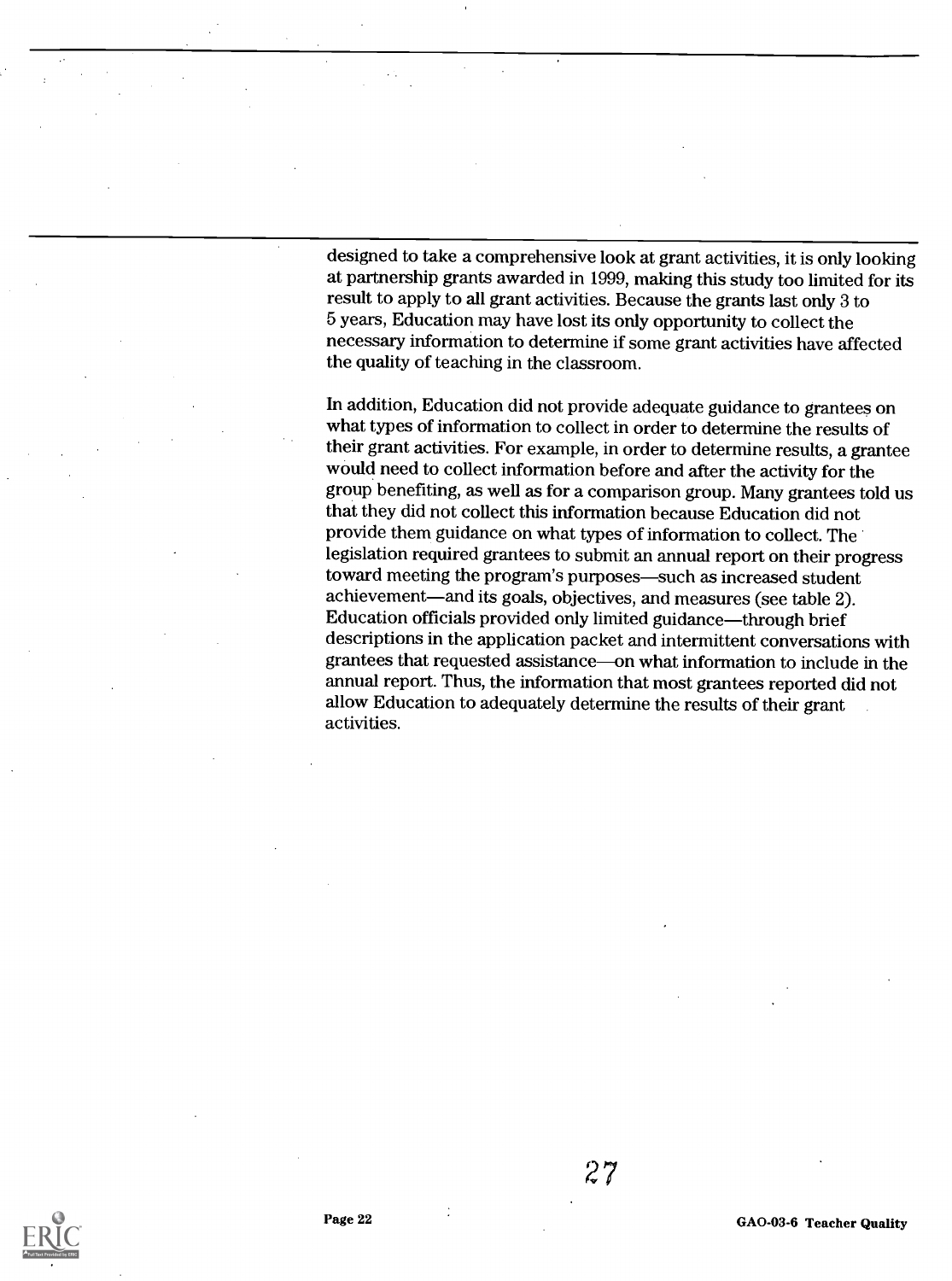#### Table 2: Legislative Requirements for Annual Reports

|                                    | <b>State grants</b>                                                                                                                                                                                                                                                                                                                                                                                                                                                                                                                                                                                                                                                                                                                                             | <b>Partnership grants</b>                                                                                                                                                                                                                                                                                                                                                                                                              | <b>Recruitment grants</b> |
|------------------------------------|-----------------------------------------------------------------------------------------------------------------------------------------------------------------------------------------------------------------------------------------------------------------------------------------------------------------------------------------------------------------------------------------------------------------------------------------------------------------------------------------------------------------------------------------------------------------------------------------------------------------------------------------------------------------------------------------------------------------------------------------------------------------|----------------------------------------------------------------------------------------------------------------------------------------------------------------------------------------------------------------------------------------------------------------------------------------------------------------------------------------------------------------------------------------------------------------------------------------|---------------------------|
| Annual reporting<br>requirements   | States and partnerships receiving a grant must report annually on their progress toward meeting the<br>purposes and the goals, objectives, and measures.                                                                                                                                                                                                                                                                                                                                                                                                                                                                                                                                                                                                        |                                                                                                                                                                                                                                                                                                                                                                                                                                        |                           |
| <b>Purposes</b>                    | (1) Improve student achievement; (2) Improve the quality of the current and future teaching force by<br>improving the preparation of prospective teachers and enhancing professional development activities; (3)<br>Hold institutions of higher education accountable for preparing teachers who have the necessary teaching<br>skills and are highly competent in the academic content areas in which the teachers plan to teach, such as<br>mathematics, science, English, foreign languages, history, economics, art, civics, Government, and<br>geography, including training in the effective uses of technology in the classroom; and (4) Recruit highly<br>qualified individuals, including individuals from other occupations, into the teaching force. |                                                                                                                                                                                                                                                                                                                                                                                                                                        |                           |
| Goals, objectives, and<br>measures | (1) Increase student achievement.<br>(2) Raise the state academic standards<br>required to enter teaching. (3) Increase<br>success in the pass rate for initial state<br>teacher certification or licensure or<br>increase numbers of those certified or<br>licensed through alternative programs.<br>(4) Increase the percentage of school<br>classes taught by teachers with academic<br>backgrounds related to their teaching<br>assignment. (5) Decrease shortages of<br>qualified teachers in poor areas.<br>(6) Increase opportunities for professional<br>development. (7) Increase the number of<br>teachers prepared to integrate technology<br>in the classroom.                                                                                      | (1) Increase student achievement.<br>(2) Increase teacher retention in the<br>first 3 years of a teacher's career.<br>(3) Increase success in the pass rate<br>for initial state certification or<br>licensure of teachers. (4) Increase<br>the percentage of school classes<br>taught by teachers with academic<br>backgrounds related to their teaching<br>assignment. (5) Increase the number<br>of teachers trained in technology. | None listed.              |

Source: GAO's analysis of HEA.

Even though Education has not determined the extent to which all grant activities affect the quality of teaching in the classroom, grantees told us that they have used grant funds to improve the quality of teacher training programs and the qualifications of current teachers. For example, some grantees have been able to increase the number of teacher candidates served through their grant programs. Many grantees also told us that the partnerships and alliances formed through the grant program have had and will continue to have positive effects on their ability to address the quality of teaching in the classroom. For more information on grant activities, see appendix III.

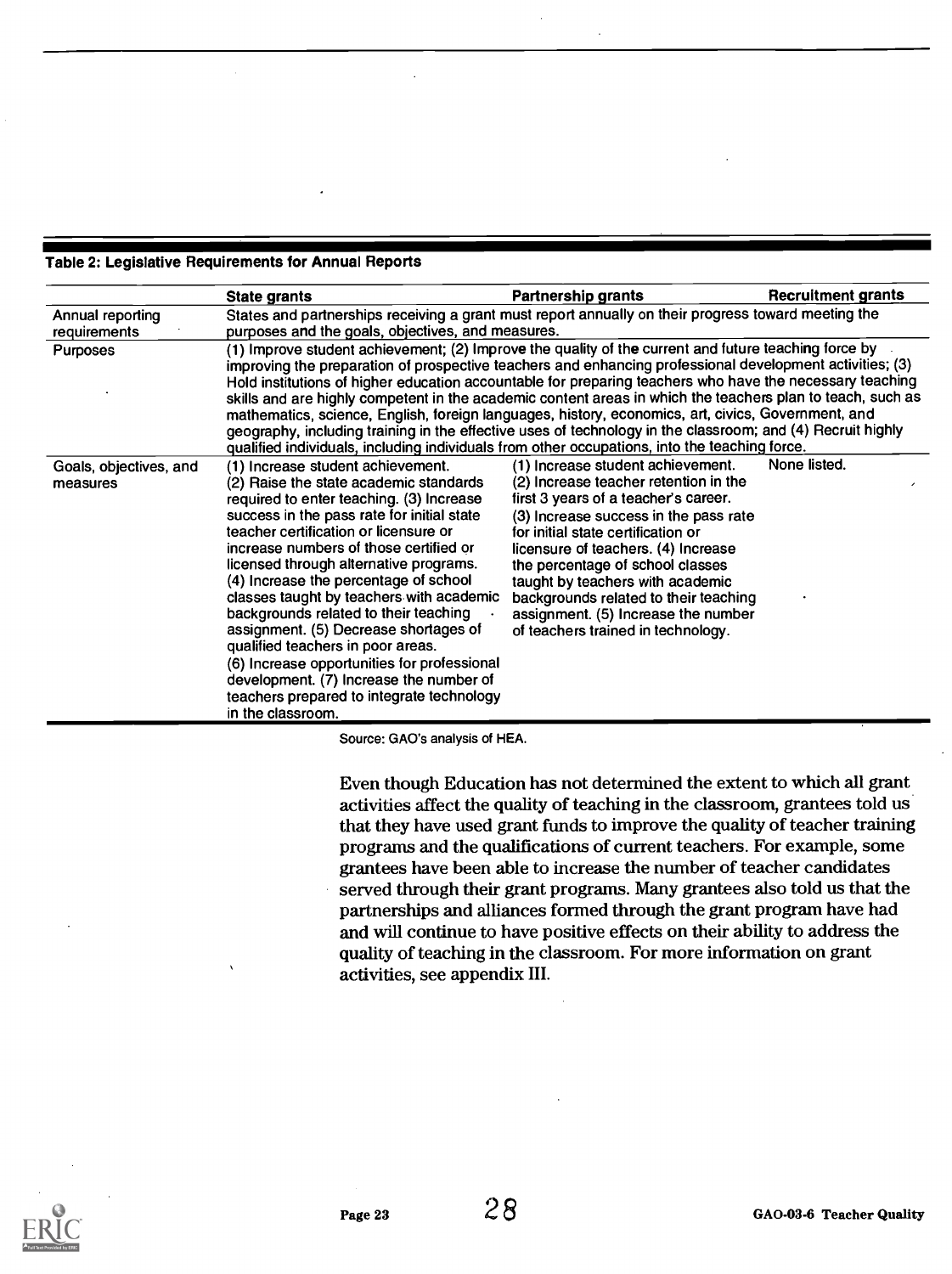Information Collected and Reported for the Accountability Provisions Does Not Accurately Portray the Quality of Teacher Training Programs And the Qualifications of Teachers

The information collected as part of the accountability provisions did not allow Education to accurately report on the quality of teacher training programs and the qualifications of current teachers in each state. The accountability provisions require all institutions that enroll students who receive federal student financial assistance and train teachers-not just those institutions receiving teacher quality enhancement grants-to provide information to their states on their teacher training programs and program graduates.<sup>15</sup> In order to facilitate the collection of this information, the legislation required Education to develop definitions for key terms and uniform reporting methods, including the definitions for the consistent reporting of pass rates. Education officials told us that they made significant efforts to define these terms so that the terms reflected the uniqueness of teacher training programs, state reporting procedures, and data availability. In doing so, Education defined some terms broadly. Education officials told us that this gave states and institutions discretion to interpret some terms as they wished—resulting in the collection and reporting of information that was not uniform and thereby making it difficult to assess accountability. In addition, time spent verifying the information from states and institutions was limited. This limited verification led to the inclusion of inaccurate information in Education's report to the Congress.

The Definitions of Some Key Terms Allowed for Inconsistent Reporting

Education defined some key terms broadly, resulting in inconsistent reporting by states and institutions. The accountability provisions required states and institutions to report information, such as the percentage of an institution's graduates who pass the state certification examination, also known as the pass rate. In order to gather information on the pass rate, Education first needed to define graduate. Education officials told us that in many teacher training programs, candidates do not graduate with a degree in teacher training, but rather receive a certificate. Therefore, Education did not define graduate but rather created the term "program completer" to encompass all those who met all the requirements of a stateapproved teacher preparation program. Table 3 explains our analysis of the information HEA required to be collected, the way that Education defined selected terms to collect the information, and the reporting



 $^{15}$ Institutions are required to report to their states on the following: (1) pass rates, (2) program information—number of students in the program, average number of hours of supervised student teaching required for those in the program, and the faculty-student ratio in supervised practice teaching; and (3) a statement of whether the institution's program is approved by the state.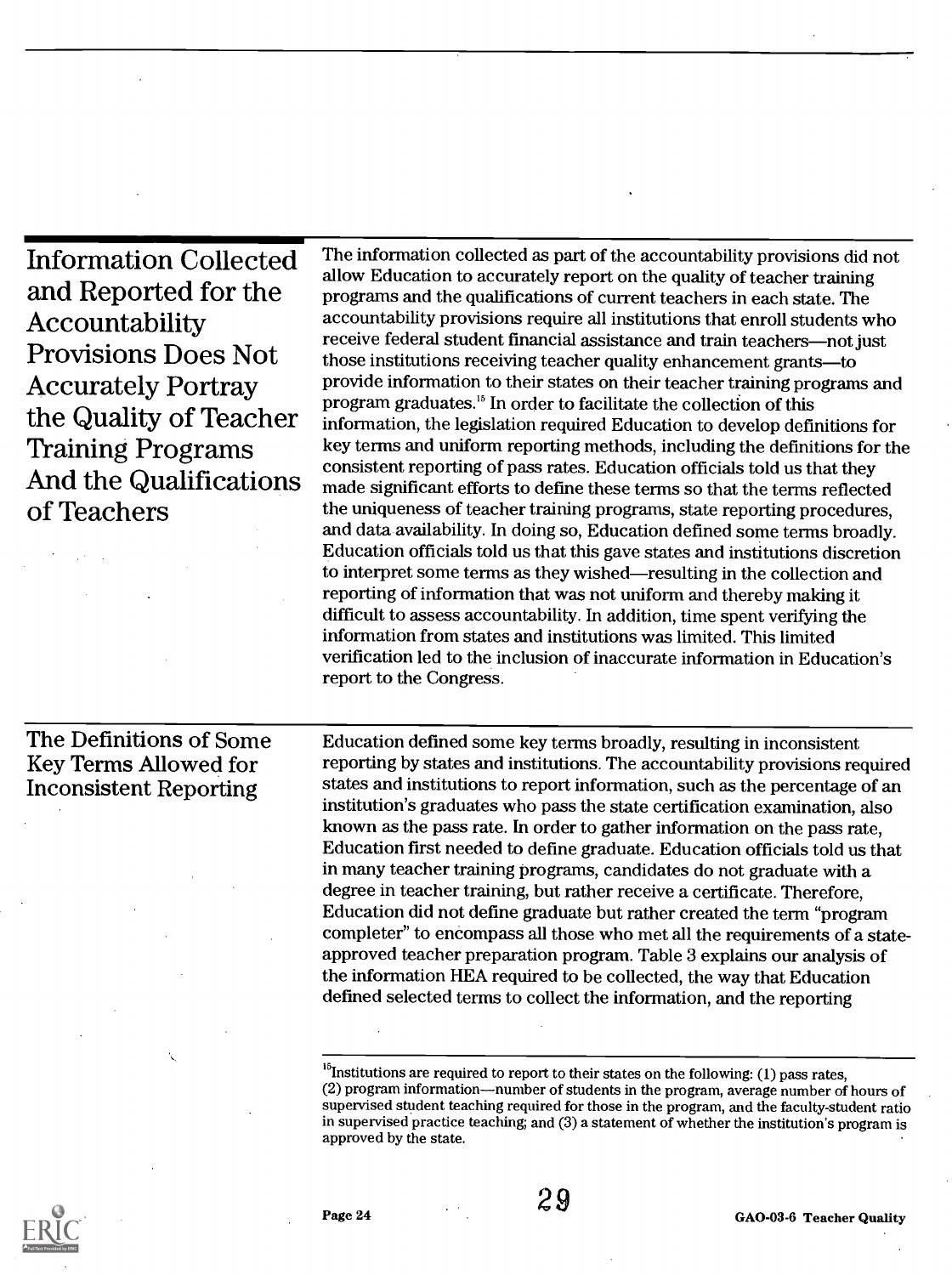implications of Education's definitions. Our survey indicated that 41 percent of respondents found compliance with reporting requirements a challenge due to ambiguous definitions.

### Table 3: Selected Definitions for the Collection of Accountability Provision Information

| Term                                                     | Legislative requirements                                                                                                                                  | <b>Education's definition</b>                                                                                                                                                                                                                                                 | <b>Reporting implications</b>                                                                                                                                                                                                                                                                                                                                                                                                                                                                    |
|----------------------------------------------------------|-----------------------------------------------------------------------------------------------------------------------------------------------------------|-------------------------------------------------------------------------------------------------------------------------------------------------------------------------------------------------------------------------------------------------------------------------------|--------------------------------------------------------------------------------------------------------------------------------------------------------------------------------------------------------------------------------------------------------------------------------------------------------------------------------------------------------------------------------------------------------------------------------------------------------------------------------------------------|
| Graduate                                                 | To identify the percentage of<br>all graduates at a teacher<br>training institution who<br>successfully passed the state<br>certification examination(s). | Education did not define the term<br>graduate, but rather used the term<br>"program completer" and defined it as<br>someone who has met the requirements<br>of a state-approved, teacher-training<br>program.                                                                 | Some institutions only reported<br>candidates who completed all course<br>work and passed the state certification<br>examination. In calculating the pass rate,<br>these institutions did not include those<br>students who passed the course work<br>but failed the examination. As a result,<br>these institutions reported a 100-percent<br>pass rate, which is not informative to the<br>Congress or the public on the quality of<br>the teacher training programs at those<br>institutions. |
| Waiver                                                   | To identify the number of<br>teachers who are teaching<br>without state certification.                                                                    | Any temporary or emergency permit,<br>license, or other authorization that permits<br>an individual to teach in a public school<br>classroom without having received an<br>initial certificate or license (as defined by<br>the state) from that state or any other<br>state. | Some states defined an initial certificate<br>or license so broadly that it allowed them<br>to report few or no teachers as teaching<br>on waivers.                                                                                                                                                                                                                                                                                                                                              |
| Alternative<br>route to<br>certification<br>or licensure | To identify a route to<br>certification that is not a<br>regular teacher training<br>program.                                                             | As defined by the state.                                                                                                                                                                                                                                                      | Some states defined alternative route so<br>narrowly that it allowed them to report<br>that few or no teachers had taken an<br>alternative route to certification.                                                                                                                                                                                                                                                                                                                               |

Source: GAO's analysis of HEA, Department of Education regulations, and state Title II reports.

Thus, using definitions provided by Education, states and institutions could report information that made their programs seem more successful than they might have been. Institutions could inflate their pass rate by reporting only on those teacher candidates who completed all coursework and passed the state teacher certification examination without including any information on teacher candidates who completed all coursework but failed the examination—thus ensuring a 100-percent pass rate. During our review, we found that a few states and many institutions are inflating their pass rates to 100-percent. For instance, we found that in at least three state reports to Education, every institution reported 100-percent pass rates. Those institutions included in their calculations only those teacher candidates they determined to be program completers—those who passed the state certification examination and met the state's other requirements-excluding those who failed the examination. While

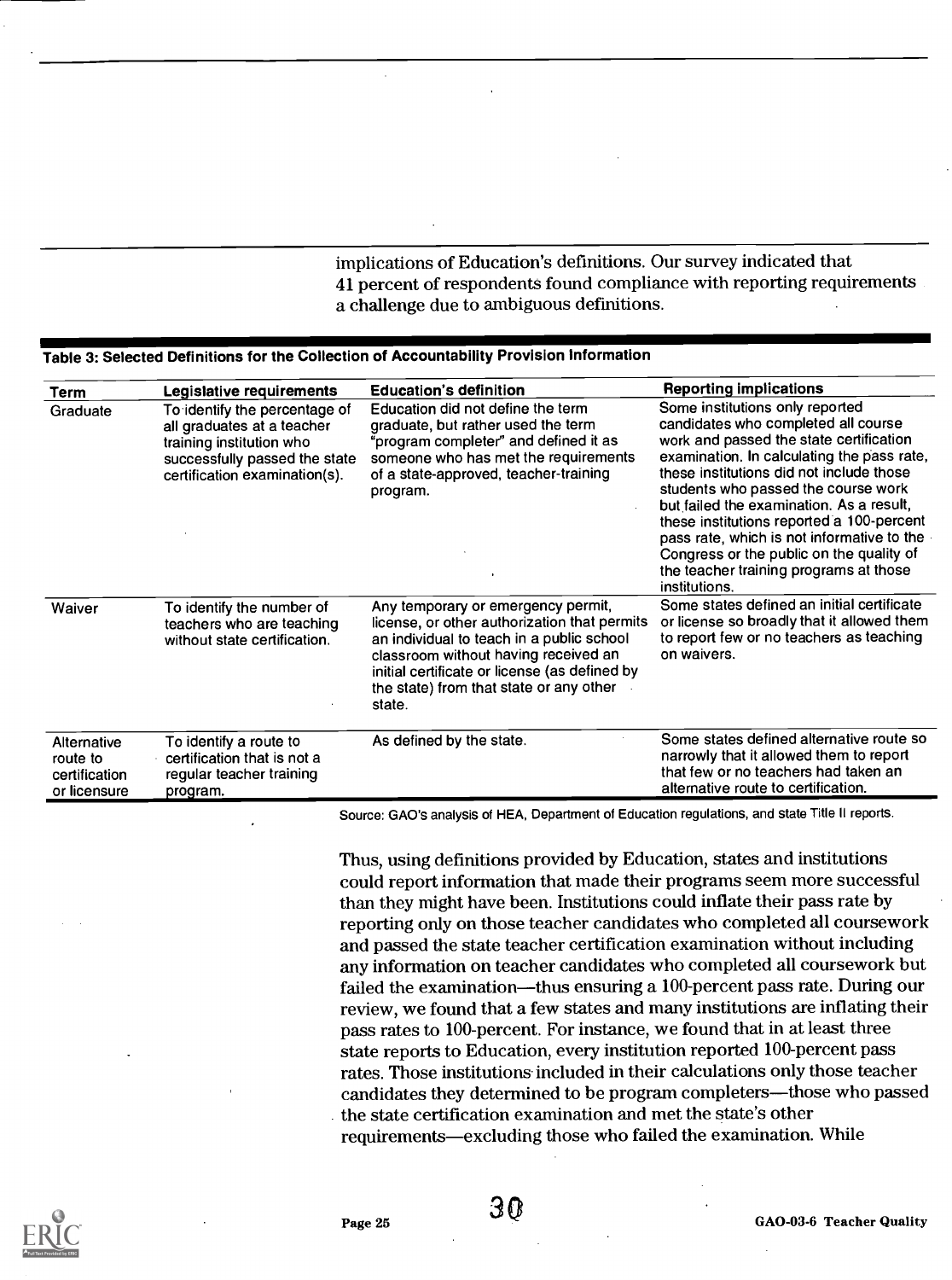requiring teacher candidates to pass the state certification examination as part of a teacher training program is not a problem, in and of itself, reporting on only those candidates who pass the test does not provide the basis to assess the quality of teacher training programs. For example, some institutions in Georgia reported 100-percent pass rates in their institutional report to the state, and Georgia, in turn, included these 100 percent pass rates in its state report to Education. However, as part of a state effort—separate from the federal accountability provisions—to hold institutions accountable for how well they prepare teachers, Georgia requires institutions to submit pass rates that include those who fail the examination to the state each year. This resulted in lower institutional pass rates than those included in the report to Education but is a calculation closer to what the Congress intended Education to collect as part of the accountability provisions.

In other instances, Education allowed states to define some key terms from the legislation in a way that was applicable to their state because of the variability in how states defined terms and collected information. This allowed states to define terms so that they could cast the quality of their teacher training programs and the qualifications of their current teachers in the most positive light. For example, the accountability provisions required that states report on the number of teachers on waivers-defined by Education as those teachers currently teaching without having received an initial certificate or license. Because Education allowed each state to define initial certificate or license for itself, each state reported different information in its waiver count. Figure 7 presents information from three neighboring states—Maryland, Virginia, and Washington, D.C.—with different definitions of certification leading to variations in who was included in their waiver count. The degree of this variation from state to state is unknown. Thus, the data collected for the Congress does not present an accurate account of teachers who are not fully certified.

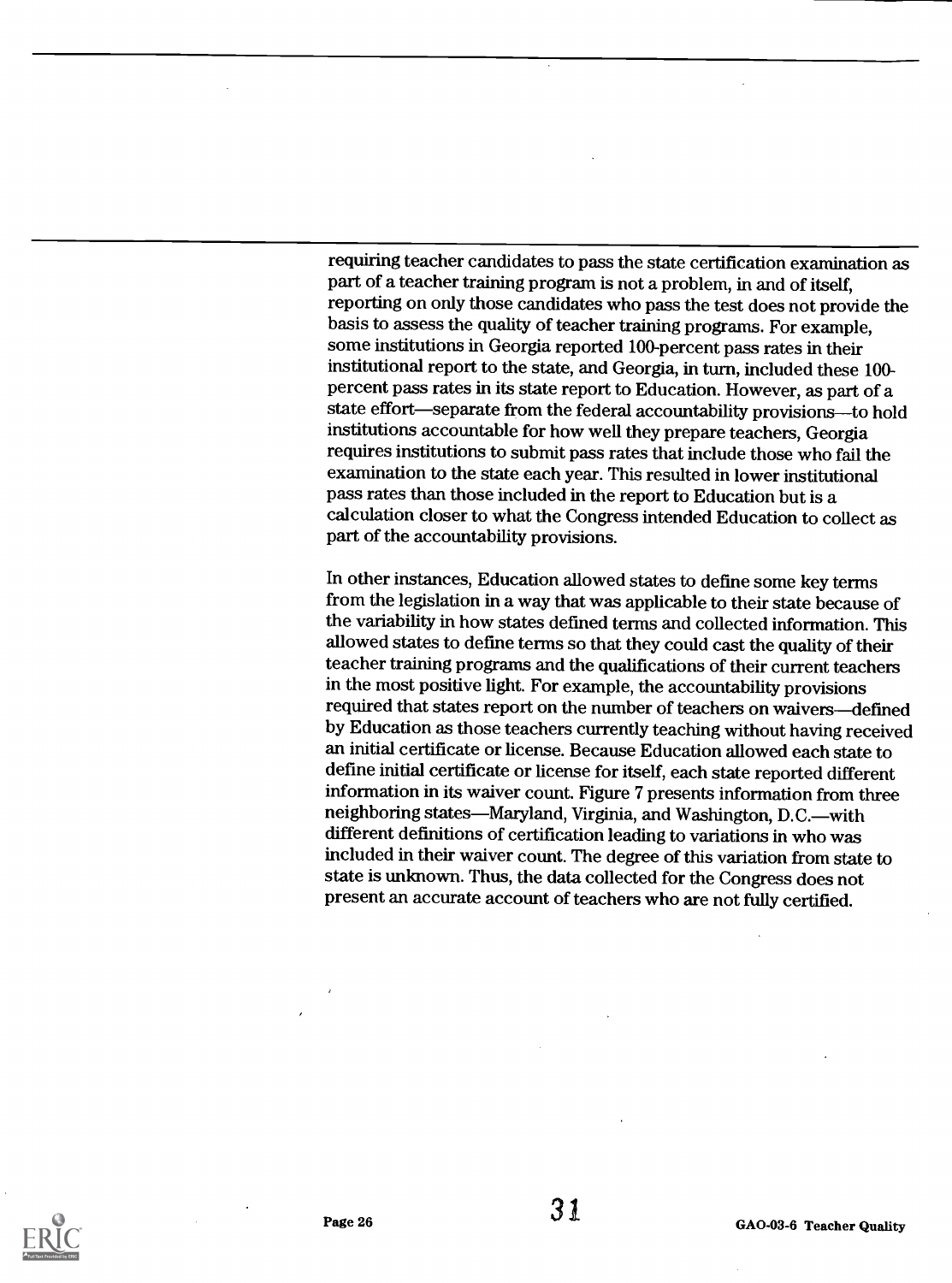

Source: GAO's analysis of school year 2000 state Title II reports.

#### Figure 7: Criteria for Waiver Calculations Varies among Three Neighboring States

### The Data Collection Process Contributed to Inaccurate Information

In addition to the problems with the definitions, the fact that the information collected was not adequately verified led to the inclusion of inaccurate information on the quality of teacher training programs and the qualifications of current teachers. The contractor hired by Education to collect the information allowed states to submit their information in different computer formats. The contractor told us that this was done to make the reporting process easier on the state agencies. Once received, this information was put into a standard format in order to report to the Congress. Although states were required to certify the information they reported was accurate, errors occurred because of the way the information was collected. Therefore, it was even more important that the information be verified. However, the contractor stated that because it did not have enough time to verify the information from states and institutions, inaccurate information was included in the report to the Congress. The contractor stated that 2 to 3 months would have been sufficient to verify the information submitted to Education. Because it was only given 3 weeks to verify, analyze, and report the information, a thorough job could not be done. Alternatively, an audit of the data that states submit would replace the need for additional time for data verification, but department officials told us that they lack the resources for such an audit.

Additionally, it was not always obvious to the contractor which information was inaccurate—for example, what a "typical" range of pass rates might be—and the contractor acknowledged that this also led to the

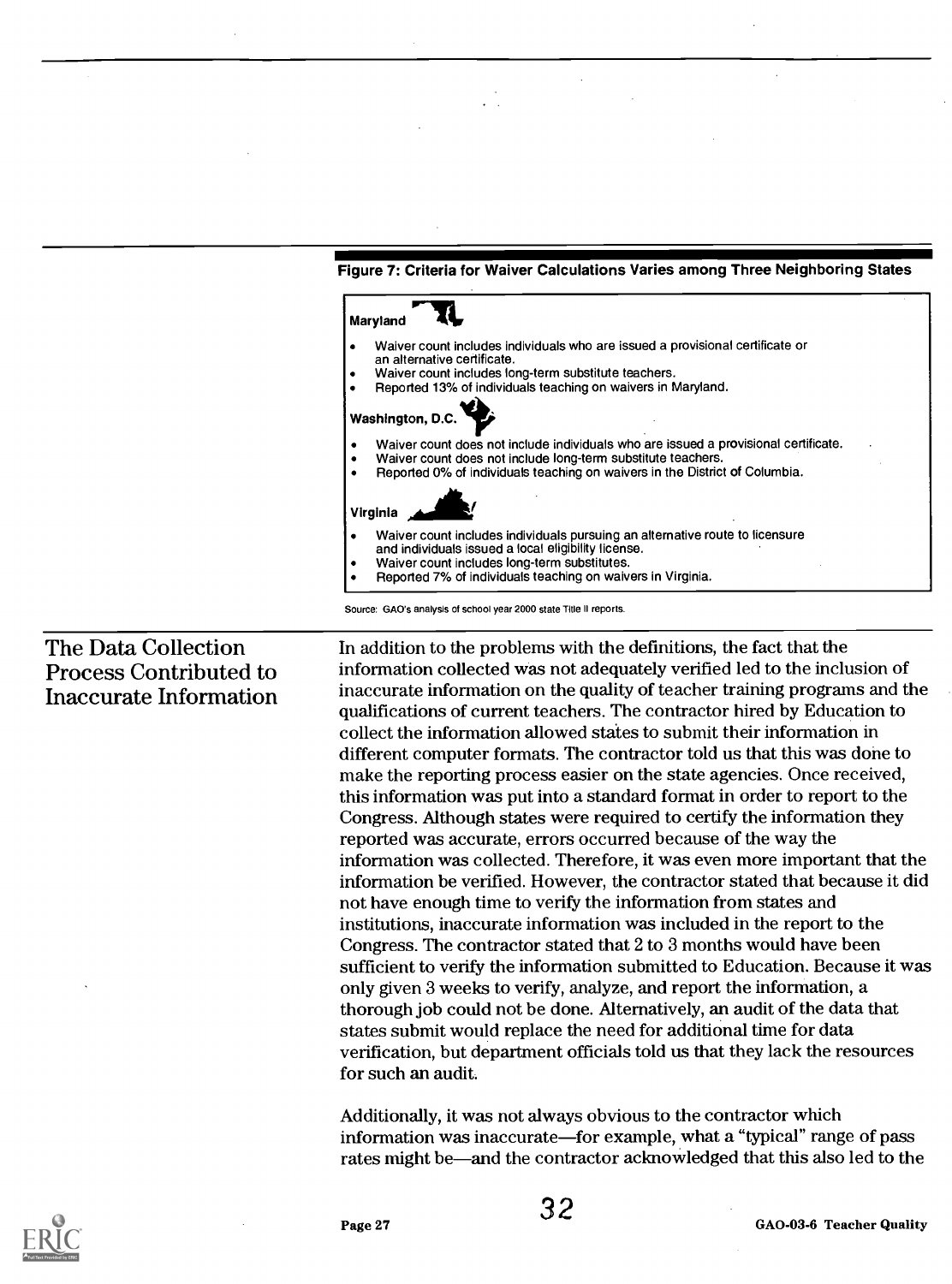inclusion of some inaccurate information. When we contacted eight states to check the accuracy of the information, we found errors in the information for three of these states. In addition, a recent study found that the information collected from South Carolina was not accurate.<sup>16</sup> South Carolina reported that 5.4 percent of its teachers were not fully certified but, according to this study, this information—which was reported to Education—included only 57 of 86 school districts in the state.

Education officials told us that the data collection process has been changed for the second round of collection of information. (For more information on HEA's accountability provisions, see appendix IV.)

Conclusions In recognition of the importance of the quality of teaching in the classroom, the Congress amended HEA to provide grant funds to improve training programs for prospective teachers and the qualifications of current teachers, but certain aspects of the administration of those grant funds may make the legislation less effective than it could be. For example, because Education has not always disseminated information to grantees effectively, grantees without knowledge of successful ways of enhancing the quality of teaching in the classroom might be wasting valuable resources by duplicating unsuccessful efforts. In addition, because Education does not have a system to thoroughly evaluate grant activities—including providing guidance to grantees on the types of information needed to determine effectiveness—information on what activities improve the quality of teaching in the classroom will not be available. Also, due to the lack of clearly defined key terms by Education and adequate time for verification of data by its contractor, the information Education collected and reported to the Congress under the accountability provisions provided an inaccurate picture of the quality of teacher training programs and the qualifications of current teachers.

> Furthermore, 45 of 59 eligible states have already been approved for or awarded state grants, and because the authorizing legislation specifically requires that these grants can only be awarded once, only 14 states will be eligible to receive future state grants under the current authorizing legislation. Given this, and because the legislation requires that 45 percent of total grant funding be available for state grants, it is possible that some





 $16$ The Education Trust, Interpret With Caution: The First State Title II Reports on the Quality of Teacher Preparation, Washington, D.C.: June 2002.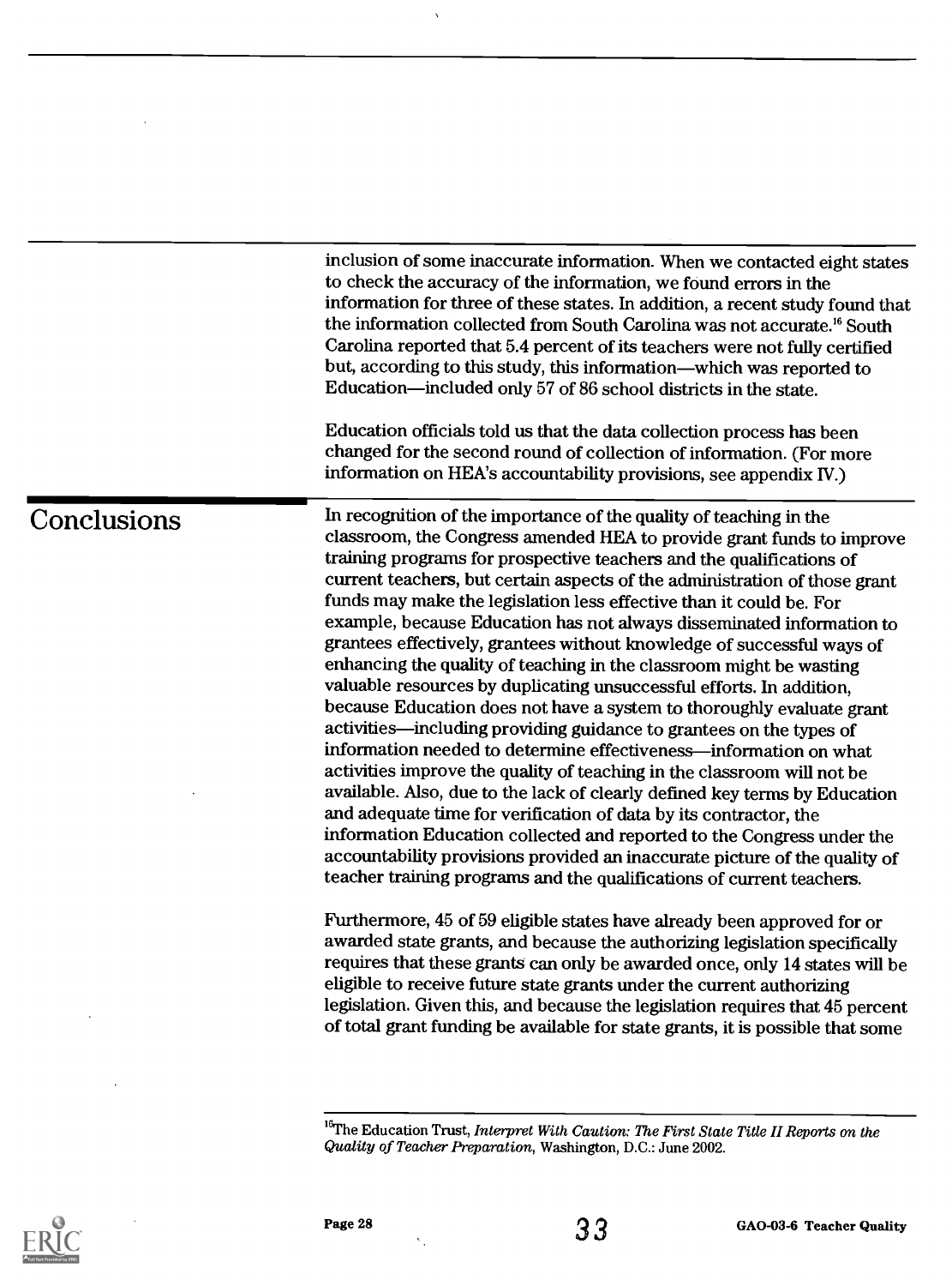| funding the Congress appropriates for teacher quality enhancement grants<br>will remain unspent.                                                                                                                                                                                                                                                                                                                                                                                                                                                                                                                                                                                                                                                                                                                                                                                                 |
|--------------------------------------------------------------------------------------------------------------------------------------------------------------------------------------------------------------------------------------------------------------------------------------------------------------------------------------------------------------------------------------------------------------------------------------------------------------------------------------------------------------------------------------------------------------------------------------------------------------------------------------------------------------------------------------------------------------------------------------------------------------------------------------------------------------------------------------------------------------------------------------------------|
| In order to effectively manage the grant program, we recommend that the<br>Secretary of Education further develop and maintain a system for<br>regularly communicating program information, such as reporting<br>deadlines and successful and unsuccessful practices.                                                                                                                                                                                                                                                                                                                                                                                                                                                                                                                                                                                                                            |
| To provide information about the effectiveness of grant activities, we<br>recommend that the Secretary of Education establish a systematic<br>approach for evaluating all grant activities, including providing guidance<br>to grantees on the types of information needed to determine effectiveness.                                                                                                                                                                                                                                                                                                                                                                                                                                                                                                                                                                                           |
| To improve the information collected under the accountability provisions,<br>we recommend that the Secretary of Education                                                                                                                                                                                                                                                                                                                                                                                                                                                                                                                                                                                                                                                                                                                                                                        |
| define key terms from the legislation clearly and                                                                                                                                                                                                                                                                                                                                                                                                                                                                                                                                                                                                                                                                                                                                                                                                                                                |
| allow sufficient time for verification of the required information.                                                                                                                                                                                                                                                                                                                                                                                                                                                                                                                                                                                                                                                                                                                                                                                                                              |
| If the Congress decides to continue funding teacher quality enhancement<br>grants in the upcoming reauthorization of the Higher Education Act, it<br>might want to clarify whether all 59 states will be eligible for state grant<br>funding under the reauthorization or whether eligibility would be limited<br>to only those states that have not previously received a state grant. If the<br>Congress decides to limit eligibility to states that have not previously<br>received a state grant, it may want to consider changing the funding<br>allocation for state grants.                                                                                                                                                                                                                                                                                                               |
| In written comments on a draft of this report, the Department of<br>Education generally agreed with the findings presented in the report.<br>Education did state, however, that we do not acknowledge the change of<br>administration in 2001 and that our report should identify the changes<br>being implemented by the current administration to address deficiencies.<br>While our work covered questions and found problems with<br>implementation under the current and prior administrations, a comparison<br>of management under the two administrations is not within the scope of<br>our work. However, grantees reported that communication continues to<br>be a problem. For example, as we discuss in this report, at the beginning<br>of the grant program grantees' reported that they received regular<br>communication from Education, but that this level of communication was |
|                                                                                                                                                                                                                                                                                                                                                                                                                                                                                                                                                                                                                                                                                                                                                                                                                                                                                                  |



 $\ddot{\cdot}$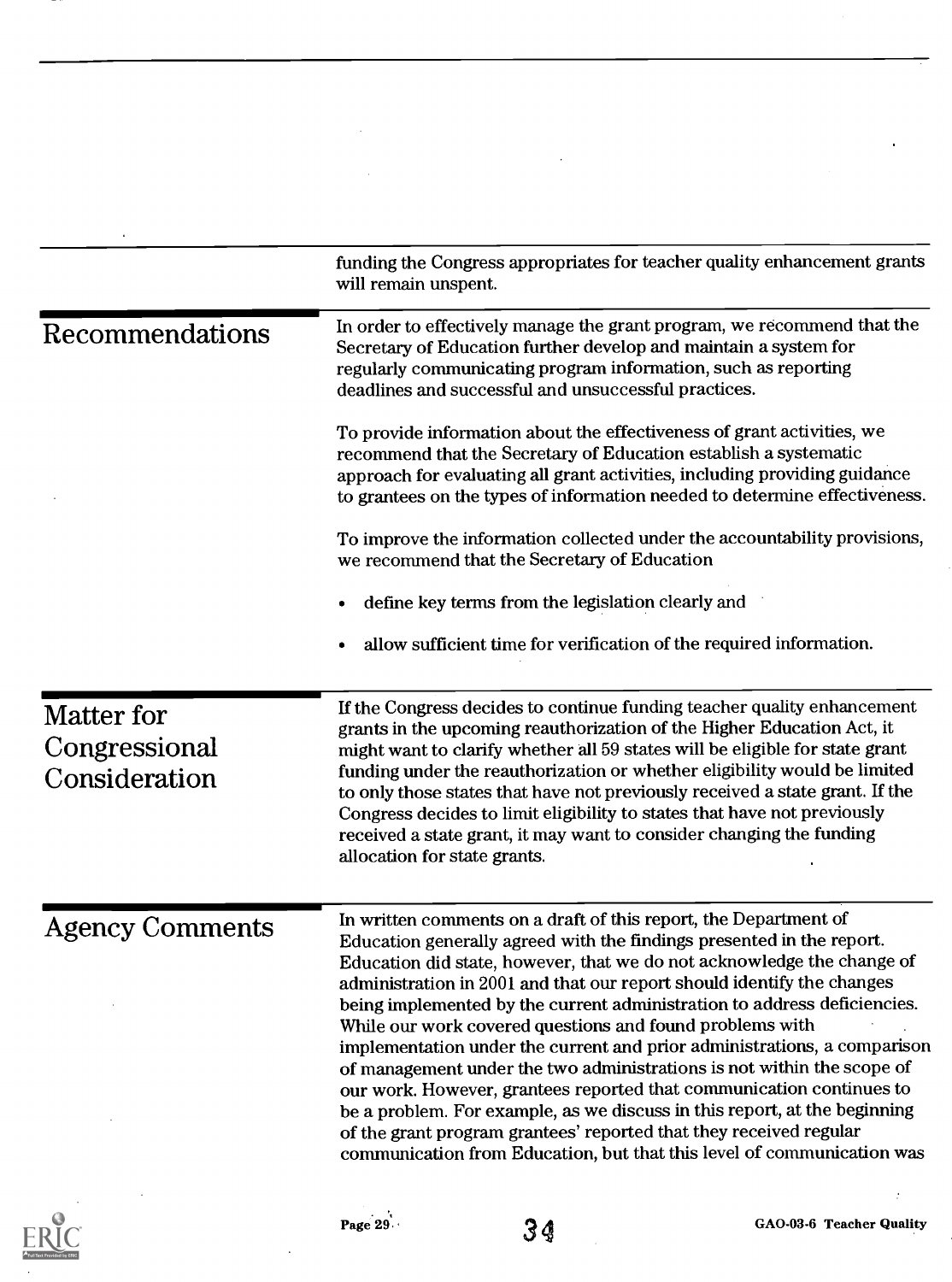not maintained due to Education's management and staff turnover in recent years. Because Education's new efforts to address deficiencies have just begun, it is too early to assess their impact on operations.

With respect to the accuracy of the Title II accountability report, Education noted one particular instance of state reporting error-Maine's teacher certification information. According to Education, the mistake was due to a third-party reporting error and not due to a lack of time for data verification. However, we report on more widespread problems of data reporting and verification. Among other things, we found that when we contacted eight states to check the accuracy of the Title II information, we found errors in the information for three of these states-Maine was not one of the states contacted during this review. Of the problems that we cited, additional time for data verification would be needed to improve the accuracy of the information reported to the Congress.

Education also provided technical comments, which we incorporated when appropriate. Education's comments appear in appendix V.

We are sending copies of this report to the Secretary of Education, appropriate congressional committees, and other interested parties. In addition, the report will be available at no charge on GAO's Web site at http://www.gao.gov. Please call me at (202) 512-8403 if you or your staff have any questions about this report. Major contributors to this report are listed in appendix VI.

Cornelia M. Ashby

Cornelia M. Ashby Director, Education, Workforce and Income Security Issues

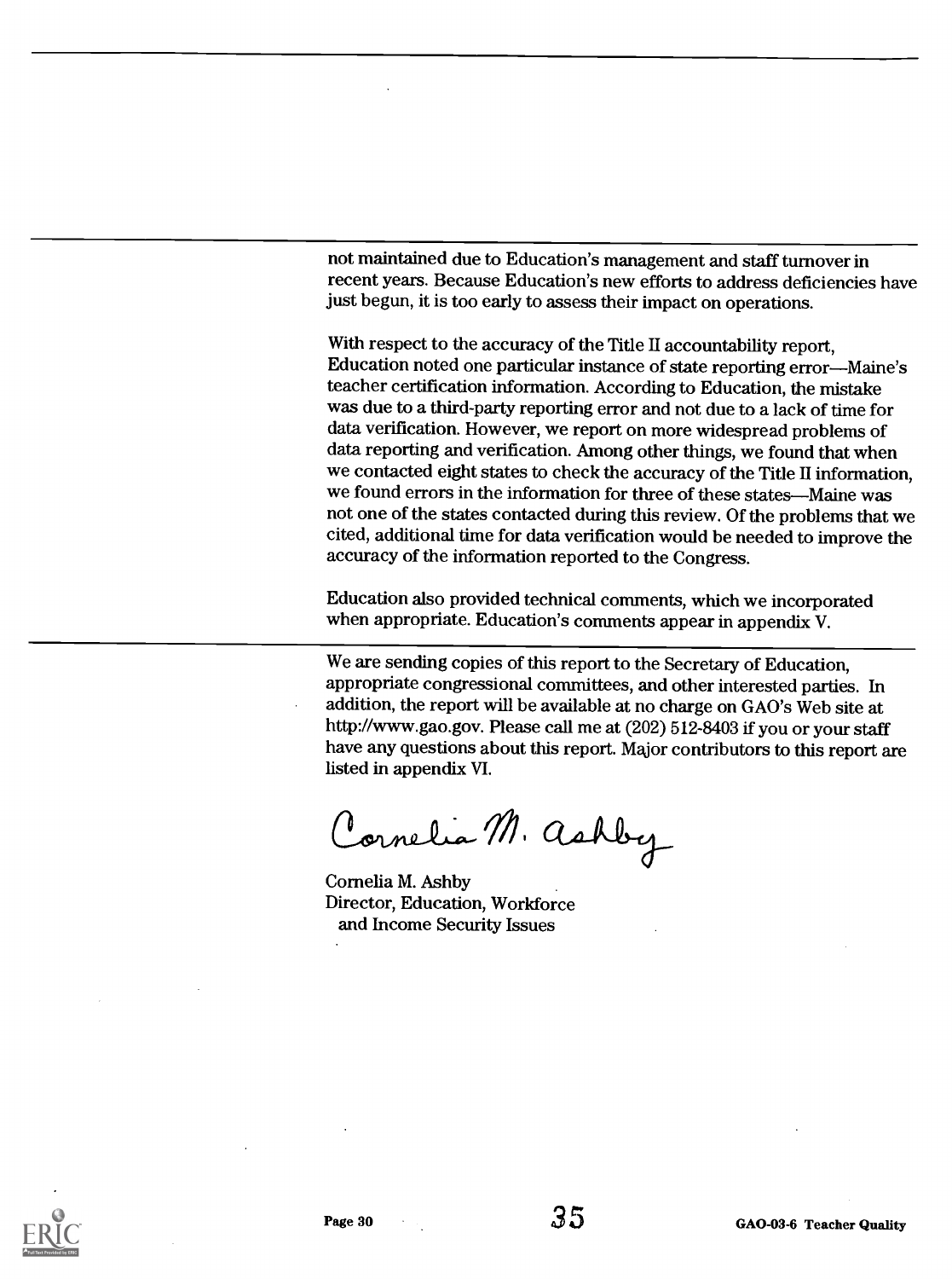## Appendix I: Objectives, Scope, and Methodology

To better understand whether the grants and reporting requirements are contributing to improving the quality of teaching in the classroom, we were asked to provide information on how the Higher Education Act has been implemented. Specifically, we provide information on the following: (1) how the Department of Education awarded grants and administered the grant program, (2) what activities grantees funded and what results can be associated with these activities, and (3) whether the information collected under the accountability provisions allows for an accurate report on the quality of teacher training programs and the qualifications of current teachers.

We conducted 33 site visits in 11 states, which accounted for almost 50 percent of the total grant funding at the time of our review. We visited California, Connecticut, Georgia, Illinois, Maryland, Massachusetts, North Carolina, Rhode Island, Tennessee, Texas, and Wisconsin. Grantees in these states were selected because they provide a range of grant activities and were geographically dispersed. At each grantee, we interviewed grant officials to obtain comprehensive and detailed information about how the grant program has been used to promote the quality of teacher training programs and the qualifications of current teachers.

To learn about the implementation of these grants, we surveyed 91 grantees, the total at the time of our review. The response rate for this survey was 87 percent. We also collected information on Education's administration of the grants-specifically the monitoring, evaluation, and communication efforts-through our survey, site visits, and interviews with Education officials. We rounded out this information with interviews with experts on teaching and teacher training. The practical difficulties of conducting any survey may introduce errors, commonly referred to as nonsampling errors. For example, difficulties in how a particular question is interpreted or in the sources of information that are available to grantees can introduce unwanted variability into the survey results. We took steps in the development of the questionnaires, the data collection, and the data editing and analysis to minimize nonsampling errors. For example, we pretested the questionnaire with a small number of grantees to refine the survey instrument, and we called individual grantees, if necessary, to clarify answers.

To determine if the information collected under the accountability provisions allows for an accurate report on the quality of teacher training programs and the qualifications of current teachers, we interviewed officials from institutions and states who had collected and reported information as a part of the accountability provisions. Our survey gathered



GAO-03-6 Teacher Quality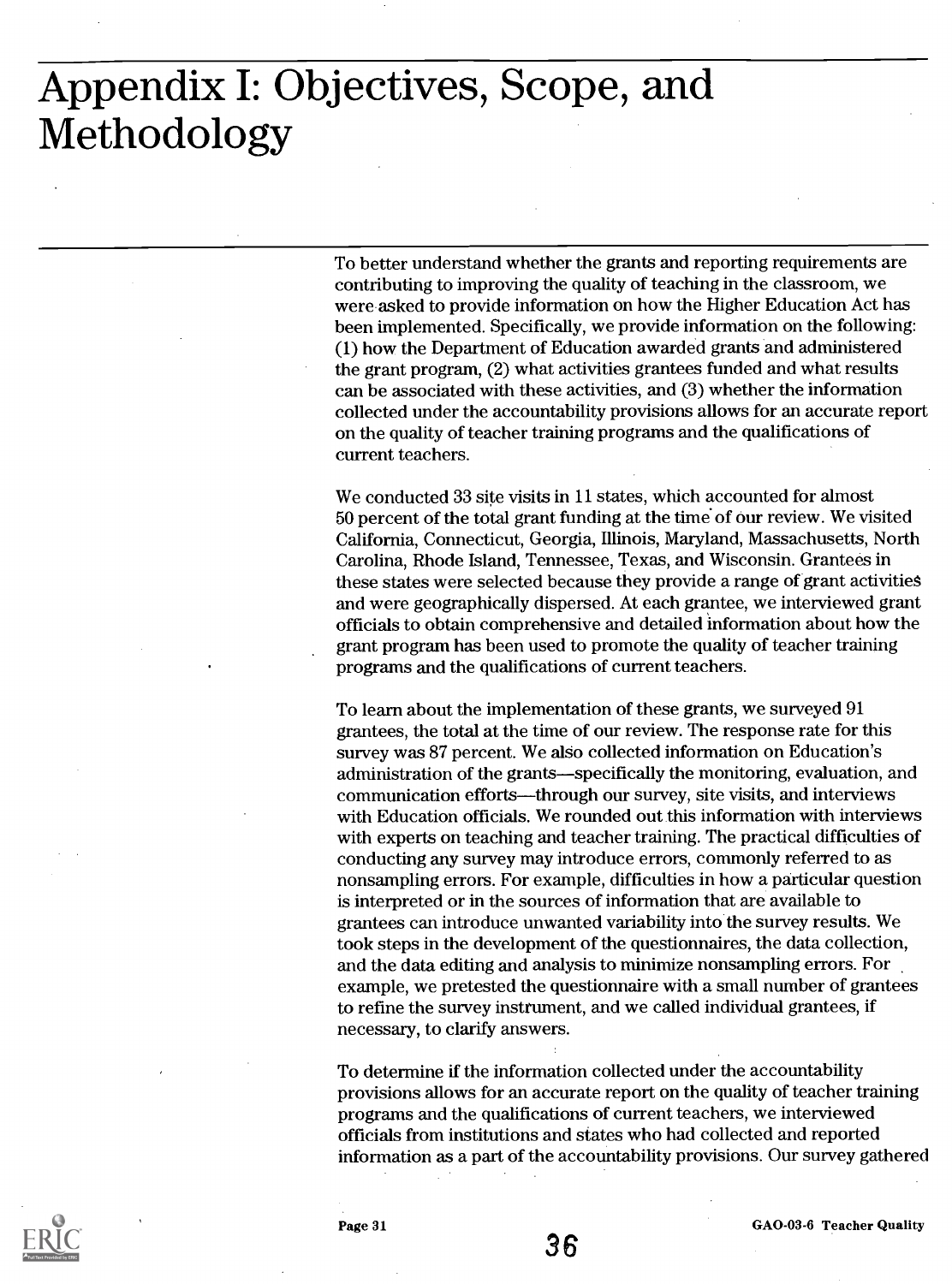information from institutions and states on the process of collecting and reporting accountability provisions information. We also reviewed reports and other research related to the accountability provisions. In addition, we interviewed teacher quality experts and Education officials responsible for all phases of the information collection, analysis, and reporting process.

We reviewed Title II of the Higher Education Act and analyzed guidance pertinent to the program. This review provided the foundation from which we analyzed the information collected. In conducting the data collection, we relied primarily on the opinions of the officials we interviewed and the data and supporting documents they provided. We also reviewed, for internal consistency, the data that officials provided us, and we sought clarification where needed. We conducted our work between December 2001 and November 2002 in accordance with generally accepted government auditing standards.

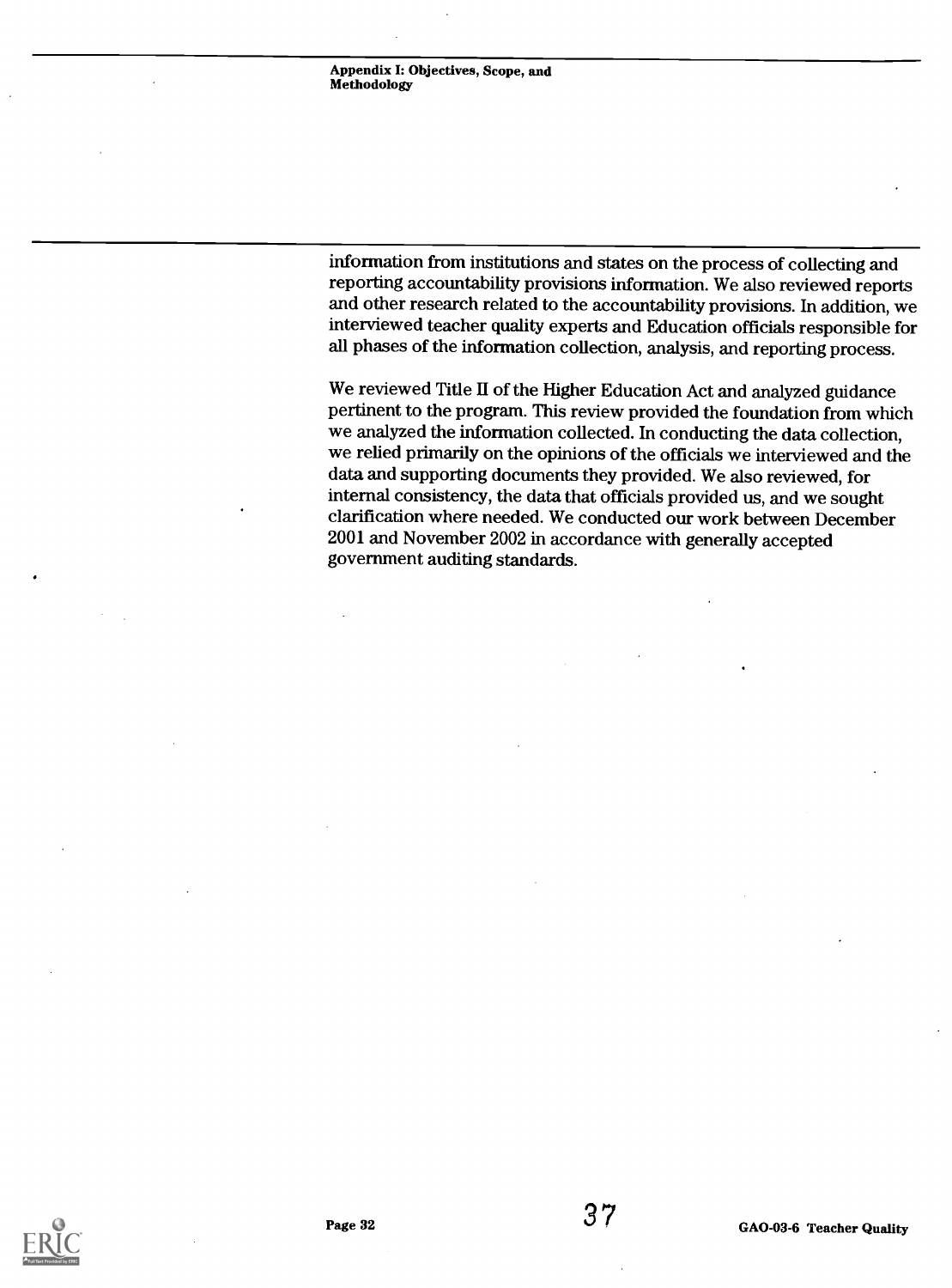# Appendix II: Overview of Teacher Quality Grants under the Higher Education Act and the No Child Left Behind Act

|                       | Teacher Quality Enhancement Grants under Title II of the Higher Education Act                                                                                                                                                                                                                                                                                                                                                                                                                                                                                                                                                                                                                                                                                                                                                                                                                                                 |                                                                                                                                                                                                                                                                                                                                                                                                                                                                                                                                                                                                                                                                                                                               |                                                                                                                                                                                                                                                                                                                                                                                                                                                                                                                                 |
|-----------------------|-------------------------------------------------------------------------------------------------------------------------------------------------------------------------------------------------------------------------------------------------------------------------------------------------------------------------------------------------------------------------------------------------------------------------------------------------------------------------------------------------------------------------------------------------------------------------------------------------------------------------------------------------------------------------------------------------------------------------------------------------------------------------------------------------------------------------------------------------------------------------------------------------------------------------------|-------------------------------------------------------------------------------------------------------------------------------------------------------------------------------------------------------------------------------------------------------------------------------------------------------------------------------------------------------------------------------------------------------------------------------------------------------------------------------------------------------------------------------------------------------------------------------------------------------------------------------------------------------------------------------------------------------------------------------|---------------------------------------------------------------------------------------------------------------------------------------------------------------------------------------------------------------------------------------------------------------------------------------------------------------------------------------------------------------------------------------------------------------------------------------------------------------------------------------------------------------------------------|
|                       | <b>State grants</b>                                                                                                                                                                                                                                                                                                                                                                                                                                                                                                                                                                                                                                                                                                                                                                                                                                                                                                           | <b>Partnership grants</b>                                                                                                                                                                                                                                                                                                                                                                                                                                                                                                                                                                                                                                                                                                     | <b>Recruitment grants</b>                                                                                                                                                                                                                                                                                                                                                                                                                                                                                                       |
| Who is eligible       | States, including the Commonwealth<br>of Puerto Rico, the District of<br>Columbia, Guam, American Samoa,<br>the U.S. Virgin Islands, the<br>Commonwealth of the Northern<br>Mariana Islands, the Republic of the<br>Marshall Islands, the Federated States<br>of Micronesia, and the Republic of<br>Palau                                                                                                                                                                                                                                                                                                                                                                                                                                                                                                                                                                                                                     | Partnerships, including a teacher<br>training program, a college of Arts<br>and Sciences, and a high-need local<br>educational agency                                                                                                                                                                                                                                                                                                                                                                                                                                                                                                                                                                                         | States or partnerships                                                                                                                                                                                                                                                                                                                                                                                                                                                                                                          |
| <b>Purpose</b>        | (1) Improve student achievement; (2) Improve the quality of the current and future teaching force by<br>improving the preparation of prospective teachers and enhancing professional development activities; (3)<br>Hold institutions of higher education accountable for preparing teachers who have the necessary teaching<br>skills and are highly competent in the academic content areas in which the teachers plan to teach, such as<br>mathematics, science, English, foreign languages, history, economics, art, civics, Government, and<br>geography, including training in the effective uses of technology in the classroom; and (4) Recruit highly<br>qualified individuals, including individuals from other occupations, into the teaching force.                                                                                                                                                               |                                                                                                                                                                                                                                                                                                                                                                                                                                                                                                                                                                                                                                                                                                                               |                                                                                                                                                                                                                                                                                                                                                                                                                                                                                                                                 |
| <b>Funding method</b> | <b>Competitive funding</b>                                                                                                                                                                                                                                                                                                                                                                                                                                                                                                                                                                                                                                                                                                                                                                                                                                                                                                    | <b>Competitive funding</b>                                                                                                                                                                                                                                                                                                                                                                                                                                                                                                                                                                                                                                                                                                    | <b>Competitive funding</b>                                                                                                                                                                                                                                                                                                                                                                                                                                                                                                      |
|                       | 45 % of total grant funding shall be<br>made available                                                                                                                                                                                                                                                                                                                                                                                                                                                                                                                                                                                                                                                                                                                                                                                                                                                                        | 45 % of total grant funding shall be<br>made available                                                                                                                                                                                                                                                                                                                                                                                                                                                                                                                                                                                                                                                                        | 10 % of total grant funding<br>shall be made available                                                                                                                                                                                                                                                                                                                                                                                                                                                                          |
| Use of funds          | Required-one or more of the<br>following activities (1) implementing<br>reforms that hold institutions of higher<br>education accountable; (2) reforming<br>teacher certification or licensure<br>requirements; (3) providing<br>prospective teachers with alternatives<br>to traditional preparation for teaching;<br>(4) carrying out programs that include<br>support during the initial teaching<br>experience and establish, expand, or<br>improve alternative routes to State<br>certification of teachers for highly<br>qualified individuals; (5) developing<br>and implementing effective<br>mechanisms to recruit highly qualified<br>teachers, reward high-performing<br>teachers and principals, and remove<br>incompetent or unqualified teachers;<br>(6) developing and implementing<br>efforts to address the problem of<br>social promotion; and/or (7) other<br>specified teacher recruitment<br>activities. | Required (1) implementing reforms<br>to hold teacher training programs<br>accountable; (2) providing sustained<br>and high-quality preservice clinical<br>experience; and (3) creating<br>opportunities for enhanced and<br>ongoing professional development<br>Allowable (1) preparing teachers to<br>work with diverse student<br>populations; (2) broadly<br>disseminating information on<br>effective practices used by the<br>partnership and coordinating with<br>state entities as appropriate; (3)<br>developing and implementing proven<br>mechanisms to provide principals<br>and superintendents with effective<br>managerial and leadership skills; and<br>(4) other specified teacher<br>recruitment activities. | Required (1) awarding<br>scholarships to help<br>students pay the costs of<br>tuition, room, board, and<br>other expenses of<br>completing a teacher<br>preparation program;<br>providing support services<br>to scholarship recipients, if<br>needed; and providing<br>follow-up services to<br>former scholarship<br>recipients; or $(2)$<br>developing and<br>implementing effective<br>mechanisms to ensure the<br>high-need local<br>educational agencies are<br>able to effectively recruit<br>highly qualified teachers. |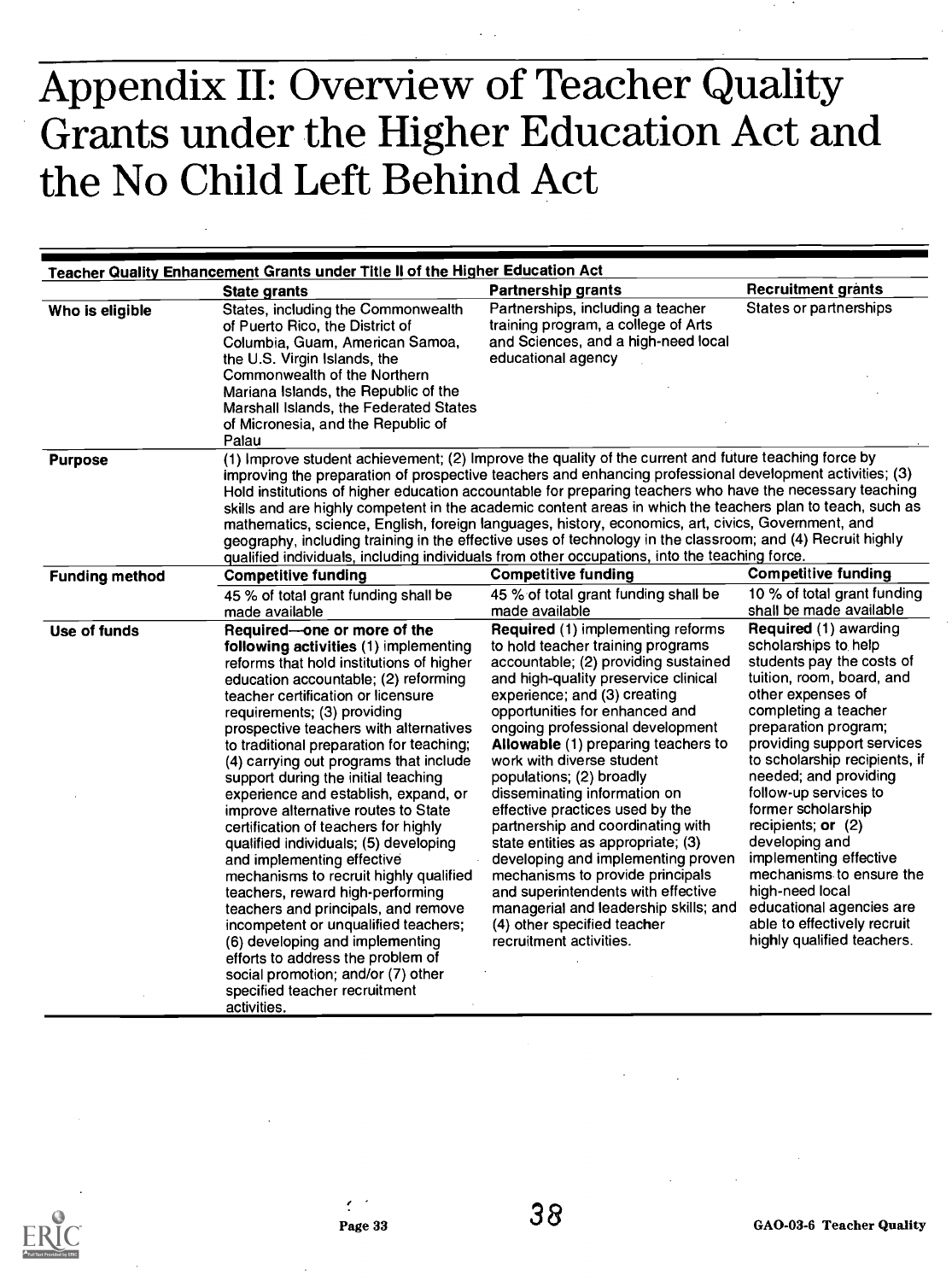|                       | <b>State grants</b>                                                                                                                                                                                                                                                                                                                                                                                                                                                                                                             | <b>Partnership subgrants</b>                                                                                                                                                                                                                                                                                                                                                                                                                                                                                                                                                                                                                                                                                                                                                                                                                                                                                                                                       | Local education agency<br>subgrants                                                                                                                                                                                                                                                                                                                                                                                                                                                                                                                |
|-----------------------|---------------------------------------------------------------------------------------------------------------------------------------------------------------------------------------------------------------------------------------------------------------------------------------------------------------------------------------------------------------------------------------------------------------------------------------------------------------------------------------------------------------------------------|--------------------------------------------------------------------------------------------------------------------------------------------------------------------------------------------------------------------------------------------------------------------------------------------------------------------------------------------------------------------------------------------------------------------------------------------------------------------------------------------------------------------------------------------------------------------------------------------------------------------------------------------------------------------------------------------------------------------------------------------------------------------------------------------------------------------------------------------------------------------------------------------------------------------------------------------------------------------|----------------------------------------------------------------------------------------------------------------------------------------------------------------------------------------------------------------------------------------------------------------------------------------------------------------------------------------------------------------------------------------------------------------------------------------------------------------------------------------------------------------------------------------------------|
| Who is eligible       | States, including the U.S. Virgin Islands,<br>Guam, American Samoa, and the<br>Commonwealth of the Northern Mariana<br>Islands; and the Secretary of the Interior<br>for programs operated or funded by the<br><b>Bureau of Indian Affairs</b>                                                                                                                                                                                                                                                                                  | Partnership, consisting of a teacher<br>training program, a college of Arts<br>and Sciences, and a high-need<br>local educational agency                                                                                                                                                                                                                                                                                                                                                                                                                                                                                                                                                                                                                                                                                                                                                                                                                           | Local education agencies<br>(LEA)                                                                                                                                                                                                                                                                                                                                                                                                                                                                                                                  |
| <b>Purpose</b>        | The purpose of this part is to provide grants to state educational agencies, LEAs, state agencies for higher<br>education, and eligible partnerships in order to (1) increase student academic achievement through<br>strategies such as improving teacher and principal quality and increasing the number of highly qualified<br>teachers in the classroom and highly qualified principals and assistant principals in schools; and (2) hold<br>LEAs and schools accountable for improvements in student academic achievement. |                                                                                                                                                                                                                                                                                                                                                                                                                                                                                                                                                                                                                                                                                                                                                                                                                                                                                                                                                                    |                                                                                                                                                                                                                                                                                                                                                                                                                                                                                                                                                    |
| <b>Funding method</b> | Formula funding through application                                                                                                                                                                                                                                                                                                                                                                                                                                                                                             | <b>Competitive grants from states</b>                                                                                                                                                                                                                                                                                                                                                                                                                                                                                                                                                                                                                                                                                                                                                                                                                                                                                                                              | <b>Formula funding</b><br>through application                                                                                                                                                                                                                                                                                                                                                                                                                                                                                                      |
|                       | 2.5 % of total funding available                                                                                                                                                                                                                                                                                                                                                                                                                                                                                                | 2.5 % of total funding available                                                                                                                                                                                                                                                                                                                                                                                                                                                                                                                                                                                                                                                                                                                                                                                                                                                                                                                                   | 95 % of total funding<br>available                                                                                                                                                                                                                                                                                                                                                                                                                                                                                                                 |
| Use of funds          | Required-One or more of 18 listed<br>activities, including reforming teacher<br>and principal certification or licensing<br>requirements; carrying out programs<br>that establish, expand, or improve<br>alternative routes for state certification<br>of teachers and principals; developing<br>and implementing mechanisms to assist<br>LEAs and schools in effectively<br>recruiting and retaining highly qualified<br>teachers.                                                                                             | Required (1) providing professional<br>development activities in core<br>academic subjects to ensure that<br>teachers and highly qualified<br>paraprofessionals, and if<br>appropriate, principals have subject<br>matter knowledge, including the<br>use of computer related<br>technology; and that principals<br>have instructional leadership skills<br>and/or; (2) developing and<br>providing assistance to LEAs, their<br>teachers, highly qualified<br>paraprofessionals, or principals for<br>professional development activities<br>that ensure that individuals are able<br>to use state standards and<br>assessments in order to improve<br>instructional practices and student<br>achievement. These may include<br>programs to prepare those who<br>may be providing this instruction,<br>and activities of partnerships<br>between LEAs, and institutions of<br>higher education to improve<br>teaching and learning at low-<br>performing schools. | Required-One or more<br>of nine listed activities,<br>including developing and<br>implementing mechanisms<br>to assist schools in<br>effectively recruiting and<br>retaining highly qualified<br>teachers, developing and<br>implementing initiatives to<br>assist in recruiting highly<br>qualified teachers, and<br>carrying out various<br>professional development<br>activities designed to<br>improve the quality of<br>principals and<br>superintendents and to<br>improve the knowledge of<br>teachers and principals in<br>various areas. |



 $\mathcal{F}_{\mathcal{A}}$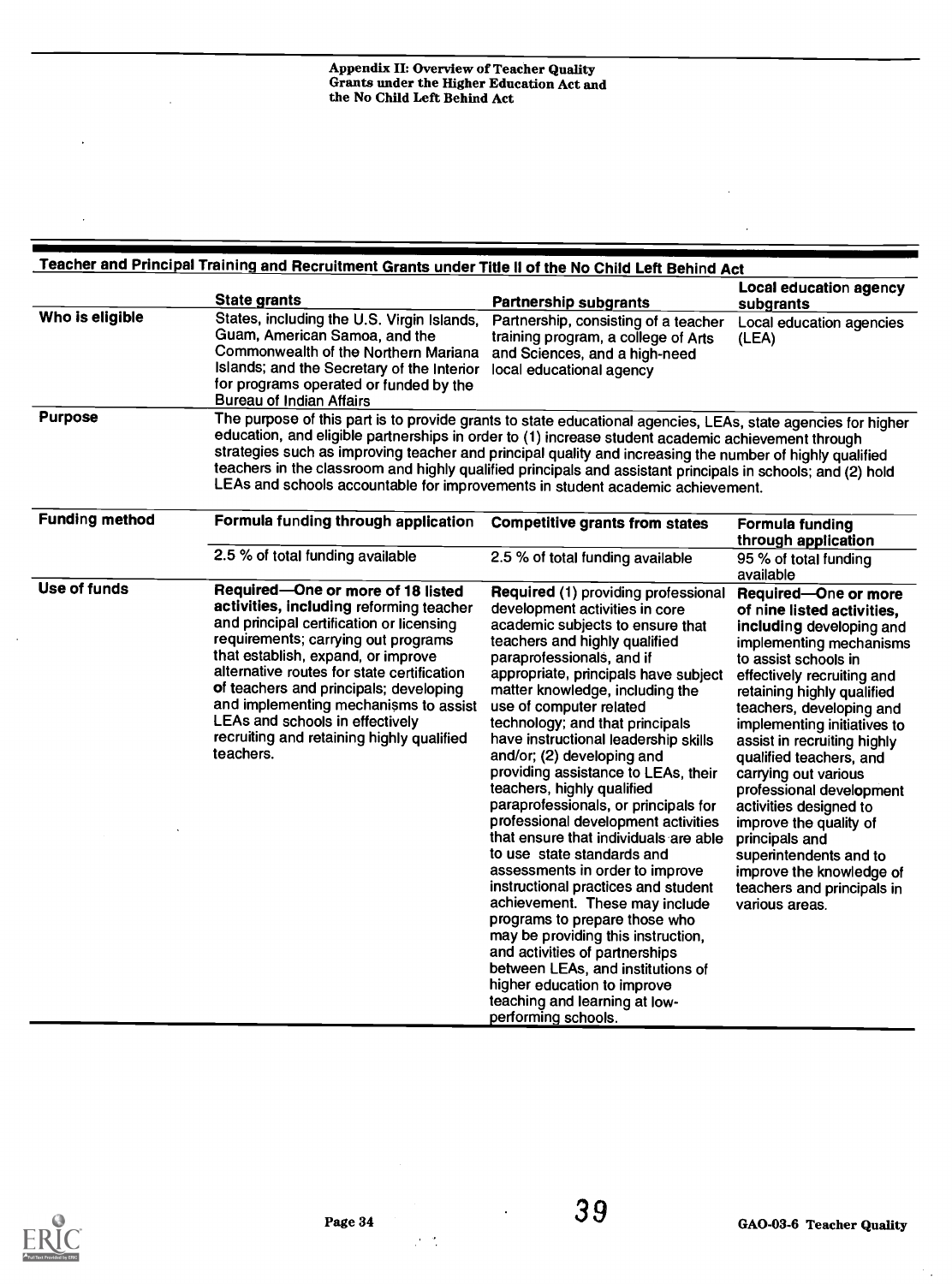|                                     | Teacher Quality Enhancement Grants under Title II of the Higher Education Act                                                                                                                                                                                                                                                                                                                                                                                                                                                                                                                                                                                                                    |                                                                                                                                                                                                                                                                                                                                                                                                                                                             |                           |
|-------------------------------------|--------------------------------------------------------------------------------------------------------------------------------------------------------------------------------------------------------------------------------------------------------------------------------------------------------------------------------------------------------------------------------------------------------------------------------------------------------------------------------------------------------------------------------------------------------------------------------------------------------------------------------------------------------------------------------------------------|-------------------------------------------------------------------------------------------------------------------------------------------------------------------------------------------------------------------------------------------------------------------------------------------------------------------------------------------------------------------------------------------------------------------------------------------------------------|---------------------------|
|                                     | State grants                                                                                                                                                                                                                                                                                                                                                                                                                                                                                                                                                                                                                                                                                     | Partnership grants                                                                                                                                                                                                                                                                                                                                                                                                                                          | <b>Recruitment grants</b> |
| <b>Accountability for</b><br>grants | States and partnerships receiving grants must report annually on their progress toward meeting the<br>purposes of the legislation and the goals, objectives, and measures described below.                                                                                                                                                                                                                                                                                                                                                                                                                                                                                                       |                                                                                                                                                                                                                                                                                                                                                                                                                                                             |                           |
|                                     | (1) Increasing student achievement; (2)<br>Raising the state academic standards<br>required to enter teaching; (3)<br>Increasing success in the pass rate for<br>initial state teacher certification or<br>licensure or increasing numbers of<br>those certified or licensed through<br>alternative programs; (4) Increasing the<br>percentage of school classes taught by<br>teachers with academic backgrounds<br>related to their teaching assignment; (5)<br>Decreasing shortages of qualified<br>teachers in poor areas; (6) Increasing<br>opportunities for professional<br>development; and (7) Increasing the<br>number of teacher prepared to integrate<br>technology in the classroom. | (1) Increasing student achievement;<br>(2) Increasing teacher retention in<br>the first 3 years of a teacher's career;<br>(3) Increasing success in the pass<br>rate for initial state certification or<br>licensure of teachers; and (4)<br>Increasing the percentage of school<br>classes taught by teachers with<br>academic backgrounds related to<br>their teaching assignment; and (5)<br>Increasing the number of teachers<br>trained in technology. | None listed.              |

| Teacher and Principal Training and Recruitment Grants under Title II of the No Child Left Behind Act |                     |                           |                                                                                                                                                                                                                                                                                                                                                                     |
|------------------------------------------------------------------------------------------------------|---------------------|---------------------------|---------------------------------------------------------------------------------------------------------------------------------------------------------------------------------------------------------------------------------------------------------------------------------------------------------------------------------------------------------------------|
|                                                                                                      | <b>State grants</b> | <b>Partnership grants</b> | <b>Local education</b><br>agency subgrants                                                                                                                                                                                                                                                                                                                          |
| <b>Accountability for</b><br>grants                                                                  | None listed.        | None listed.              | Every year the state<br>requires that LEAs must<br>report on the annual<br>progress of the LEA and<br>each of their schools in<br>meeting the state's<br>annual measurable<br>objectives in increasing<br>the number of highly<br>qualified teachers. If the<br>state determines that an<br>LEA has failed to make<br>progress in meeting<br>these objectives for 2 |
|                                                                                                      |                     |                           | consecutive years, the<br>LEA must develop an<br>improvement plan. If the                                                                                                                                                                                                                                                                                           |
|                                                                                                      |                     |                           | state determines that an<br>LEA has failed to make<br>progress in meeting<br>these objectives for 3<br>consecutive years, then<br>the state must enter into<br>an agreement with the<br>LEA on the use of the<br>subgrant funds.                                                                                                                                    |

Source: GAO's analysis of Title II of the Higher Education Act and Title II of the No Child Left Behind Act.  $\bar{a}$ 



÷

 $\ddot{\phantom{a}}$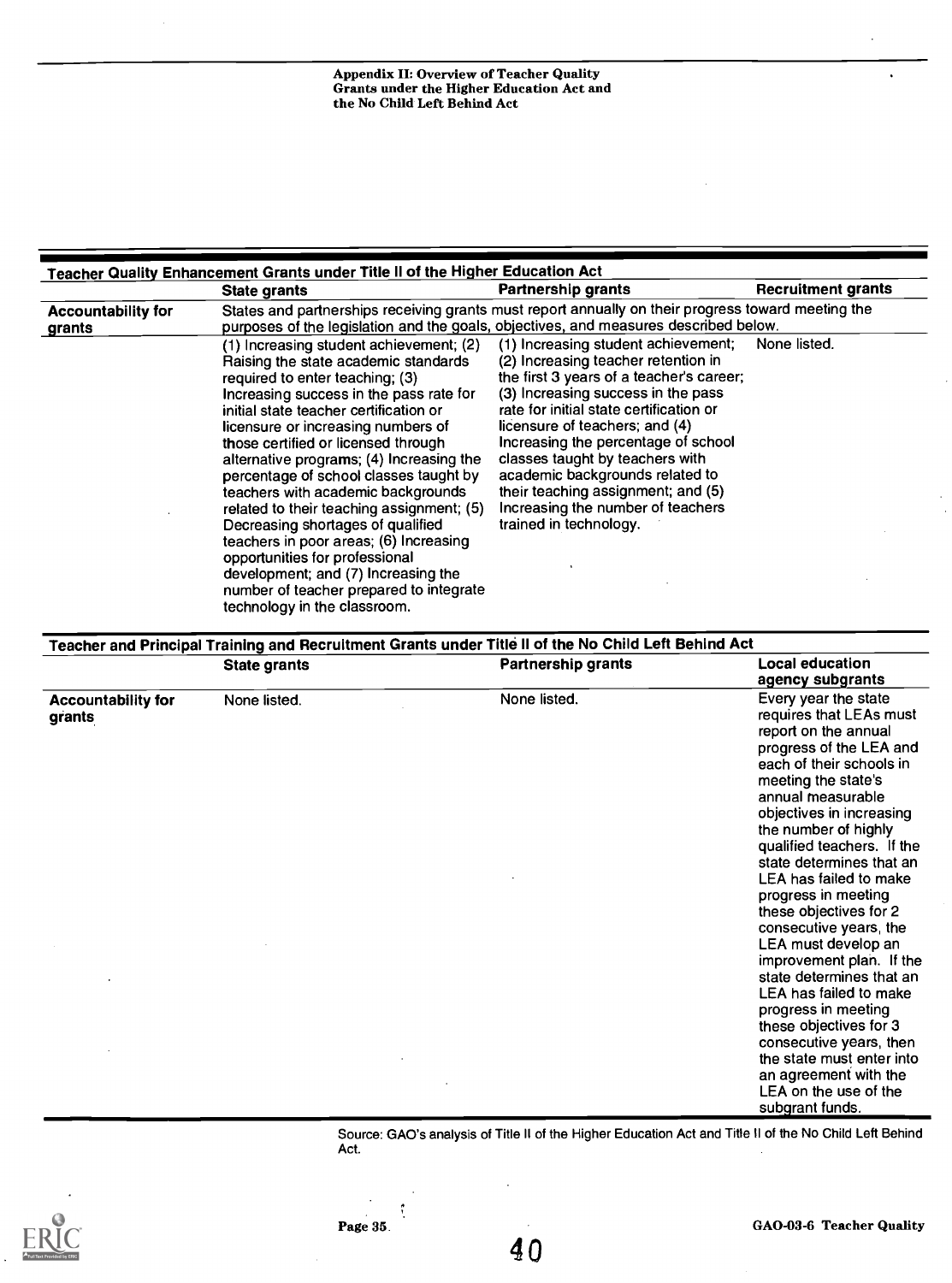# Appendix III: Summary Information on Grant Activities

| <b>Grant awarded to</b>                                   |             | Amount funded Grant activities include                                                                                                                                                                                                                                                                                                                                                                                                                                                                                                                                                    | <b>Years funded</b> |
|-----------------------------------------------------------|-------------|-------------------------------------------------------------------------------------------------------------------------------------------------------------------------------------------------------------------------------------------------------------------------------------------------------------------------------------------------------------------------------------------------------------------------------------------------------------------------------------------------------------------------------------------------------------------------------------------|---------------------|
| <b>State Grants</b>                                       |             |                                                                                                                                                                                                                                                                                                                                                                                                                                                                                                                                                                                           |                     |
| Califomia Commission on<br><b>Teacher Credentialing</b>   |             | \$10,588,598 The Califomia Commission on Teacher Credentialing is using<br>some of its funds to help support the development of shorter<br>teacher training programs. Some of the grant funds are also<br>being used to develop new requirements for teacher training<br>programs, providing them with assistance in making the<br>transition, and providing professional development to new<br>teachers.                                                                                                                                                                                 | 1999-2001           |
| <b>Connecticut State Department</b><br>of Education       | \$1,764,447 | The Connecticut State Department of Education is using its<br>grant funds to reform the certification requirements for<br>teachers statewide and develop altemate routes to<br>certification for recruiting new people into the field of<br>teaching. They are able to provide scholarships, stipends,<br>and professional development to some participants.                                                                                                                                                                                                                              | 1999-2001           |
| Georgia Board of Regents                                  | \$9,949,480 | The Georgia Board of Regents grant funds provide<br>universities and school districts with smaller subgrants.<br>Among other things, some of these subgrantees are using<br>their grants to attract academically talented high school<br>students into teacher training programs. Also, some are<br>designing programs to attract mid-career professionals into<br>the field of teaching by offering courses at convenient times<br>and locations, and in some cases online. The grant is also<br>being used to reform requirements and provide professional<br>development for teachers. | 1999-2001           |
| Illinois Board of Higher<br>Education                     | \$4,068,086 | The Illinois Board of Higher Education is using grant funds to<br>develop preliminary requirements for a middle school<br>teaching certificate and is partnering with four universities in<br>the state that serve high-poverty students. The four partner<br>universities are redesigning their coursework to recruit and<br>better prepare teacher candidates for the middle grades.                                                                                                                                                                                                    | 2000-2002           |
| Maryland State Department of<br>Education                 | \$5,632,049 | The Maryland State Department of Education is using most of 1999-2001<br>its funds to provide subgrants to help teacher training<br>programs implement new state requirements of providing<br>professional development to teacher candidates.                                                                                                                                                                                                                                                                                                                                             |                     |
| Massachusetts Department of<br>Education                  | \$3,524,149 | The Massachusetts Department of Education is using its<br>grant funds to create a database system that tracks teachers<br>who are prepared, licensed, and employed in Massachusetts.<br>The Massachusetts Department of Education is also<br>designing a mentor training program and reforming its<br>requirements for teachers.                                                                                                                                                                                                                                                          | 1999-2001           |
| North Carolina Department of<br><b>Public Instruction</b> | \$8,379,462 | The North Carolina Department of Public Instruction is using<br>its grant funds to implement a new teacher training program<br>for mid-career professionals. The program begins with a full-<br>time summer course, followed by seminars that are<br>conducted during the following school year. The grant is also<br>being used to develop new requirements and provide<br>mentoring services for beginning teachers.                                                                                                                                                                    | 1999-2001           |



 $\mathcal{L}^{\mathcal{L}}$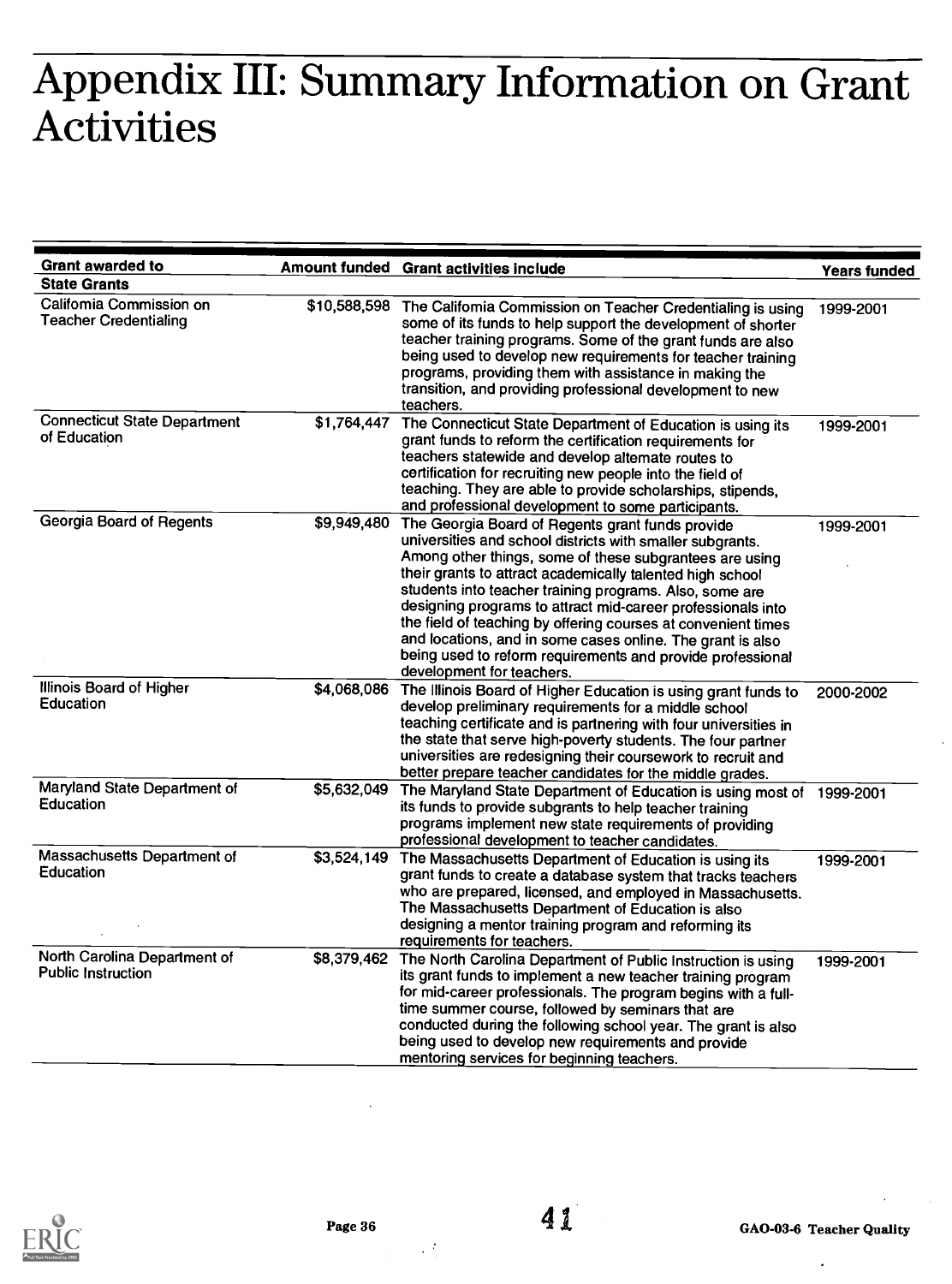| <b>Grant awarded to</b>                                                                  | <b>Amount funded</b> | <b>Grant activities include</b>                                                                                                                                                                                                                                                                                                                                                                                                                                                                                        | <b>Years funded</b> |
|------------------------------------------------------------------------------------------|----------------------|------------------------------------------------------------------------------------------------------------------------------------------------------------------------------------------------------------------------------------------------------------------------------------------------------------------------------------------------------------------------------------------------------------------------------------------------------------------------------------------------------------------------|---------------------|
| Rhode Island Department of<br><b>Elementary and Secondary</b><br>Education               | \$3,358,502          | The Rhode Island Department of Elementary and Secondary<br>Education is using its grant funds to implement new<br>requirements for teacher training programs and provide<br>technical assistance to teacher training programs so that they<br>will comply with the new state requirements. The funds are<br>also being used to develop a mentor training program and a<br>professional development demonstration site.                                                                                                 | 1999-2001           |
| Tennessee Department of<br>Education                                                     | \$1,745,465          | The Tennessee Department of Education is using its funds to<br>provide financial support to universities so they can improve their<br>teacher training programs by partnering with a K-12 school.<br>Grant funds are also helping to provide mentors to new teachers<br>and develop a tool-kit for school administrators to learn how to<br>provide professional development opportunities in schools. The<br>grant is also supporting the development of a new alternate<br>route to certification.                   | 1999-2001           |
| <b>Texas State Board for Teacher</b><br>Certification                                    | \$10,751,154         | The Texas State Board for Teacher Certification is using its grant 1999-2001<br>funds to reform the requirements and design a program that<br>provides systematic support for first and second year teachers.<br>To do this, the board is developing an array of models for<br>providing support to new teachers and has disseminated these<br>models to the wider educational community. The board is also<br>providing some of the state's beginning teachers with support<br>teams.                                 |                     |
| Wisconsin Department of<br><b>Public Instruction</b>                                     | \$3,283,720          | The Wisconsin Department of Public Instruction is using its funds 1999-2001<br>to develop new requirements for teacher training programs, an<br>alternative certification model to recruit new teachers that meets<br>the same requirements as traditional teacher training programs,<br>and a statewide mentor-training model.                                                                                                                                                                                        |                     |
| Partnership grants                                                                       |                      |                                                                                                                                                                                                                                                                                                                                                                                                                                                                                                                        |                     |
| Northern California Partnership<br>Grant<br>(California State University-<br>Sacramento) |                      | \$1,277,426 The Northern California Partnership Grant is focusing its grant<br>activities in two areas: (1) creating a blended elementary teacher<br>education program so that teacher candidates can meet their<br>credit requirements faster and (2) establishing a network with six<br>school districts so that the program is providing teacher training<br>and professional development that is synchronized with the<br>needs of K-12 schools.                                                                   | 2000-2004           |
| The Georgia Systemic Teacher<br>Education Program (GSTEP)<br>(University of Georgia)     |                      | \$6,492,635 GSTEP is a partnership among three universities and 11 school<br>districts that aims to develop a six-year teacher training<br>experience. The six-year experience would consist of four years<br>of teacher training at a university program and two years of<br>support and supervision by university faculty after they become<br>teachers.                                                                                                                                                             | 2000-2004           |
| <b>Illinois Teacher Education</b><br>Partnership<br>(National Louis University)          |                      | \$6,308,245 Illinois Teacher Education Partnership is a partnership of 10<br>school districts, six community colleges, and National Louis<br>University to bring teacher-training programs to three<br>underserved regions in Illinois. Classes are taught by National<br>Louis faculty in local community colleges during evening and<br>weekend hours to accommodate working students' schedules.<br>Illinois Teacher Education Partnership is also using funds to<br>provide professional development for teachers. | 2000-2004           |



 $\overline{a}$ 

 $\ddot{\phantom{a}}$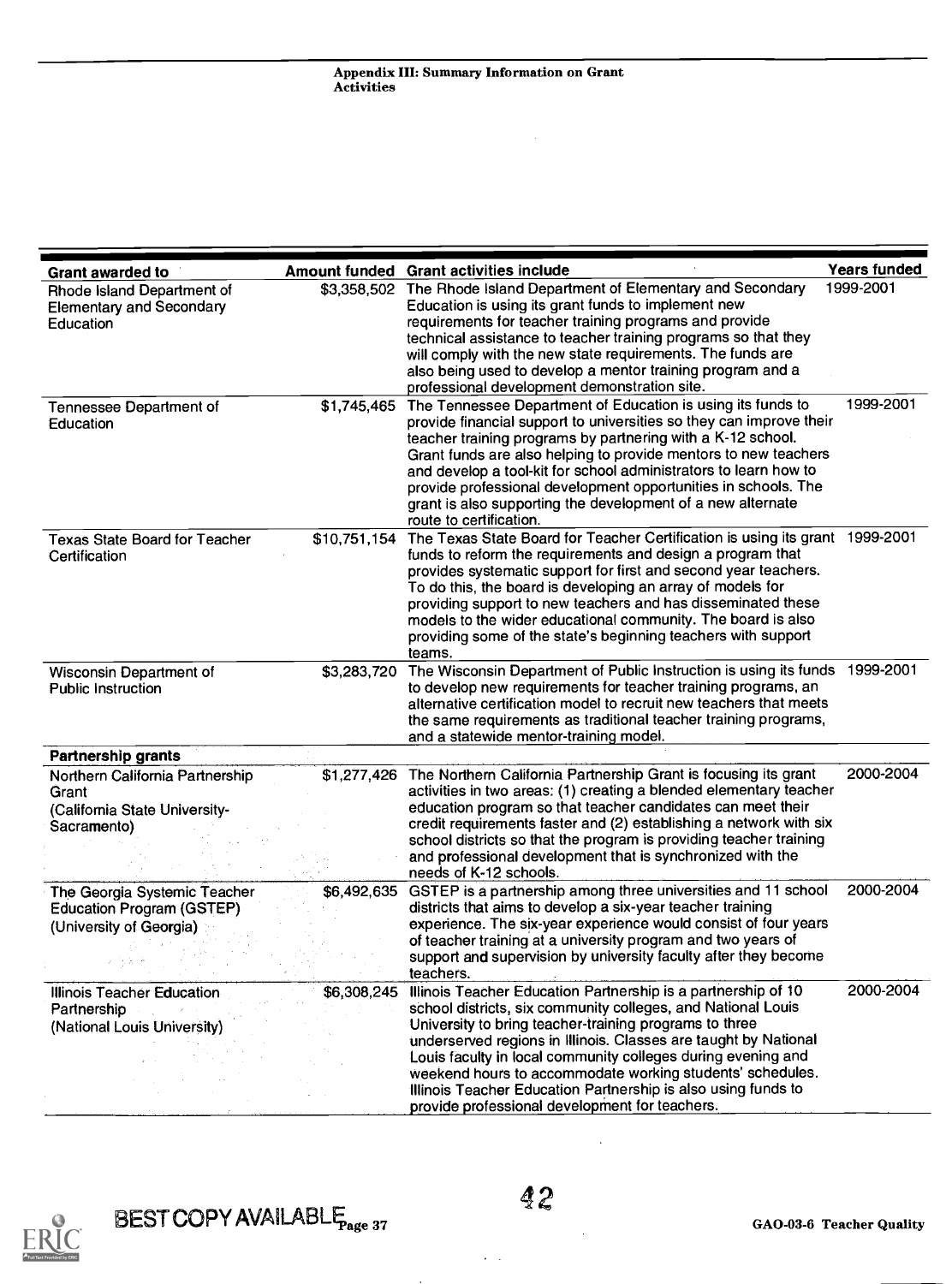| <b>Grant awarded to</b>                                                                                                                                     |                             | Amount funded Grant activities include                                                                                                                                                                                                                                                                                                                                                                                                                                                                                                                                               | <b>Years funded</b>     |
|-------------------------------------------------------------------------------------------------------------------------------------------------------------|-----------------------------|--------------------------------------------------------------------------------------------------------------------------------------------------------------------------------------------------------------------------------------------------------------------------------------------------------------------------------------------------------------------------------------------------------------------------------------------------------------------------------------------------------------------------------------------------------------------------------------|-------------------------|
| Illinois Professional Learners'<br>Partnership<br>(Illinois State University)<br>Renaissance Partnership for                                                | \$12,611,607<br>\$5,711,847 | The Illinois Professional Learners Partnership consists of<br>representatives from universities, community colleges, school<br>districts, business partners, and other educational agencies. The<br>partnership is focusing its efforts on improving the quantity and<br>quality of beginning teachers in schools that had a teacher<br>shortage by implementing various activities at each partner<br>university, including re-designing the teacher training curriculum<br>and providing support for new teachers.<br>The Renaissance Partnership for Improving Teacher Quality is | 1999-2003<br>1999-2003. |
| <b>Improving Teacher Quality</b><br>(Western Kentucky University)                                                                                           |                             | an initiative by 11 teacher training programs in 10 states to<br>improve the quality of their graduates and teachers in local<br>partner schools by focusing attention on P-12 student learning.<br>The partnership is focusing on seven activities, such as<br>mentoring teacher candidates and requiring teacher candidates.<br>to provide work samples as evidence of their classroom abilities.                                                                                                                                                                                  |                         |
| <b>Project SITE SUPPORT</b><br>(The Johns Hopkins University)                                                                                               | \$12,660,901                | Project SITE SUPPORT is a partnership among several school<br>districts and three universities that are working together to<br>recruit, prepare, support, and retain new teachers to meet the<br>diverse learning needs of K-12 students in high-need urban<br>schools.                                                                                                                                                                                                                                                                                                              | 1999-2003               |
| Project Learning in<br>Communities (LINC)<br>(University System of<br>Maryland)                                                                             | \$4,187,912                 | The Project LINC grant program is focusing its efforts in three<br>areas: mentoring new teachers, partnering its teacher<br>preparation program with local schools for professional<br>development, and providing technology. This project is also<br>funding some stipends and paid internships.                                                                                                                                                                                                                                                                                    | 2000-2004               |
| <b>Massachusetts Coalition for</b><br><b>Teacher Quality and Student</b><br>Achievement<br>(Boston College)                                                 | \$7,168,926                 | The Massachusetts Coalition for Teacher Quality and Student<br>Achievement is partnering with seven universities and public<br>schools in three cities around the state in an effort to provide<br>teachers with the skills and knowledge they require in order to<br>be successful educators in Massachusetts' urban public schools.<br>The Coalition is using its funds to reform requirements for<br>teachers, provide professional development, and recruit for<br>urban schools.                                                                                                | 1999-2003               |
| <b>Teaching Matters, Quality</b><br>Counts<br>(North Carolina Central<br>University)                                                                        | \$3,781,980                 | The Teaching Matters, Quality Counts grant at North Carolina<br>Central University is funding scholarships to talented high school<br>and community college graduates who promise to teach in<br>partner schools. The grant is also funding a mentoring program<br>for new teachers.                                                                                                                                                                                                                                                                                                 | 1999-2003               |
| Innovating to Motivate and<br>Prepare Able Classroom<br><b>Teachers for the Urban Setting</b><br>(Urban IMPACT)<br>(University of Tennessee<br>Chattanooga) | \$3,270,959                 | Urban IMPACT is a partnership consisting of two universities<br>and two school districts. The goal of Urban IMPACT is to<br>increase the quantity and quality of urban teachers by providing<br>professional development activities and redesigning the<br>coursework at the teacher training programs to aid in the<br>recruitment for urban schools. Urban IMPACT also provides new<br>teachers with mentors and peer group meetings to help ensure<br>they are receiving adequate support in their first three years of<br>teaching.                                              | 1999-2003               |

### BEST COPY AVAILABLE

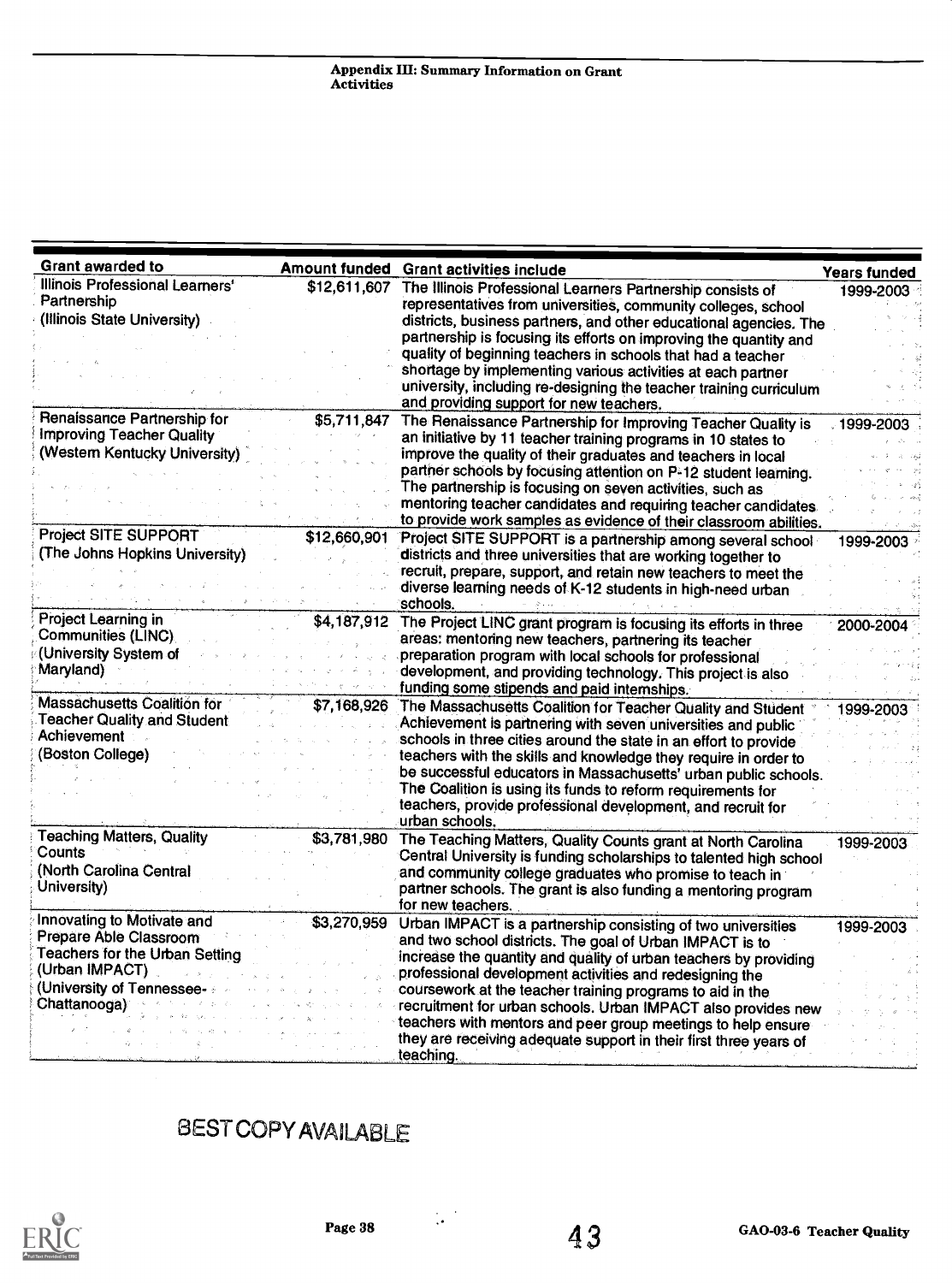| <b>Grant awarded to</b>                                                                               | <b>Amount funded</b> | <b>Grant activities include</b>                                                                                                                                                                                                                                                                                                                                                                                                                                                                                                         | Years funded |
|-------------------------------------------------------------------------------------------------------|----------------------|-----------------------------------------------------------------------------------------------------------------------------------------------------------------------------------------------------------------------------------------------------------------------------------------------------------------------------------------------------------------------------------------------------------------------------------------------------------------------------------------------------------------------------------------|--------------|
| Project Collaboration,<br>Mentoring and Technology<br>(CoMeT)<br>(Our Lady of the Lake<br>University) | \$5,604,478          | Project CoMeT is a partnership consisting of a 4-year<br>university-Our Lady of the Lake University-two community<br>colleges, several school districts, and one PK-12 school. The<br>partnership is focusing on reforming the curriculum for teacher<br>candidates at the University to recruit mid-career teacher<br>candidates, providing competitive grants to schools and school<br>districts so that they may have more funds for instructional<br>materials, and mentoring new teachers.                                         | 1999-2003    |
| Institute for School-University<br>Partnerships<br>(Texas A&M University)                             | \$11,623,979         | The grant at Texas A&M University provides funding for a<br>partnership consisting of all nine A&M universities in Texas and<br>87 high-need schools that aim to increase the number of<br>teachers prepared in the Texas A&M system. The grant provides<br>funding for college scholarships to high school graduates<br>committed to teaching as well as professional development and<br>mentoring to new teachers. Some grant funds are also being<br>used to reform the requirements for teachers graduating from<br>the A&M system. | 1999-2003    |
| <b>Partnership for Quality</b><br>Education<br>(University of Houston)                                | \$3,945,239          | The Partnership for Quality Education is a partnership of four<br>universities, six school districts, a community college, and a<br>nonprofit agency. The goal of the grant is to prepare teachers for<br>urban schools by redesigning the teacher training programs and<br>providing professional development.                                                                                                                                                                                                                         | 2000-2004    |
| University of Wisconsin-<br>Milwaukee                                                                 | \$8,456,364          | The University of Wisconsin -- Milwaukee grant is focusing its<br>efforts on creating new curriculum and recruiting individuals to<br>teach in urban schools. This program is also funding a teacher<br>leadership program for veteran teachers to assist and mentor<br>new teachers.                                                                                                                                                                                                                                                   | 2000-2004    |
| <b>Recruitment grants</b>                                                                             |                      |                                                                                                                                                                                                                                                                                                                                                                                                                                                                                                                                         |              |
| Los Angeles Unified<br><b>School District</b>                                                         | \$956,261            | The Los Angeles Unified School District is using grant funds to<br>target high school students interested in a teaching career by<br>providing paid internships for high school students to assist<br>current teachers in the classroom. The grant also funds the<br>development of public service announcements to encourage<br>people to become teachers.                                                                                                                                                                             | 1999-2001    |
| <b>Oakland Unified School</b><br><b>District</b>                                                      | \$1,026,168          | The Oakland Unified School District targets current teacher<br>assistants providing tuition assistance to enable them to become<br>certified teachers. The grant is also reforming the curriculum at a<br>local university and is providing tutoring and preparation courses<br>for state certification examinations to teacher candidates.                                                                                                                                                                                             | 1999-2001    |
| San Diego State University<br>Foundation                                                              | \$1,412,828          | The goal of the grant program at the San Diego State University<br>Foundation is to recruit teachers for high-poverty schools. Grant<br>activities include promoting early awareness of teaching as a<br>career at the middle school and high school levels and providing<br>scholarships and support to students at three community<br>colleges and San Diego State University.                                                                                                                                                        | 1999-2001    |
| University of California-<br>Los Angeles<br>(University of California<br>Regents Office)              |                      | \$1,213,295 The majority of grant funds at the University of California-Los<br>Angeles are being used for scholarships to first and second year<br>students in their master-level teacher training program, as well<br>as teacher candidates majoring in mathematics. The grant is<br>also funding a program that encourages middle and high school<br>students to become teachers.                                                                                                                                                     | 1999-2001    |

# BEST COPY AVAILABLE

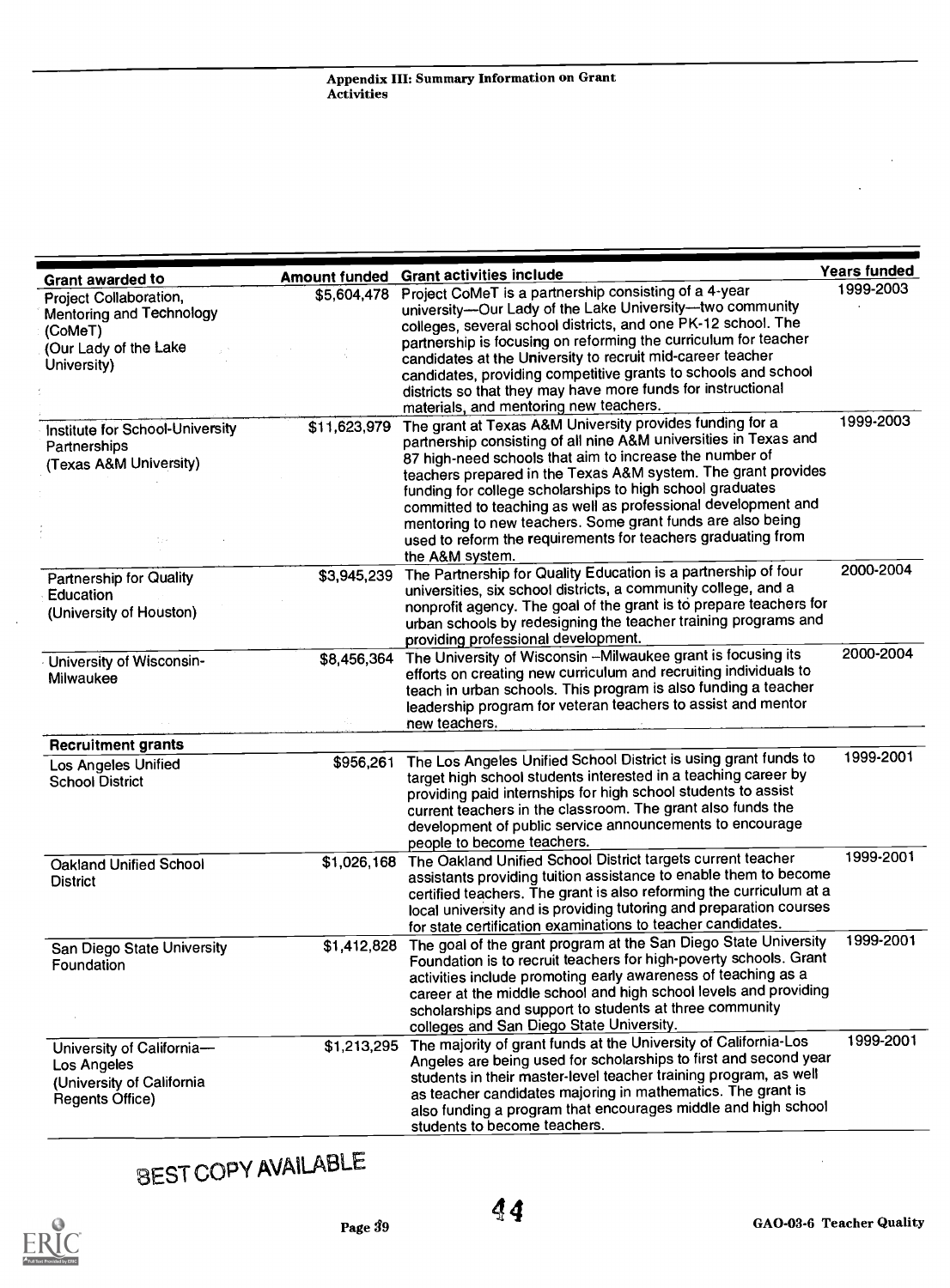| Grant awarded to                                                                                                  | <b>Amount funded</b> | <b>Grant activities include</b>                                                                                                                                                                                                                                                                                                                                                                                                                                                                                                      | <b>Years funded</b> |
|-------------------------------------------------------------------------------------------------------------------|----------------------|--------------------------------------------------------------------------------------------------------------------------------------------------------------------------------------------------------------------------------------------------------------------------------------------------------------------------------------------------------------------------------------------------------------------------------------------------------------------------------------------------------------------------------------|---------------------|
| <b>Connecticut State Dept of</b><br>Education                                                                     | \$938,428            | The focus of the Connecticut State Department of Education<br>recruitment grant is the coordination of various statewide efforts<br>to address the shortage of minority teachers in the state.<br>Specifically, this grant is supporting efforts to recruit minority<br>students from Connecticut middle and high schools to become<br>teachers in subject areas identified as shortage areas in the<br>state. Additionally, grant funds are being used for scholarships<br>and workshops.                                           | 1999-2001           |
| <b>Teacher Recruitment</b><br>Initiative in Tennessee<br>(TRI-IT!)<br>(University of Tennessee -.<br>Chattanooga) | \$1,193,297          | The TRI-IT! grant program is a partnership between two<br>universities and two school districts. The program activities vary<br>on the two university campuses, but include a recruitment<br>strategy for increasing the number of teachers in mathematics,<br>science, foreign languages, and special education. Scholarships<br>are given to teacher candidates who are enrolled in the teacher<br>training programs and are interested in teaching these subjects.<br>The grant also funds professional development for teachers. | 1999-2001           |
| <b>Teacher Recruitment and</b><br>Induction Project (TRIP)<br>(Southwest Texas State<br>University)               | \$1,051,241          | TRIP is an accelerated teacher training program for mid-career<br>professionals. The majority of grant funds pay for tuition<br>assistance for the program, and the salaries for four full-time<br>master teachers—who are on loan from the local school<br>district—to serve as mentors. These mentors supervise the<br>student-teaching component of the program, as well as support<br>new teachers.                                                                                                                              | 1999-2001           |
| Milwaukee Public Schools                                                                                          | \$844.357            | The focus of the Milwaukee Public Schools grant is to reduce<br>teacher shortages by recruiting mid-career professionals who<br>already have a bachelor's degree and are committed to working<br>in an urban setting. In addition, the grant funds recruitment<br>efforts by providing introductory education courses on high<br>school campuses. University faculty teach these courses, and<br>the high school students earn college credit if they pass the<br>course.                                                            | 1999-2001           |

Note: Shading is used to show how the grants differ.

 $\hat{\mathcal{A}}$ 

Source: GAO's analysis of grant activities from site visits and documents from the U.S. Department of Education.



 $\ddot{\phantom{a}}$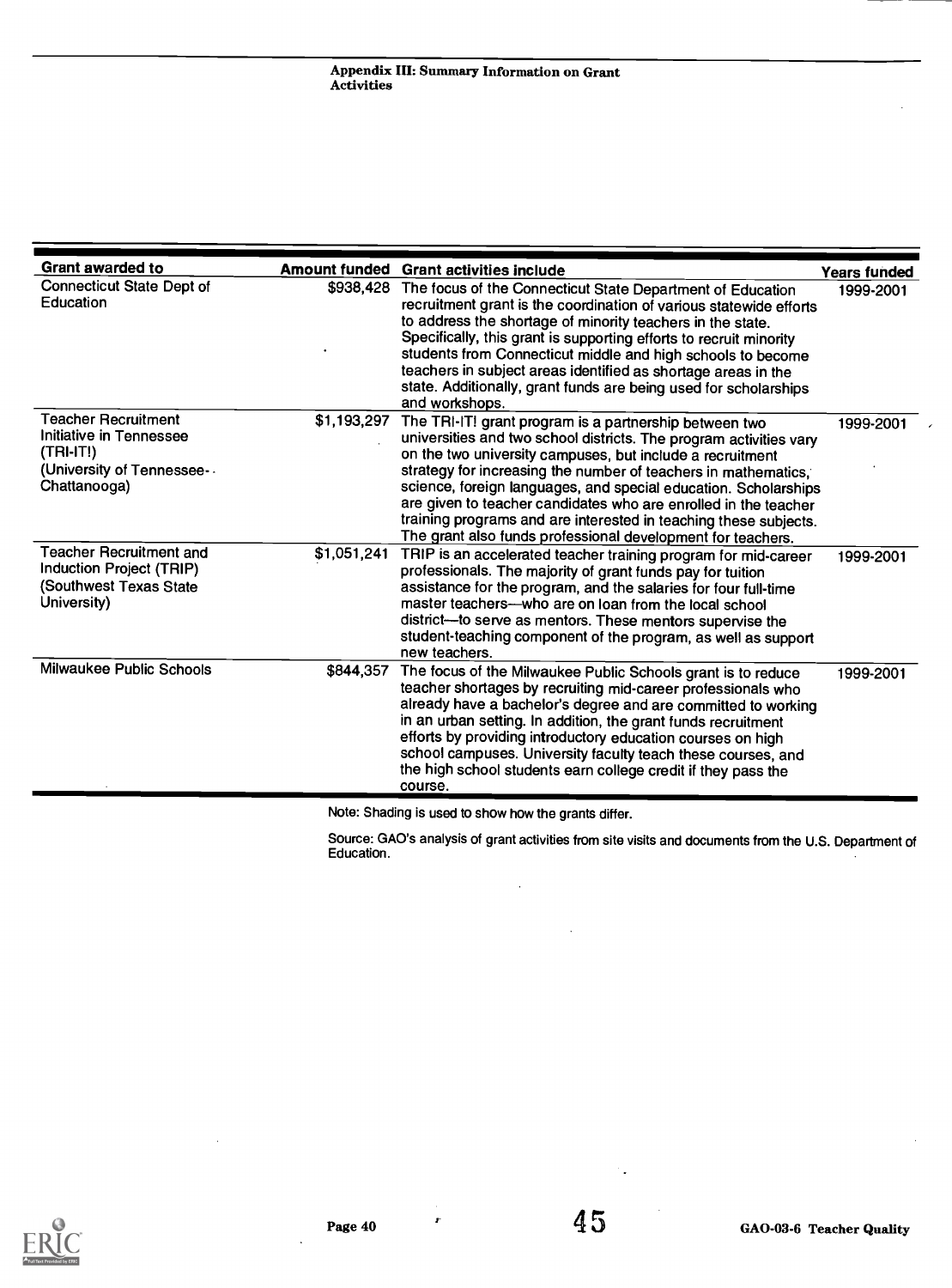# Appendix IV: Accountability Provision Description

| Title II, Section 207 of the Higher Education Act requires the annual<br>preparation and submission of three reports on teacher preparation and<br>qualifications: a report from institutions to states, a report from states to<br>the Secretary of Education, and a report from the Secretary of Education<br>to Congress and the public. The legislation also requires that the<br>Commissioner of the National Center for Education Statistics (Department<br>of Education), in consultation with the states and institutions of higher<br>education, develop definitions for key terms, and uniform reporting<br>methods (including the definitions for the consistent reporting of pass<br>rates), related to the performance of teacher preparation programs.                                                                                                                                                                                                                                                                                                                                                                                                                                                                                                                                                  |
|-----------------------------------------------------------------------------------------------------------------------------------------------------------------------------------------------------------------------------------------------------------------------------------------------------------------------------------------------------------------------------------------------------------------------------------------------------------------------------------------------------------------------------------------------------------------------------------------------------------------------------------------------------------------------------------------------------------------------------------------------------------------------------------------------------------------------------------------------------------------------------------------------------------------------------------------------------------------------------------------------------------------------------------------------------------------------------------------------------------------------------------------------------------------------------------------------------------------------------------------------------------------------------------------------------------------------|
| The reports mandated in the legislation are required of the following:                                                                                                                                                                                                                                                                                                                                                                                                                                                                                                                                                                                                                                                                                                                                                                                                                                                                                                                                                                                                                                                                                                                                                                                                                                                |
| 1. Institutions of higher education. Institutions that conduct teacher<br>preparation programs enrolling students who receive federal<br>assistance under the Title IV of HEA must submit timely and accurate<br>reports or risk imposition of a fine up to \$25,000.                                                                                                                                                                                                                                                                                                                                                                                                                                                                                                                                                                                                                                                                                                                                                                                                                                                                                                                                                                                                                                                 |
| States. States receiving HEA funds must submit the reports as a<br>2.<br>condition of receiving HEA funding.                                                                                                                                                                                                                                                                                                                                                                                                                                                                                                                                                                                                                                                                                                                                                                                                                                                                                                                                                                                                                                                                                                                                                                                                          |
| The Secretary of Education. The Secretary of Education must compile<br>3.<br>the information into a national report.                                                                                                                                                                                                                                                                                                                                                                                                                                                                                                                                                                                                                                                                                                                                                                                                                                                                                                                                                                                                                                                                                                                                                                                                  |
| • A comparison of the program's pass rate with the average pass rate for programs<br>Institutions are required to report annually<br>in the state.<br>• For the most recent year for which the information is available, the pass rate of<br>the institution's graduates on the teacher certification or licensure assessments of<br>the state in which the institution is located, but only for those students who took<br>those assessments within 3 years of completing the program.<br>In the case of teacher preparation programs with fewer than 10 graduates taking<br>any single initial teacher certification or licensure assessment during an academic<br>year, the institution shall collect and publish information with respect to an<br>average pass rate on state certification or licensure assessments taken over a 3-<br>year period. <sup>ª</sup><br>• In states that approve or accredit teacher education programs, a statement of<br>whether the institution's program is so approved or accredited.<br>Whether the program has been designated as low-performing by the state.<br>The number of students in the program, the average number of hours of<br>supervised practice teaching required for those in the program, and the faculty-<br>student ratio in supervised practice teaching. |
|                                                                                                                                                                                                                                                                                                                                                                                                                                                                                                                                                                                                                                                                                                                                                                                                                                                                                                                                                                                                                                                                                                                                                                                                                                                                                                                       |

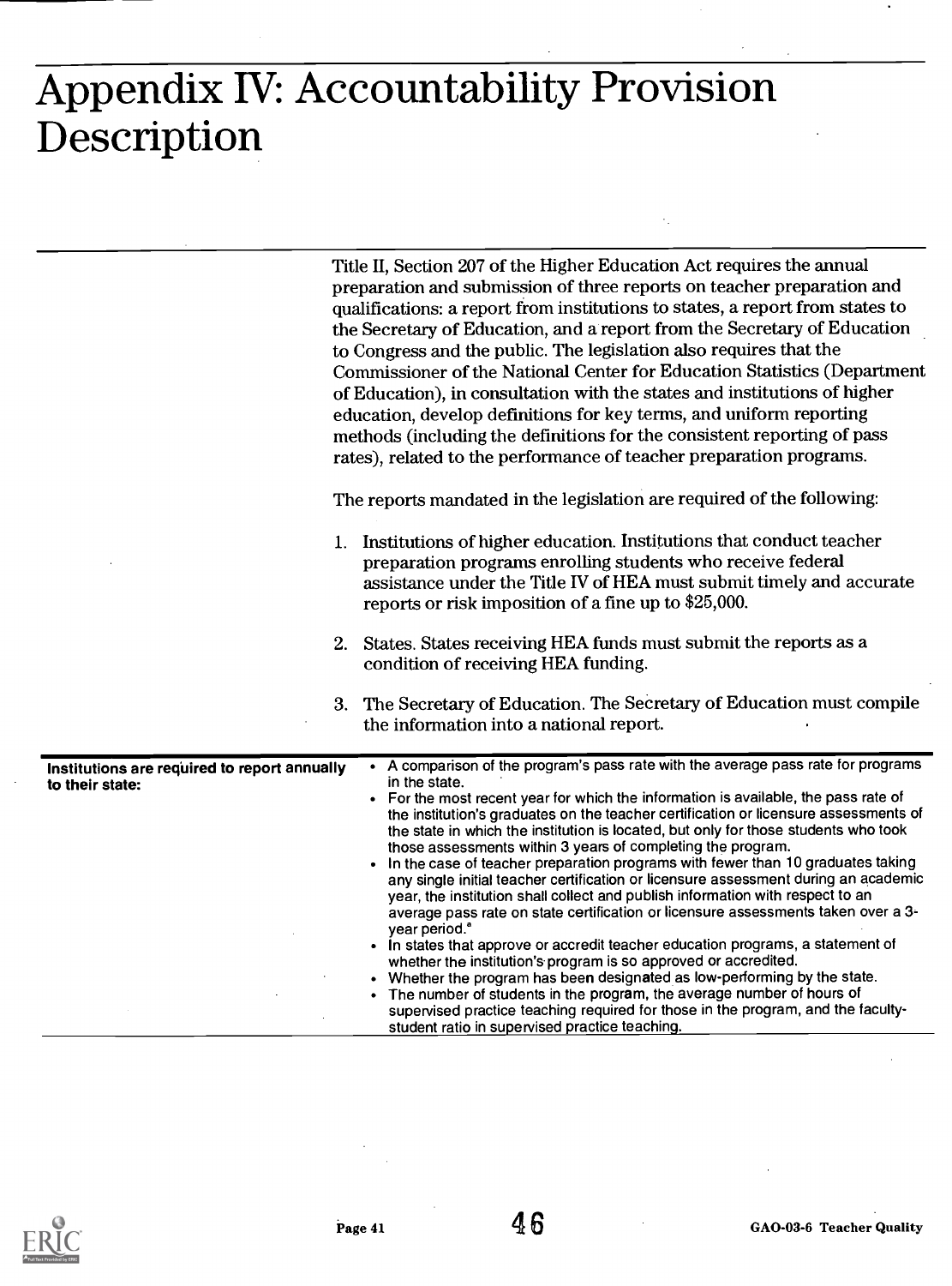| States are required to report annually to the<br><b>Secretary of Education:</b> | The percentage of teaching candidates who passed each of the assessments<br>used by the state for teacher certification and licensure and the passing score on<br>each assessment that determines whether a candidate has passed that<br>assessment.<br>The percentage of teaching candidates who passed each of the assessments<br>used by the state for teacher certification and licensure, disaggregated and<br>ranked, by the teacher preparation program in that state from which the teacher<br>candidate received the candidate's most recent degree, which shall be made<br>available widely and publicly,<br>Information on the extent to which teachers or prospective teachers in each state<br>are required to take examinations or other assessments of their subject matter<br>knowledge in the area or areas in which the teachers provide instruction, the<br>standards established for passing any such assessments, and the extent to which<br>teachers or prospective teachers are required to receive a passing score on such<br>assessments in order to teach in specific subject areas or grade levels.<br>The standards and criteria that prospective teachers must meet in order to attain<br>initial teacher certification or licensure and to be certified or licensed to teach<br>particular subjects or in particular grades within the state.<br>• For each state, a description of proposed criteria for assessing the performance of<br>teacher preparation programs within institutions of higher education in the state,<br>including indicators of teacher candidate knowledge and skills.<br>• A description of the teacher certification and licensure assessments and any other<br>certification and licensure requirements used by the state.<br>• A description of the extent to which the teacher certification, licensure<br>assessments, and requirements are aligned with the state's standards and<br>assessments for students. |
|---------------------------------------------------------------------------------|------------------------------------------------------------------------------------------------------------------------------------------------------------------------------------------------------------------------------------------------------------------------------------------------------------------------------------------------------------------------------------------------------------------------------------------------------------------------------------------------------------------------------------------------------------------------------------------------------------------------------------------------------------------------------------------------------------------------------------------------------------------------------------------------------------------------------------------------------------------------------------------------------------------------------------------------------------------------------------------------------------------------------------------------------------------------------------------------------------------------------------------------------------------------------------------------------------------------------------------------------------------------------------------------------------------------------------------------------------------------------------------------------------------------------------------------------------------------------------------------------------------------------------------------------------------------------------------------------------------------------------------------------------------------------------------------------------------------------------------------------------------------------------------------------------------------------------------------------------------------------------------------------------------------------------------------------------------------------|
| The Secretary of Education is required to<br>report annually to the Congress:   | • A description of each state's alternative routes to teacher certification, if any, and<br>the percentage of teachers certified through alternative certification routes who<br>pass state teacher certification or licensure assessments.<br>• A report on teacher qualifications and preparation in the United States, including<br>all of the information reported by the states and make the report available to the                                                                                                                                                                                                                                                                                                                                                                                                                                                                                                                                                                                                                                                                                                                                                                                                                                                                                                                                                                                                                                                                                                                                                                                                                                                                                                                                                                                                                                                                                                                                                    |
|                                                                                 | public.<br>A comparison of states' efforts to improve teaching quality, and regarding the<br>national mean and median scores on any standardized test that is used in more<br>than one state for teacher certification or licensure.<br>• In the case of teacher preparation programs with fewer than 10 graduates taking<br>any single initial teacher certification or licensure assessment during an academic<br>year, the Secretary shall collect and publish information with respect to an<br>average pass rate on state certification or licensure assessments taken over a<br>3-year period.<br>The Secretary, to the extent practicable, shall coordinate the information collected<br>and published under this title among states for individuals who took state teacher<br>certification or licensure assessments in a state other than the state in which the<br>individual received the individual's most recent degree.                                                                                                                                                                                                                                                                                                                                                                                                                                                                                                                                                                                                                                                                                                                                                                                                                                                                                                                                                                                                                                        |

°Education guidance states that in order for data on an assessment to be reported, there must be at least 10 program completers taking that assessment in an academic year.

Source: GAO's analysis of the Higher Education Act.

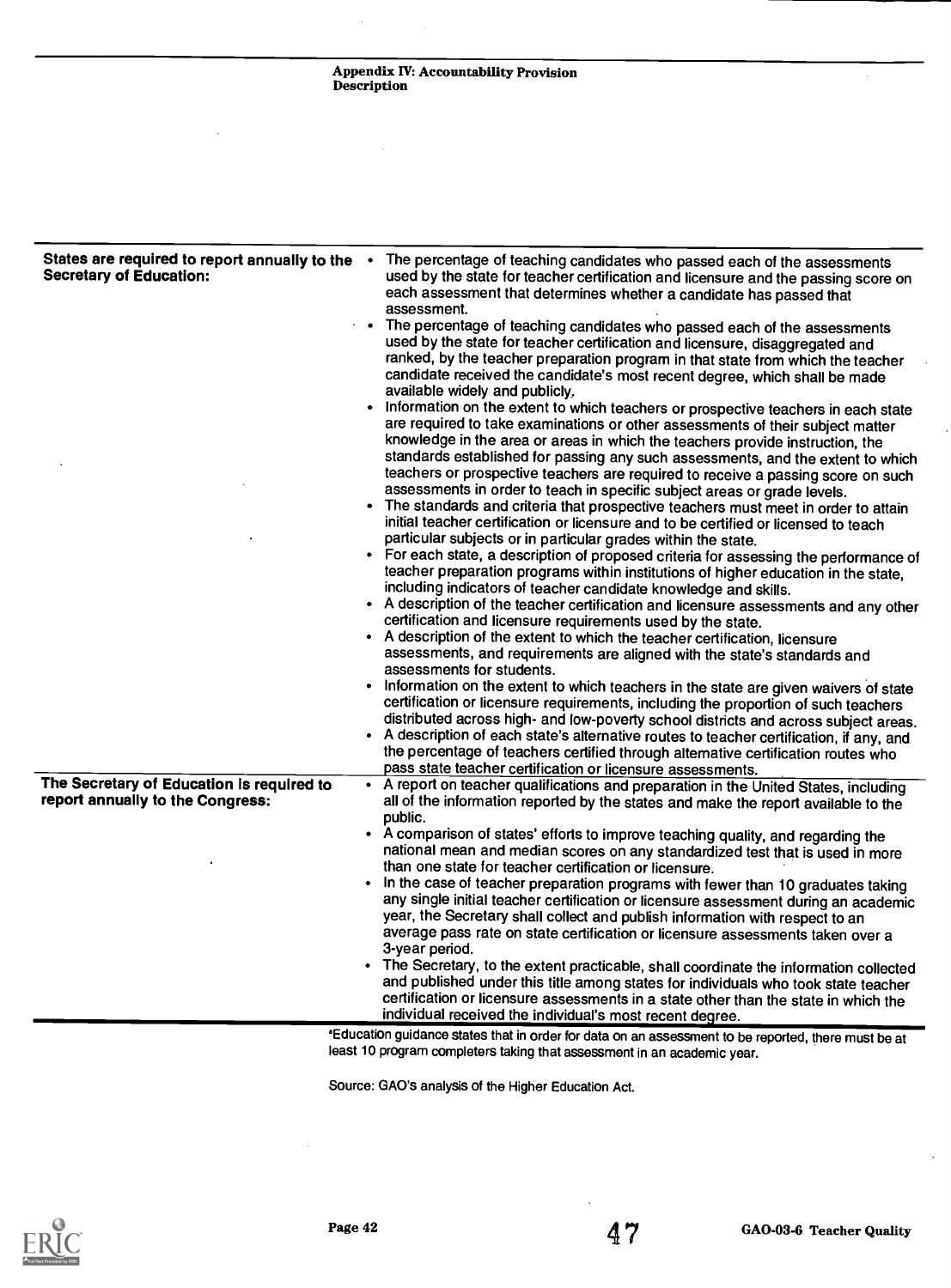The following are additional state functions required by the legislation:

- A state shall have in place a procedure to identify, and assist, through the provision of technical assistance, low-performing programs of teacher preparation within institutions of higher education. Such state shall provide the Secretary an annual list of such low-performing institutions that includes an identification of those institutions at risk of being placed on such list. Such levels of performance shall be determined solely by the state and may include criteria based upon information collected pursuant to this title.
- Any institution of higher education that offers a program of teacher preparation in which the state has withdrawn the state's approval or terminated the state's financial support due to the low performance of the institution's teacher preparation program based upon the state assessment described shall be ineligible for any funding for professional development activities awarded by the Department of Education; and shall not be permitted to accept or enroll any student that receives aid under Title IV of this act in the institution's teacher preparation program.

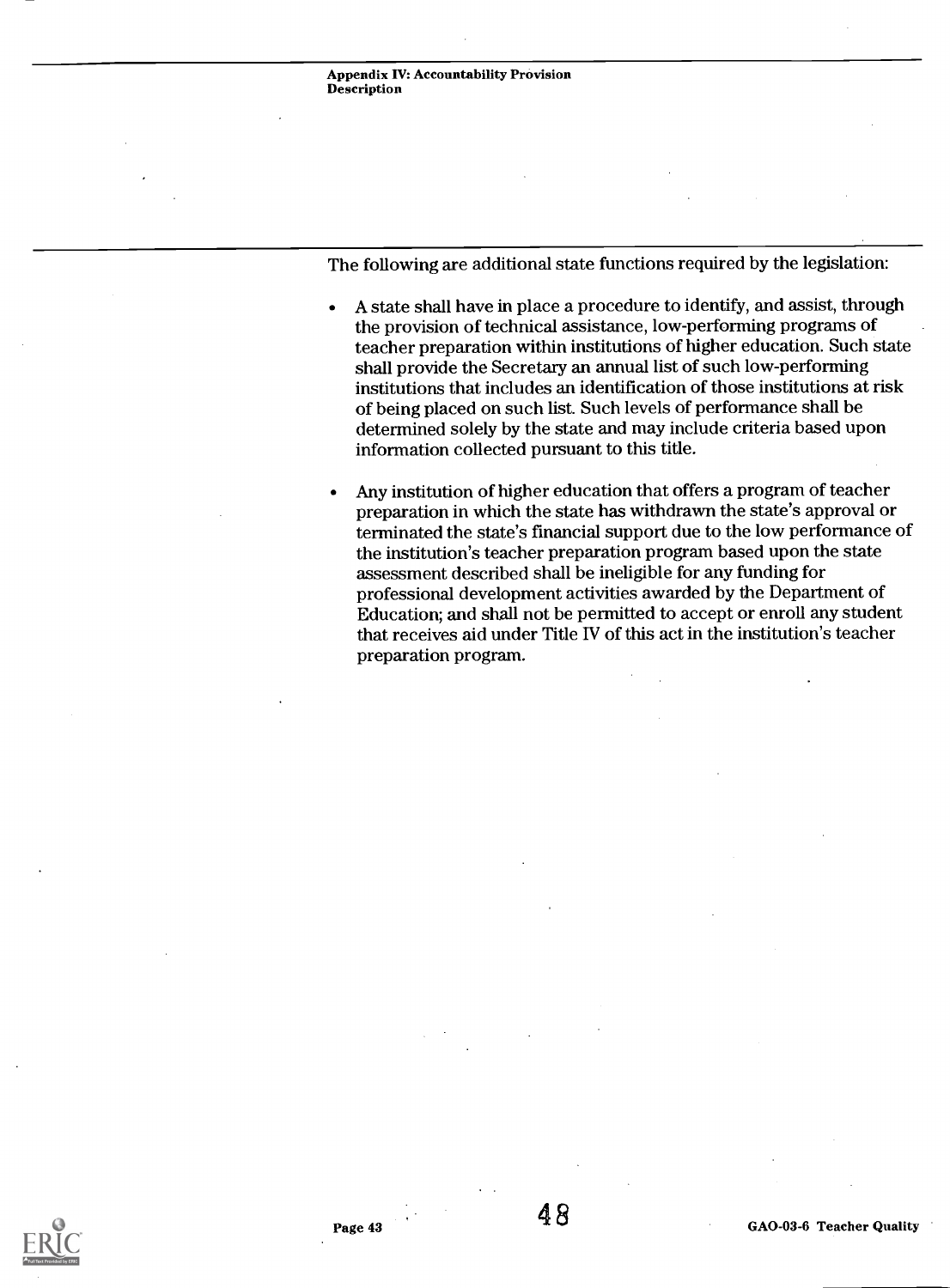# Appendix V: Comments from the Department of Education





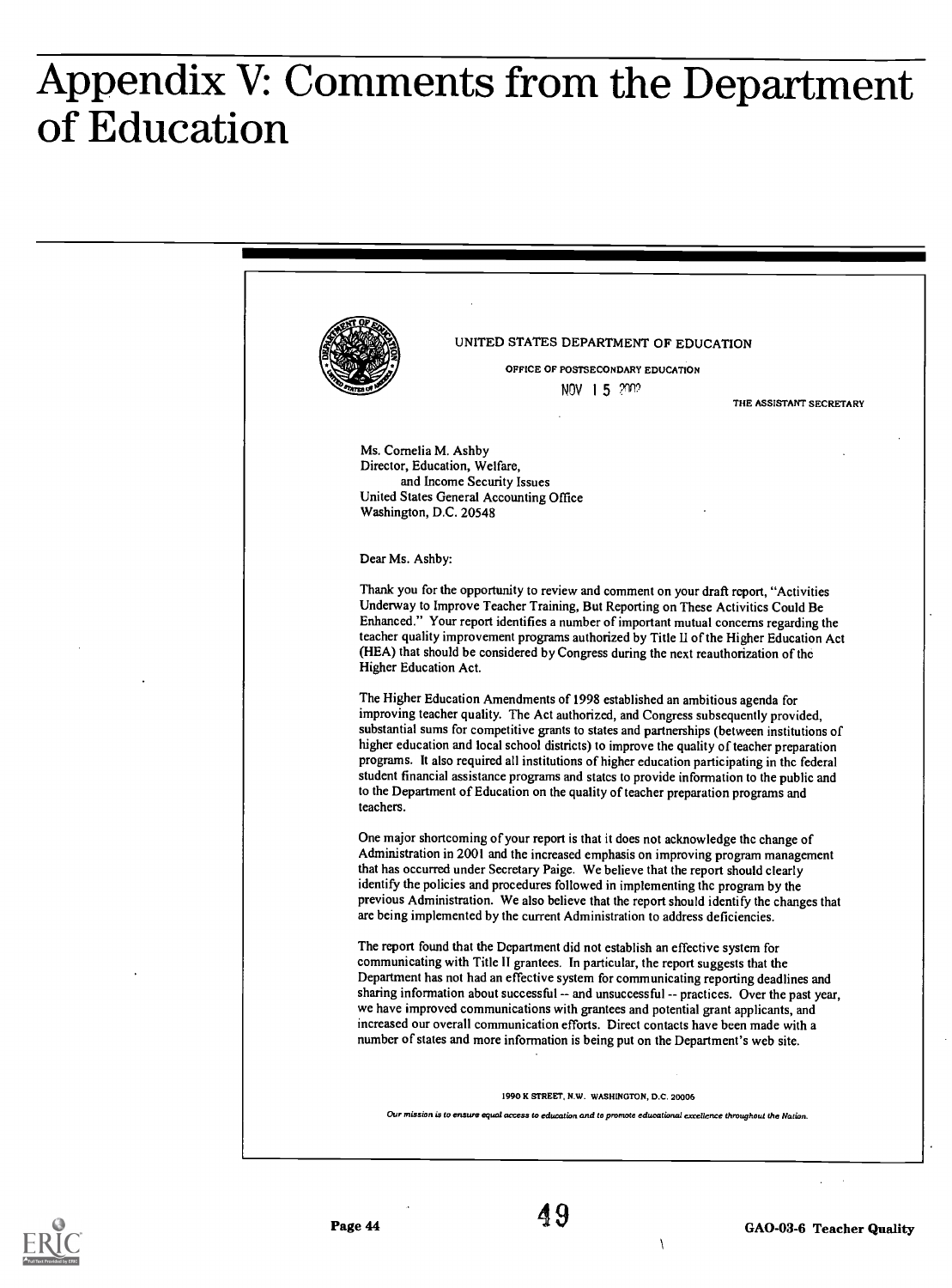

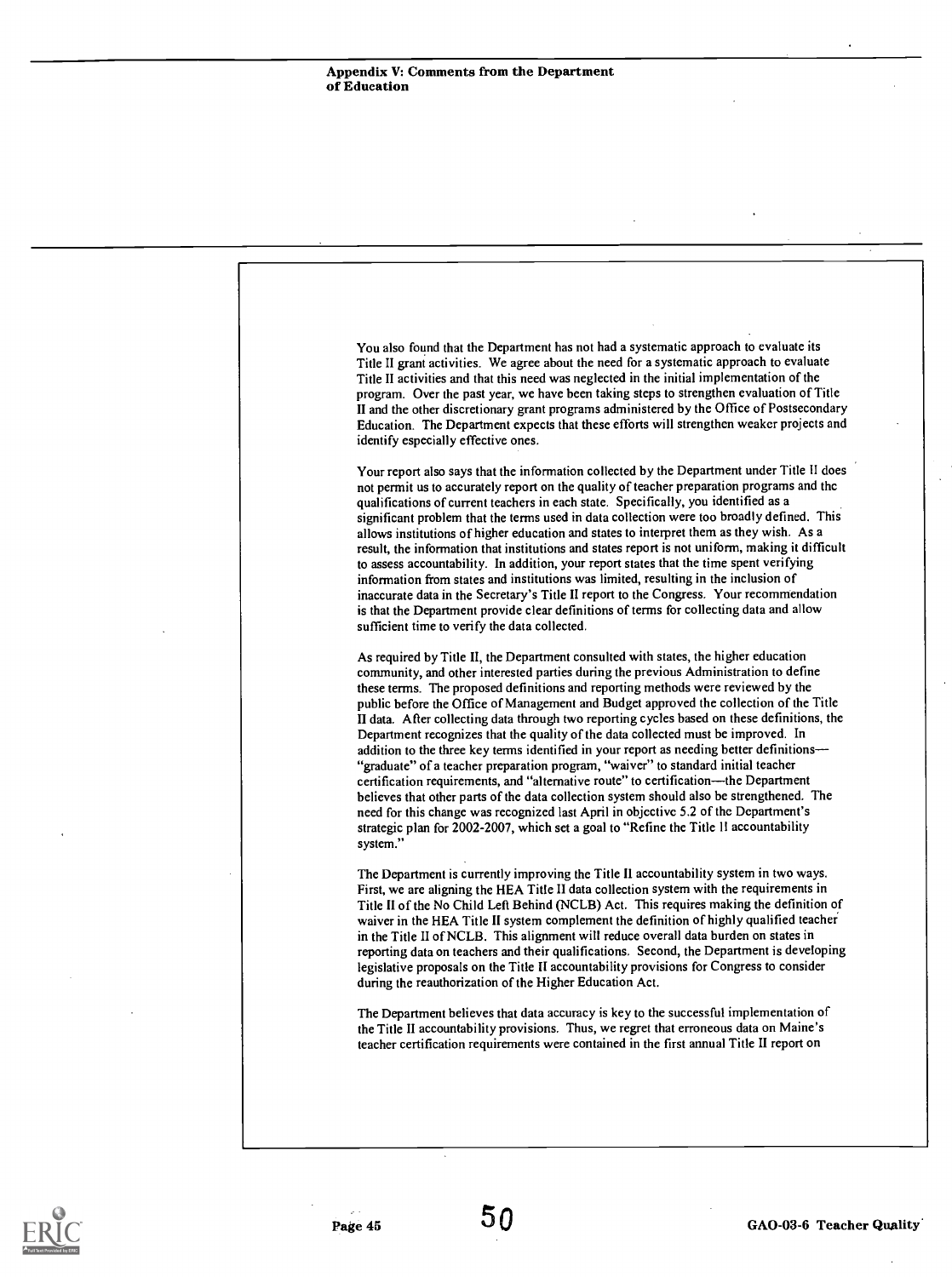teacher quality, and we took responsibility for the error. However, it is important to note that the time to review those data was not a factor in causing this problem. The problem occurred because the actual source of the information was a document from an external agency that the Department relied upon in calculating the statistics required by the law. The Department also provided state officials with an opportunity to examine their Title II data before they were released. States are required to certify the accuracy of the Title II information they submit to the Department, and we believe your report should note the centrality of the state role in ensuring the accuracy of the accountability data. Again, we appreciate the opportunity to comment on your draft report. We are also attaching a list a technical corrections for your consideration. Enclosure Sincerely, Sally S. Shroup

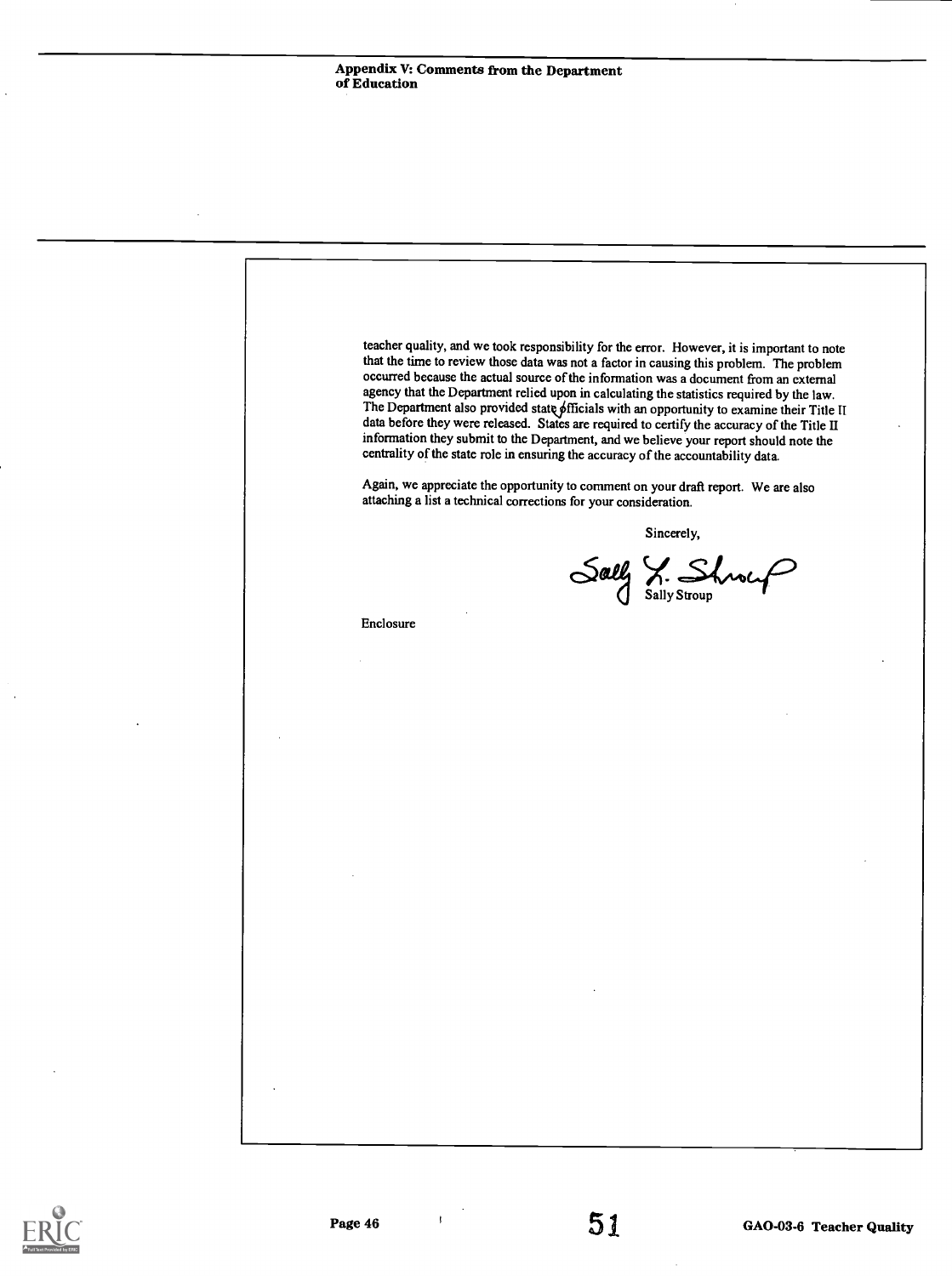# Appendix VI: GAO Contacts and Staff Acknowledgments

| Contacts        | Kelsey Bright, Assistant Director, (202) 512-9037<br>Sonya Harmeyer, Analyst-in-Charge, (202) 512-7128                                                                                                                                                                   |  |  |
|-----------------|--------------------------------------------------------------------------------------------------------------------------------------------------------------------------------------------------------------------------------------------------------------------------|--|--|
| Acknowledgments | In addition to those named above, the following individuals made<br>important contributions to this report: Tamara Harris, Anjali Tekchandani,<br>Corinna Nicolaou, Richard Burkard, Jonathan Barker, Paul Chapman, Jeff<br>Edmondson, Stuart Kaufman, and Bonita Vines. |  |  |



52

Page 47 GAO-03-6 Teacher Quality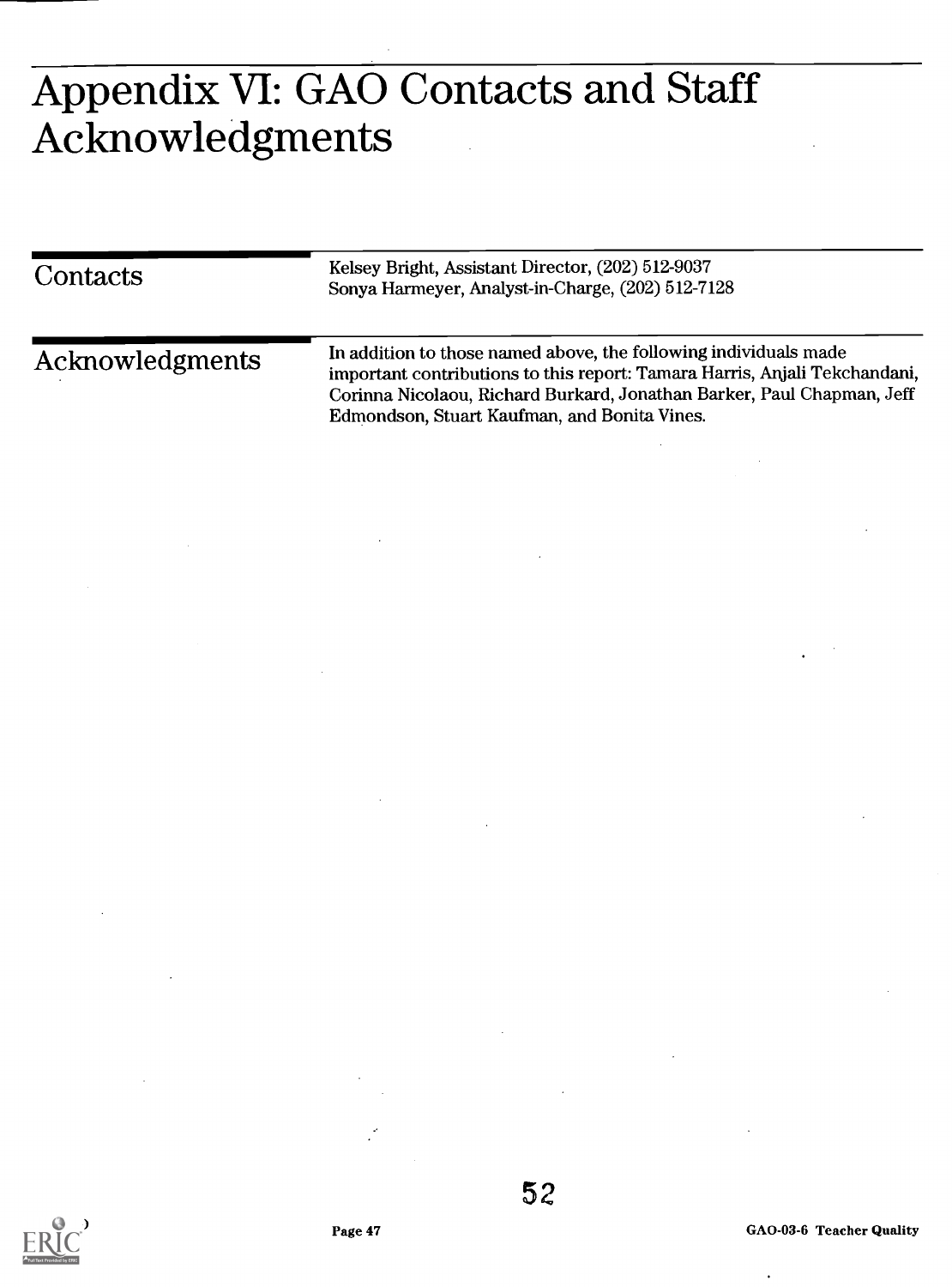| <b>GAO's Mission</b>                                                     | The General Accounting Office, the investigative arm of Congress, exists to                                                                                                                                                                                                                                                                                                                                                                                                                                                         |
|--------------------------------------------------------------------------|-------------------------------------------------------------------------------------------------------------------------------------------------------------------------------------------------------------------------------------------------------------------------------------------------------------------------------------------------------------------------------------------------------------------------------------------------------------------------------------------------------------------------------------|
|                                                                          | support Congress in meeting its constitutional responsibilities and to help<br>improve the performance and accountability of the federal government for the<br>American people. GAO examines the use of public funds; evaluates federal<br>programs and policies; and provides analyses, recommendations, and other<br>assistance to help Congress make informed oversight, policy, and funding<br>decisions. GAO's commitment to good government is reflected in its core values<br>of accountability, integrity, and reliability. |
| <b>Obtaining Copies of</b><br><b>GAO Reports and</b><br><b>Testimony</b> | The fastest and easiest way to obtain copies of GAO documents at no cost is<br>through the Internet. GAO's Web site (www.gao.gov) contains abstracts and full-<br>text files of current reports and testimony and an expanding archive of older<br>products. The Web site features a search engine to help you locate documents<br>using key words and phrases. You can print these documents in their entirety,<br>including charts and other graphics.                                                                            |
|                                                                          | Each day, GAO issues a list of newly released reports, testimony, and<br>correspondence. GAO posts this list, known as "Today's Reports," on its Web site<br>daily. The list contains links to the full-text document files. To have GAO e-mail<br>this list to you every afternoon, go to www.gao.gov and select "Subscribe to daily<br>E-mail alert for newly released products" under the GAO Reports heading.                                                                                                                   |
| Order by Mail or Phone                                                   | The first copy of each printed report is free. Additional copies are \$2 each. A<br>check or money order should be made out to the Superintendent of Documents.<br>GAO also accepts VISA and Mastercard. Orders for 100 or more copies mailed to a<br>single address are discounted 25 percent. Orders should be sent to:                                                                                                                                                                                                           |
|                                                                          | U.S. General Accounting Office<br>441 G Street NW, Room LM<br>Washington, D.C. 20548                                                                                                                                                                                                                                                                                                                                                                                                                                                |
|                                                                          | To order by Phone:<br>Voice:<br>$(202)$ 512-6000<br>TDD:<br>$(202)$ 512-2537<br>Fax:<br>$(202)$ 512-6061                                                                                                                                                                                                                                                                                                                                                                                                                            |
| To Report Fraud,                                                         | Contact:                                                                                                                                                                                                                                                                                                                                                                                                                                                                                                                            |
| Waste, and Abuse in<br><b>Federal Programs</b>                           | Web site: www.gao.gov/fraudnet/fraudnet.htm<br>E-mail: fraudnet@gao.gov<br>Automated answering system: (800) 424-5454 or (202) 512-7470                                                                                                                                                                                                                                                                                                                                                                                             |
| <b>Public Affairs</b>                                                    | Jeff Nelligan, managing director, NelliganJ@gao.gov (202) 512-4800<br>U.S. General Accounting Office, 441 G Street NW, Room 7149<br>Washington, D.C. 20548                                                                                                                                                                                                                                                                                                                                                                          |
|                                                                          |                                                                                                                                                                                                                                                                                                                                                                                                                                                                                                                                     |



 $\ddot{\phantom{1}}$ 

 $\ddot{\phantom{0}}$ 

l,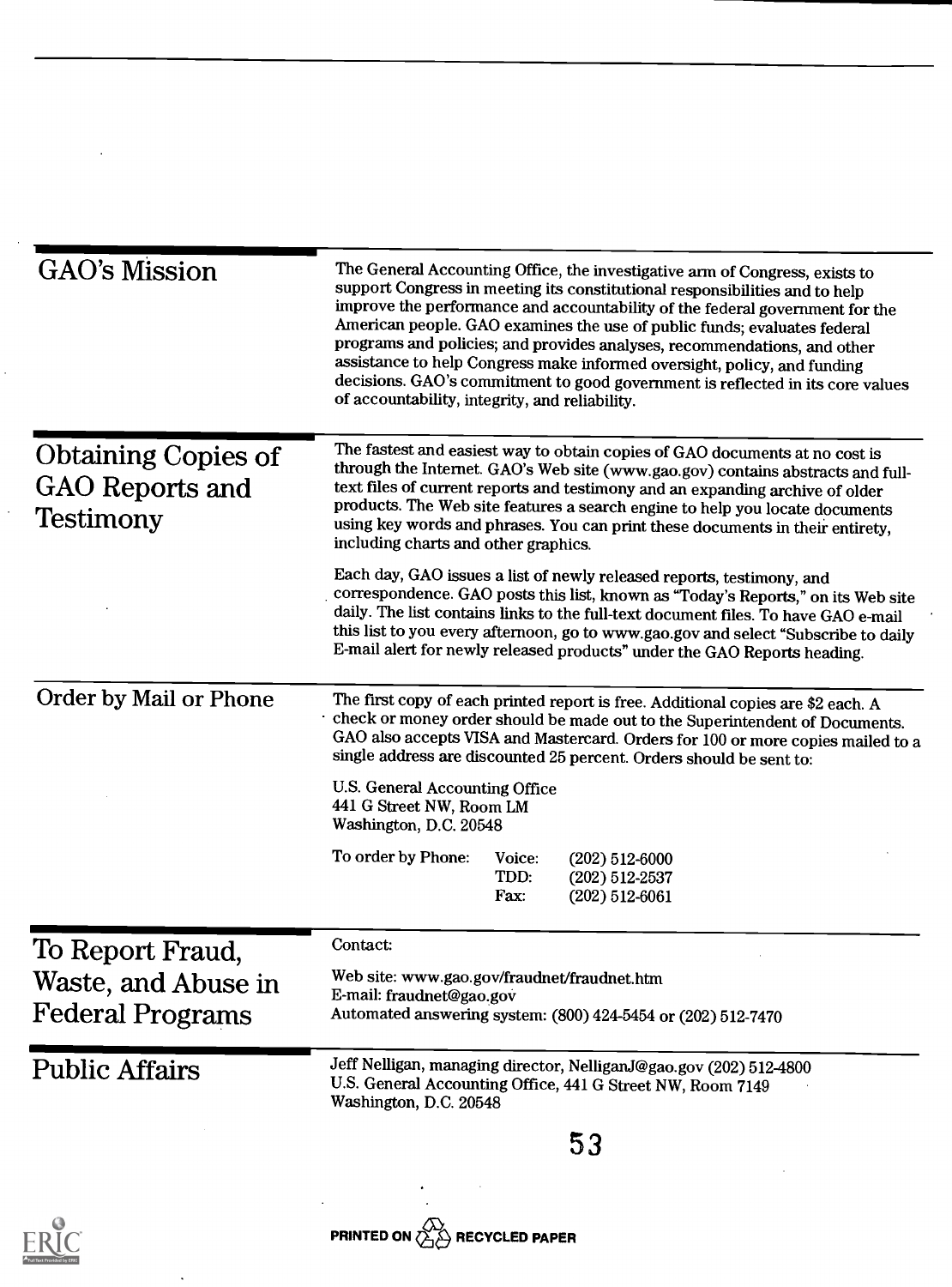United States General Accounting Office<br>Washington, D.C. 20548-0001

Official Business Penalty for Private Use \$300

Address Service Requested

Presorted Standard Postage & Fees Paid GAO Permit No. G100